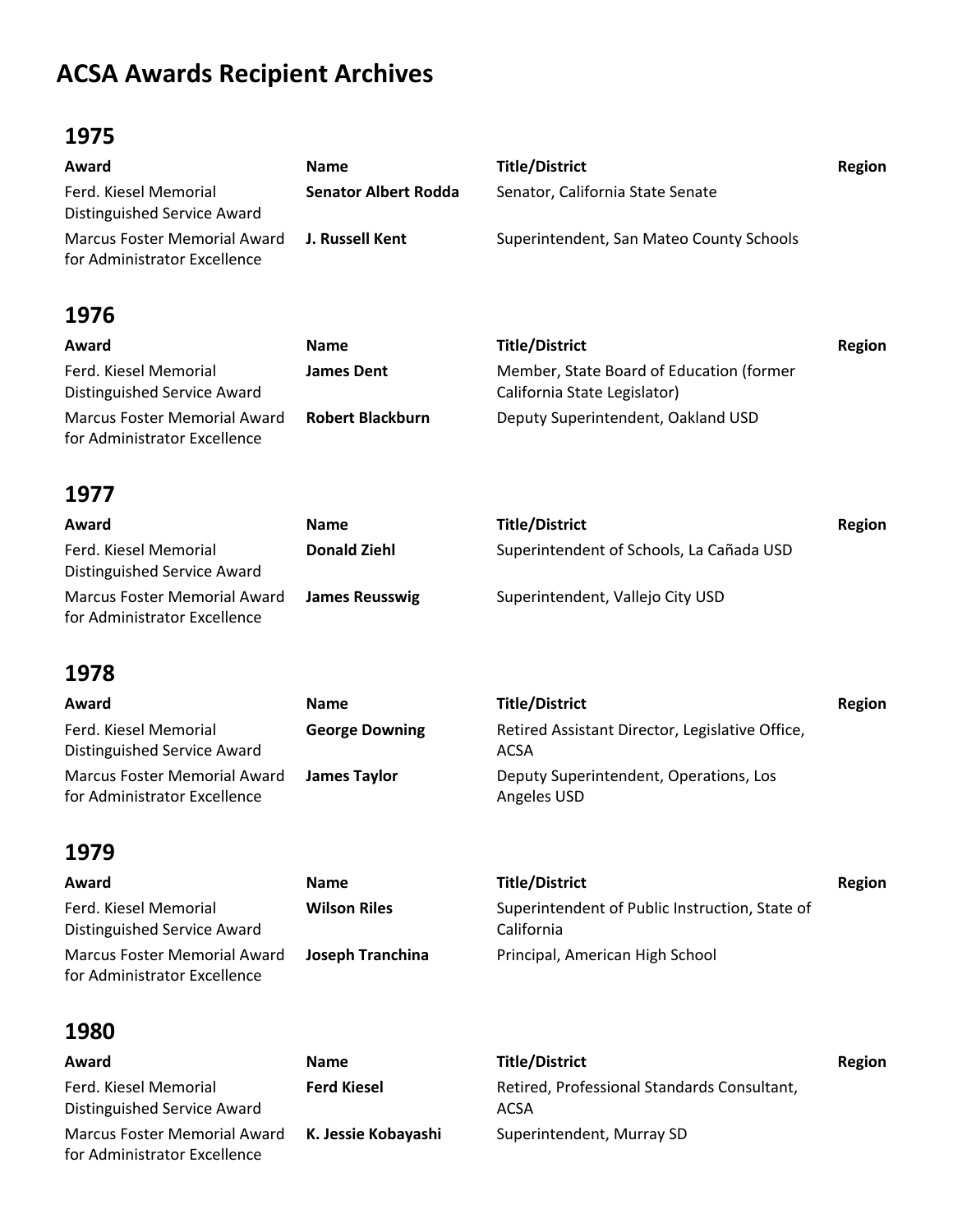| Award                                                               | <b>Name</b>          | <b>Title/District</b>                        | Region |
|---------------------------------------------------------------------|----------------------|----------------------------------------------|--------|
| Ferd. Kiesel Memorial<br>Distinguished Service Award                | <b>Gordon Winton</b> | Retired Director of Legislative Office, ACSA |        |
| <b>Marcus Foster Memorial Award</b><br>for Administrator Excellence | Woodson Lynn         | Principal, Lone Hill Elementary School       |        |

## **1982**

| Award                                                        | <b>Name</b>               | <b>Title/District</b>                     | Region |
|--------------------------------------------------------------|---------------------------|-------------------------------------------|--------|
| Ferd. Kiesel Memorial<br>Distinguished Service Award         | <b>William Cunningham</b> | Superintendent, Sacramento County Schools |        |
| Marcus Foster Memorial Award<br>for Administrator Excellence | <b>Thelma Gomez</b>       | Associate Superintendent, Tulare City ESD |        |

## **1983**

| Award                                                        | <b>Name</b>            | <b>Title/District</b>                                          | Region |
|--------------------------------------------------------------|------------------------|----------------------------------------------------------------|--------|
| Ferd. Kiesel Memorial<br>Distinguished Service Award         | <b>William McGowan</b> | Retired Field Services Executive, ACSA                         |        |
| Marcus Foster Memorial Award<br>for Administrator Excellence | <b>Richard Mesa</b>    | Chief Deputy Superintendent of Schools, State<br>of California |        |

#### **1984**

| Award                                                                             | <b>Name</b>   | <b>Title/District</b>                            | Region |
|-----------------------------------------------------------------------------------|---------------|--------------------------------------------------|--------|
| Ferd. Kiesel Memorial<br>Distinguished Service Award                              | Glenn Hoffman | Superintendent of Schools, Santa Clara<br>County |        |
| Marcus Foster Memorial Award <b>E. Tom Giugni</b><br>for Administrator Excellence |               | Superintendent, Sacramento City USD              |        |

## **1985**

| Award                                                        | <b>Name</b>            | <b>Title/District</b>                     | Region |
|--------------------------------------------------------------|------------------------|-------------------------------------------|--------|
| Ferd. Kiesel Memorial<br>Distinguished Service Award         | <b>Madeline Hunter</b> | Professor of Education & Consultant, UCLA |        |
| Marcus Foster Memorial Award<br>for Administrator Excellence | <b>Fred Stewart</b>    | Superintendent, San Juan USD              |        |

| Award                                                        | <b>Name</b>            | <b>Title/District</b>                  | Region |
|--------------------------------------------------------------|------------------------|----------------------------------------|--------|
| Ferd. Kiesel Memorial<br>Distinguished Service Award         | <b>Patrick Rooney</b>  | Superintendent, Ventura USD            |        |
| Marcus Foster Memorial Award<br>for Administrator Excellence | <b>Ronald Hockwalt</b> | Superintendent, Cajon Valley Union ESD |        |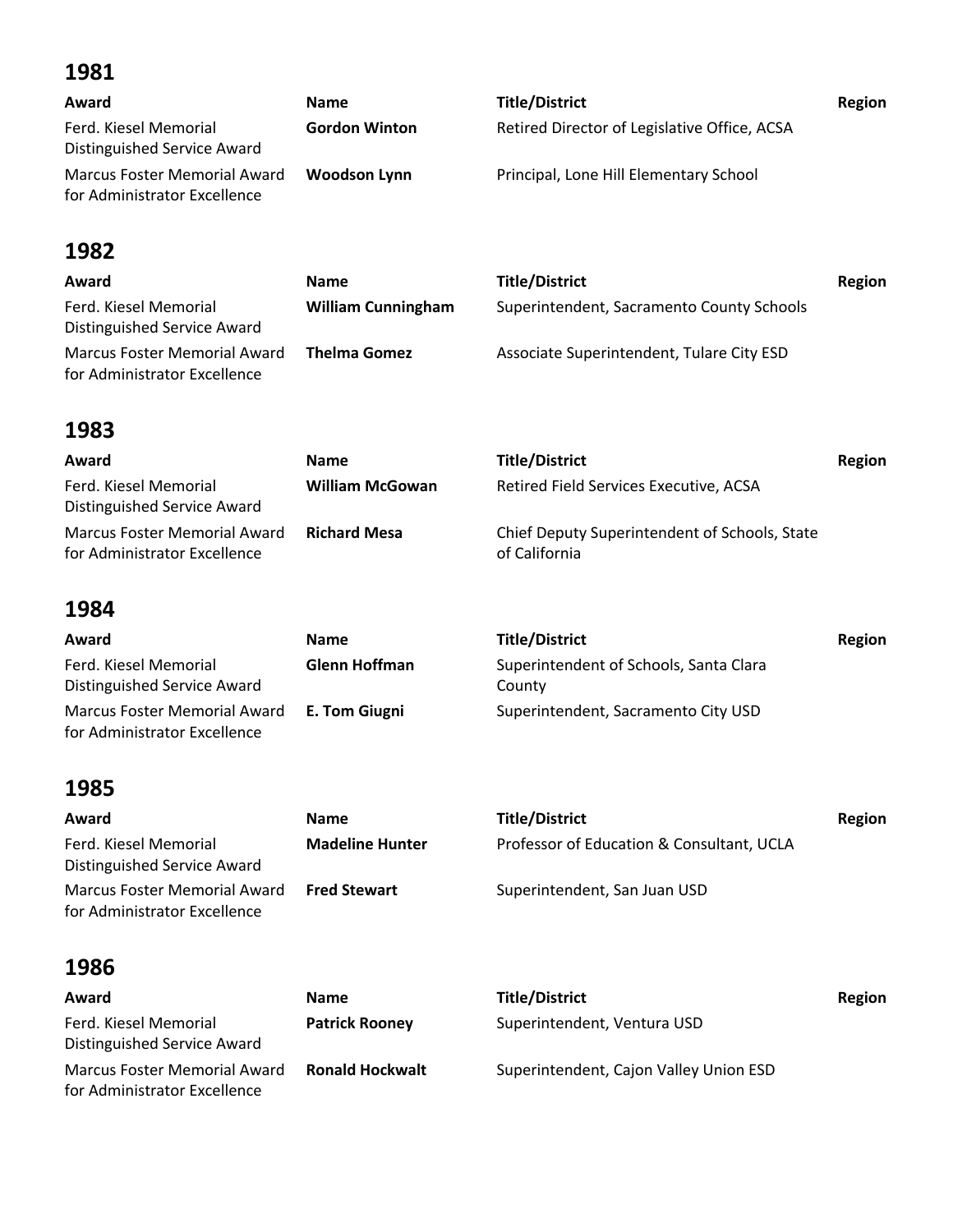| Award                                                               | <b>Name</b>          | <b>Title/District</b>           | Region |
|---------------------------------------------------------------------|----------------------|---------------------------------|--------|
| Ferd. Kiesel Memorial<br>Distinguished Service Award                | <b>Harry Handler</b> | Superintendent, Los Angeles USD |        |
| <b>Marcus Foster Memorial Award</b><br>for Administrator Excellence | <b>Rudy Gatti</b>    | Superintendent, Santa Clara USD |        |

## **1988**

| Award                                                        | <b>Name</b>          | <b>Title/District</b>                     | Region |
|--------------------------------------------------------------|----------------------|-------------------------------------------|--------|
| Ferd. Kiesel Memorial<br>Distinguished Service Award         | A. Stanley Corey     | Retired Superintendent, Irvine USD        |        |
| Marcus Foster Memorial Award<br>for Administrator Excellence | <b>Nick Floratos</b> | Superintendent, Sacramento County Schools |        |

## **1989**

| Award                                                        | <b>Name</b>          | <b>Title/District</b>                               | Region |
|--------------------------------------------------------------|----------------------|-----------------------------------------------------|--------|
| Ferd. Kiesel Memorial<br>Distinguished Service Award         | <b>David Barram</b>  | Vice President Corporate Affairs, Apple<br>Computer |        |
| Marcus Foster Memorial Award<br>for Administrator Excellence | <b>Robert Alioto</b> | Deceased Superintendent, San Francisco USD          |        |

| Award                                                        | <b>Name</b>             | <b>Title/District</b>                     | Region |
|--------------------------------------------------------------|-------------------------|-------------------------------------------|--------|
| Ferd. Kiesel Memorial<br>Distinguished Service Award         | <b>Augustus Hawkins</b> | Assemblymember, California State Assembly |        |
| Marcus Foster Memorial Award<br>for Administrator Excellence | <b>Frank Abbott</b>     | Superintendent, Mt. Diablo USD            |        |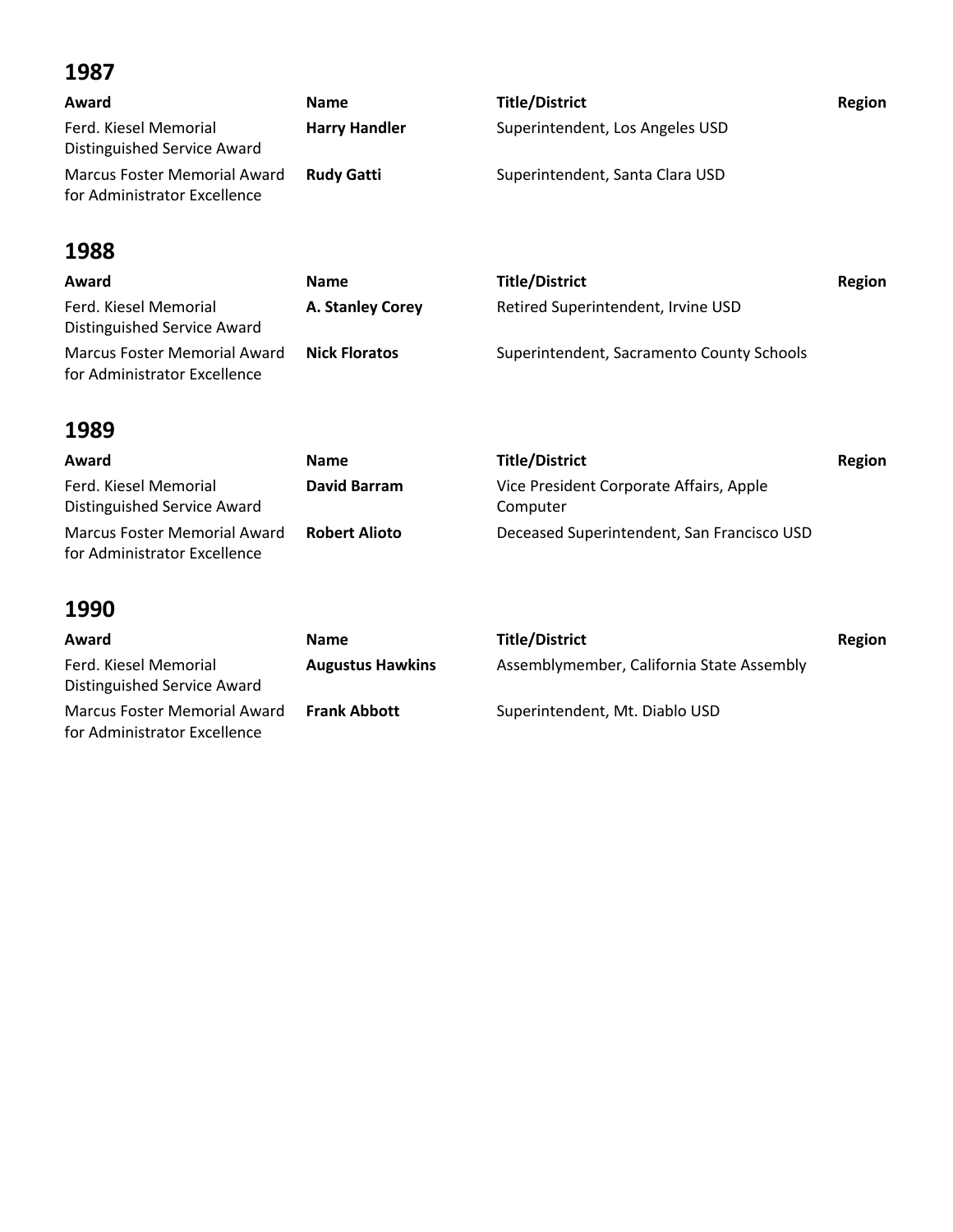| Award                                                               | <b>Name</b>               | <b>Title/District</b>                                               | Region |
|---------------------------------------------------------------------|---------------------------|---------------------------------------------------------------------|--------|
| Ferd. Kiesel Memorial<br>Distinguished Service Award                | <b>James Garren</b>       | Retired Principal and Board Member, ACSA                            |        |
| <b>Marcus Foster Memorial Award</b><br>for Administrator Excellence | <b>Rudy Castruita</b>     | Superintendent, Santa Ana SD                                        |        |
| Partners in Educational<br><b>Excellence Award</b>                  | <b>Wendy Vaughn</b>       | Director of Special Education, Cajon Valley<br><b>USD</b>           |        |
| Superintendent                                                      | Dr. Rudy Crew             | Superintendent, Sacramento City USD                                 | 3      |
| Secondary Principal                                                 | <b>Douglas Deason</b>     | Principal, Shasta Union HSD                                         | 1      |
| Middle Grades Principal                                             | <b>Roger Schulte</b>      | Principal, Upland SD                                                | 12     |
| <b>Elementary Principal</b>                                         | <b>Adel Nadeau</b>        | Principal, San Diego SD                                             | 18     |
| Central Office Administrator                                        | <b>Dr. Paul Possemato</b> | Associate Superintendent, Los Angeles USD                           | 17     |
| Co-Administrator                                                    | <b>William Hooper</b>     | Vice Principal, San Juan USD                                        | 3      |
| Ferd. Kiesel Memorial<br>Distinguished Service Award                | <b>Thomas Payzant</b>     | Superintendent, San Diego City USD                                  |        |
| <b>Classified Manager</b>                                           | <b>Nancy Cook</b>         | Coordinator of Personnel Services, Tehachapi<br><b>SD</b>           | 11     |
| <b>Confidential Employee</b>                                        | <b>Renee Phillips</b>     | Senior Administrative Secretary, Anaheim<br><b>Union HSD</b>        | 17     |
| <b>Adult Education Administrator</b>                                | <b>William Vernon</b>     | Administrator, Riverside USD                                        | 12     |
| <b>Vocational Education</b><br>Administrator                        | Patricia Langlin          | Director of Educational Services, North<br><b>Orange County ROP</b> | 17     |
| Continuation/Educational<br><b>Options Administrator</b>            | <b>Louis Pollack</b>      | Principal, Carlsbad USD                                             | 18     |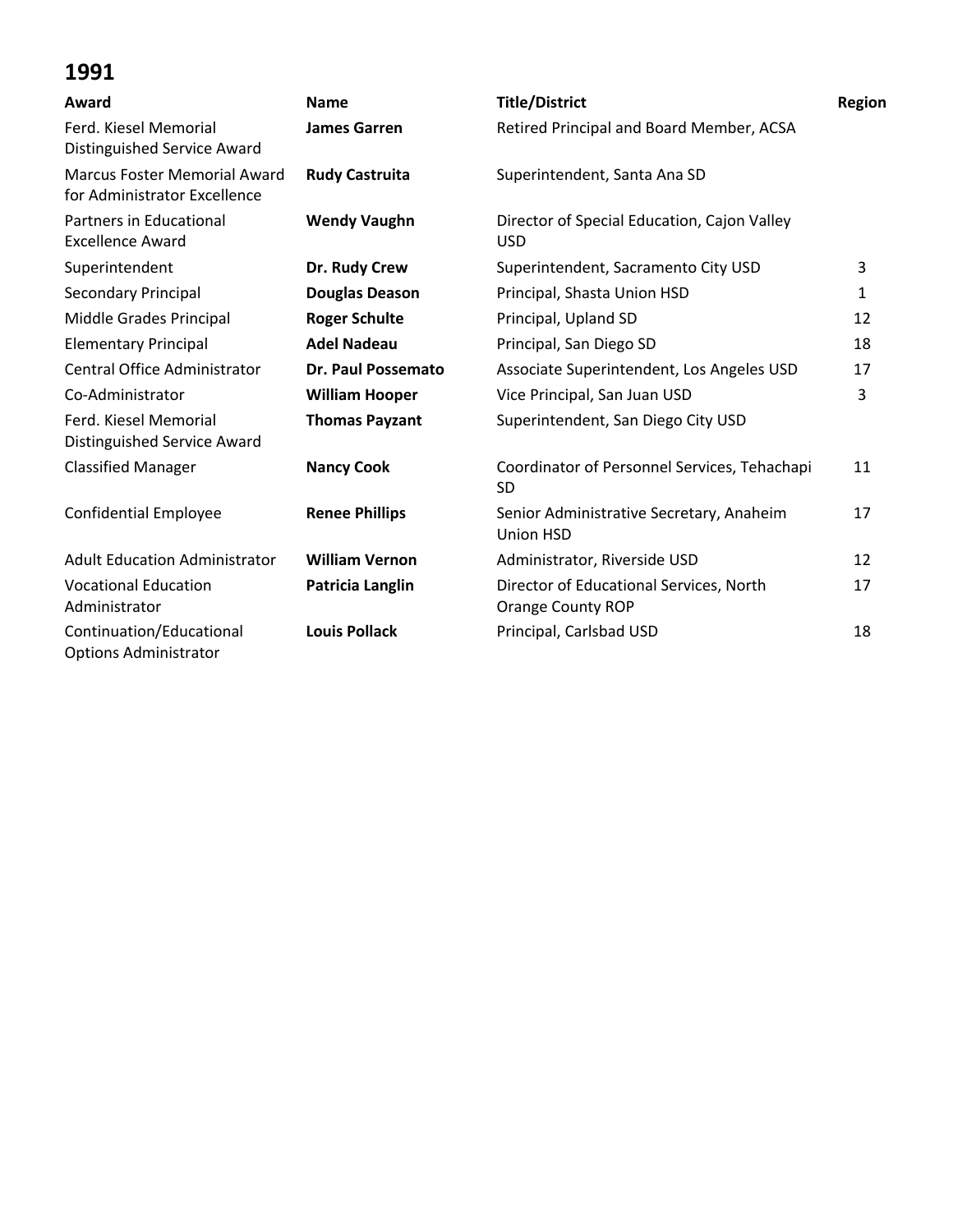| Award                                                               | <b>Name</b>                         | <b>Title/District</b>                                      | Region         |
|---------------------------------------------------------------------|-------------------------------------|------------------------------------------------------------|----------------|
| Ferd. Kiesel Memorial<br>Distinguished Service Award                | <b>William Anton</b>                | Superintendent, Los Angeles USD                            |                |
| <b>Marcus Foster Memorial Award</b><br>for Administrator Excellence | <b>Harry Weinberg</b>               | Superintendent, San Diego USD                              |                |
| Partners in Educational<br><b>Excellence Award</b>                  | <b>Mission Federal Credit Union</b> |                                                            |                |
| Superintendent                                                      | <b>Guy Emanuele</b>                 | Superintendent, New Haven USD                              | 6              |
| Secondary Principal                                                 | <b>Robert Kladifko</b>              | Principal, Los Angeles USD                                 | 16             |
| Middle Grades Principal                                             | <b>Sidney Morrison</b>              | Principal, Torrence USD                                    | 14             |
| <b>Elementary Principal</b>                                         | Louise Klayman                      | Principal, Saratoga USD                                    | 8              |
| Central Office Administrator                                        | <b>Arnold Plank</b>                 | Assistant Superintendent, Torrance USD                     | 14             |
| Co-Administrator                                                    | <b>JoAnn McDonald</b>               | Assistant Principal, El Centro SD                          | 18             |
| <b>Classified Manager</b>                                           | <b>Gayle Wayne</b>                  | Administrative Assistant to Superintendent,<br>Orange USD  | 17             |
| <b>Confidential Employee</b>                                        | <b>Caroline Hastings</b>            | Administrative Assistant to Superintendent,<br>Moreland SD | 8              |
| <b>Adult Education Administrator</b>                                | <b>Noreen Hanna</b>                 | Adult School Principal, Napa Valley USD                    | 4              |
| <b>Vocational Education</b><br>Administrator                        | <b>Tom Stoddart</b>                 | Coordinator, Career/Vocational, Ventura USD                | 13             |
| <b>Special Education Administrator</b>                              | <b>Carmen Moore</b>                 | Director, Educational Services, Berryessa USD              | 8              |
| Superintendent/Principal                                            | <b>Steve Lund</b>                   | Superintendent/Principal, Grant ESD                        | 1              |
| <b>Business Services Administrator</b>                              | <b>Leo Molitor</b>                  | Assistant Superintendent, Ojai USD                         | 13             |
| <b>Student Services Administrator</b>                               | <b>Margaret Wegner</b>              | Coordinator of Special Education, Pleasant<br>Ridge USD    | $\overline{2}$ |
| <b>Curriculum &amp; Instruction</b><br>Administrator                | <b>Trish Bubenik</b>                | Deputy Superintendent, Mountain View SD                    | 8              |
| Continuation/Educational<br><b>Options Administrator</b>            | Luciano deSylva                     | Principal, Rowland USD                                     | 15             |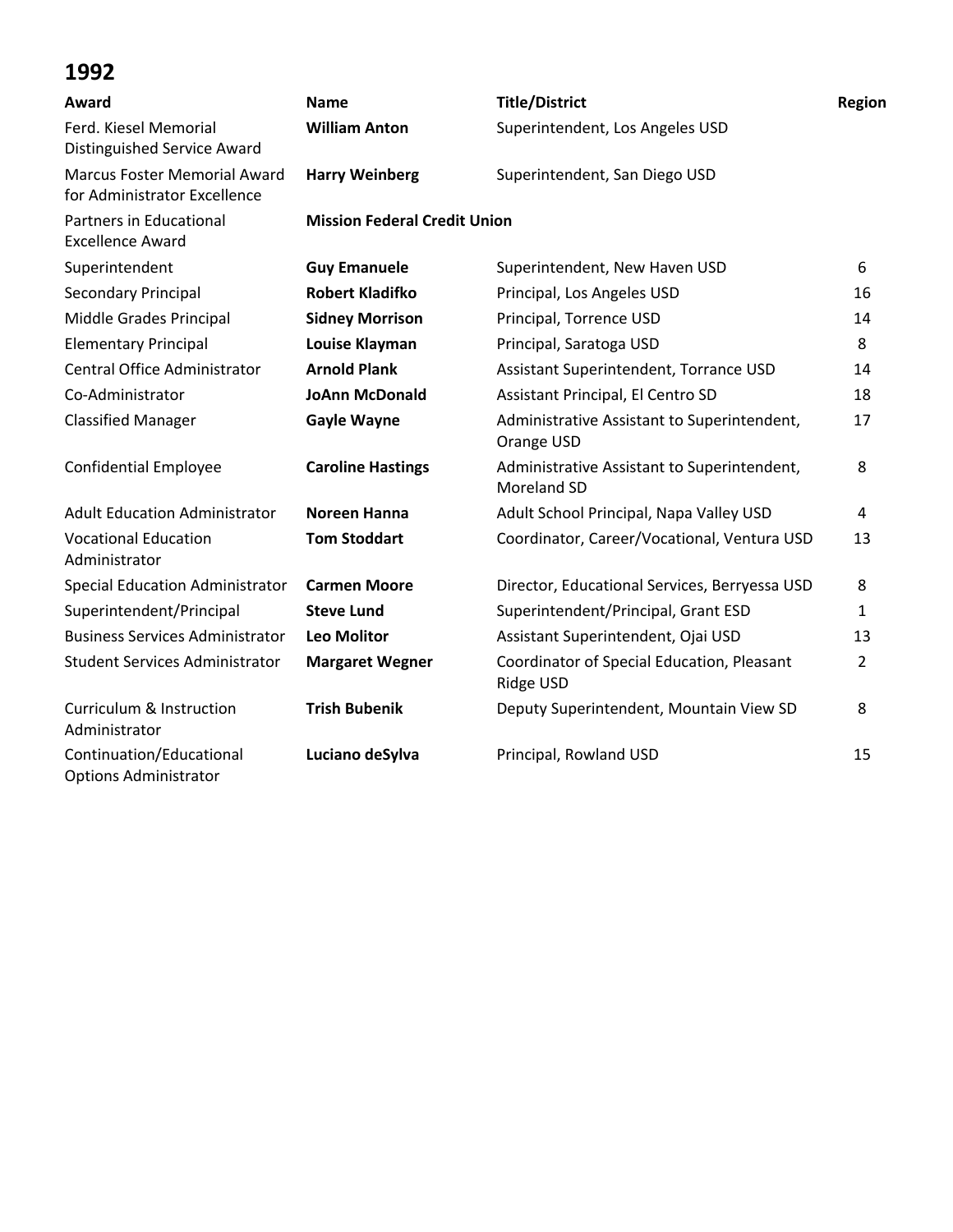| Award                                                               | <b>Name</b>                             | <b>Title/District</b>                                             | <b>Region</b>  |
|---------------------------------------------------------------------|-----------------------------------------|-------------------------------------------------------------------|----------------|
| Ferd. Kiesel Memorial<br>Distinguished Service Award                | <b>E. Tom Giugni</b>                    | Retired Superintendent, Long Beach USD                            |                |
| <b>Marcus Foster Memorial Award</b><br>for Administrator Excellence | <b>Kenneth Moffett</b>                  | Superintendent, Lennox ESD                                        |                |
| <b>Partners in Educational</b><br><b>Excellence Award</b>           | <b>Fireman's Fund Insurance Company</b> |                                                                   |                |
| Superintendent                                                      | <b>Louis Bucher</b>                     | Superintendent, Humboldt COE                                      | $\mathbf{1}$   |
| Secondary Principal                                                 | <b>Gail Richards</b>                    | Principal, Orange USD                                             | 17             |
| Middle Grades Principal                                             | <b>Billie Jean Knight</b>               | Principal, Manhattan Beach City ESD                               | 14             |
| <b>Elementary Principal</b>                                         | <b>Lillian Tafoya</b>                   | Principal, Bakersfield City ESD                                   | 11             |
| Central Office Administrator                                        | Jennifer Looney                         | Assistant Superintendent, Selma USD                               | 9              |
| Co-Administrator                                                    | <b>Casi Wilson</b>                      | Assistant Principal, Victor Valley Union HSD                      | 12             |
| <b>Classified Manager</b>                                           | Virginia Grimsich                       | Supervisor, Morgan Hill USD                                       | 8              |
| <b>Confidential Employee</b>                                        | <b>Sheila Reynolds</b>                  | Secretary, Yuba COE                                               | $\overline{2}$ |
| <b>Adult Education Administrator</b>                                | James A. Figueroa                       | Assistant Superintendent, Los Angeles USD                         | 16             |
| <b>Vocational Education</b><br>Administrator                        | <b>Jim Compton</b>                      | Director, Ventura COE                                             | 13             |
| <b>Special Education Administrator</b>                              | <b>Sarah Napier</b>                     | Supervisor of Pupil Services, William S. Hart<br><b>Union HSD</b> | 15             |
| Superintendent/Principal                                            | <b>Cheryl Morris</b>                    | Administrator, Happy Valley ESD                                   | 10             |
| <b>Business Services Administrator</b>                              | <b>Micheala L. Elliott</b>              | Assistant Superintendent, Shasta COE                              | 1              |
| <b>Student Services Administrator</b>                               | <b>Martin Cavanaugh</b>                 | Director, Elk Grove USD                                           | 3              |
| Curriculum & Instruction<br>Administrator                           | <b>Floyd Fenocchio</b>                  | Associate Superintendent, Davis Joint USD                         | 3              |
| Continuation/Educational<br><b>Options Administrator</b>            | <b>Joseph Stits</b>                     | Principal, Bellflower USD                                         | 14             |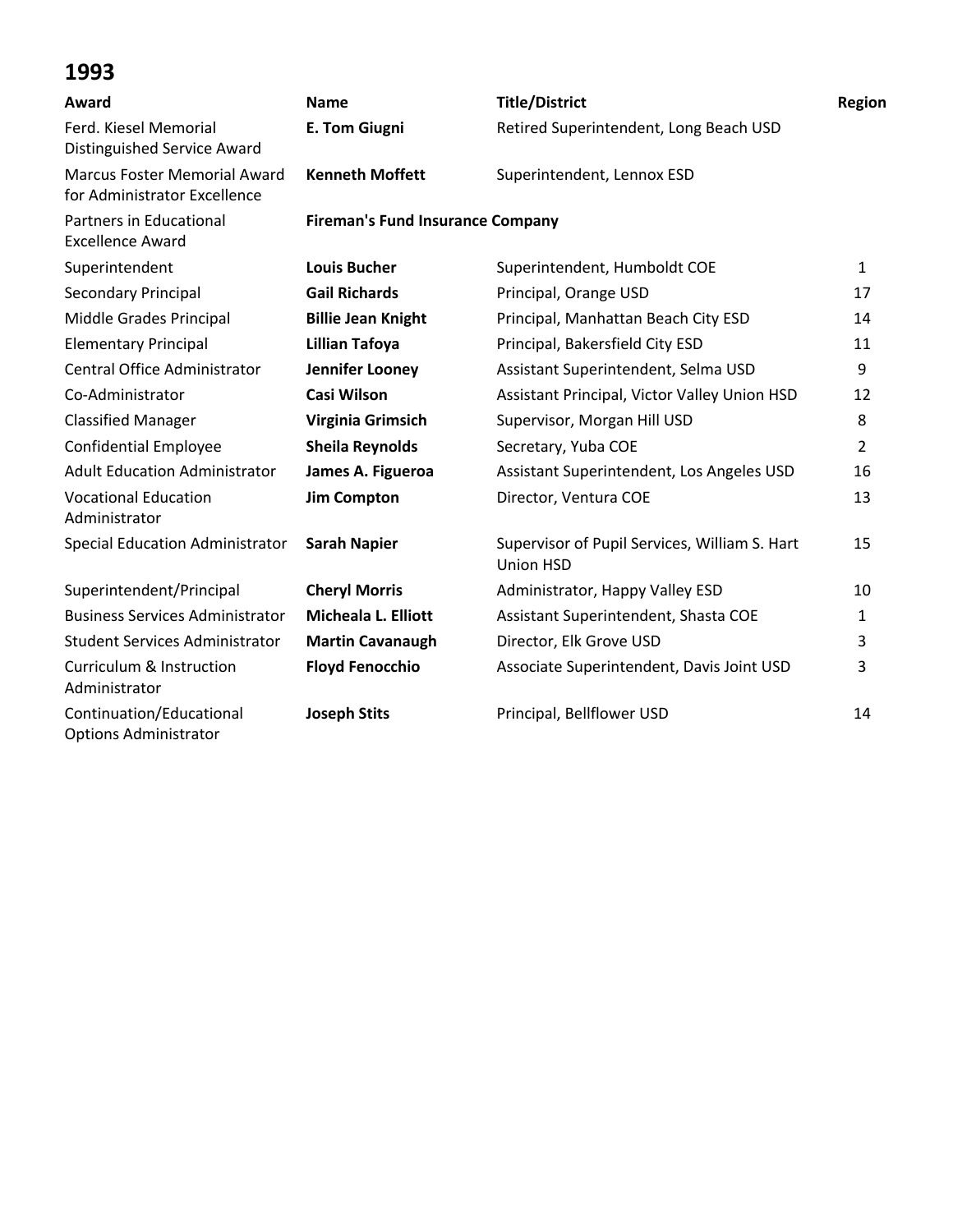| Award                                                               | <b>Name</b>                      | <b>Title/District</b>                                                        | <b>Region</b>  |
|---------------------------------------------------------------------|----------------------------------|------------------------------------------------------------------------------|----------------|
| Ferd. Kiesel Memorial<br>Distinguished Service Award                | Willie Brown, Jr.                | Junior Speaker of the Assembly, California<br><b>State Assembly</b>          |                |
| Ferd. Kiesel Memorial<br>Distinguished Service Award                | <b>Robert Trigg</b>              | Superintendent, Elk Grove SD                                                 |                |
| <b>Marcus Foster Memorial Award</b><br>for Administrator Excellence | <b>Willie Adkins</b>             | Director, Special Projects, Vallejo City USD                                 |                |
| <b>Marcus Foster Memorial Award</b><br>for Administrator Excellence | <b>August Scornaienchi</b>       | Alameda County Superintendent of Schools,<br>Student/Child Issues Department |                |
| Partners in Educational<br><b>Excellence Award</b>                  | <b>James Burke</b>               | President, Kern HSD                                                          |                |
| Superintendent                                                      | <b>Bill Kipp</b>                 | Superintendent, Redding SD                                                   | 1              |
| Secondary Principal                                                 | <b>Charles Bononi</b>            | Principal, Anderson Union HSD                                                | 1              |
| Middle Grades Principal                                             | Dr. Thelma Yoshii                | Principal, Los Angeles USD                                                   | 16             |
| <b>Elementary Principal</b>                                         | Dr. Ginger Hovenic               | Principal, Chula Vista ESD                                                   | 18             |
| <b>Central Office Administrator</b>                                 | <b>Dr. Joann Merrick</b>         | Administrator, Elementary Education,<br>Glendale USD                         | 15             |
| Co-Administrator                                                    | <b>Sharon Boydstun</b><br>Wronka | Assistant Principal, Fullerton Joint Union HSD                               | 17             |
| <b>Classified Manager</b>                                           | <b>Jim Swank</b>                 | Custodial Operations Supervisor, San Diego<br><b>CSD</b>                     | 18             |
| <b>Confidential Employee</b>                                        | <b>Gail Tonkinson</b>            | Executive Assistant, William S. Hart Union<br><b>HSD</b>                     | 15             |
| Personnel/Human Resources<br>Administrator                          | <b>Patricia Einfalt</b>          | Associate Superintendent, Palo Alto USD                                      | 8              |
| <b>Adult Education Administrator</b>                                | <b>Richard Crane</b>             | Principal, Vista USD                                                         | 18             |
| <b>Special Education Administrator</b>                              | <b>Yvonne Lux</b>                | Area Superintendent, Poway USD                                               | 18             |
| Superintendent/Principal                                            | <b>Diane Ketelle</b>             | Superintendent/Principal, Nuestro ESD                                        | $\overline{2}$ |
| <b>Business Services Administrator</b>                              | <b>Pat Gibbons</b>               | Deputy Superintendent, New Haven USD                                         | 6              |
| <b>Student Services Administrator</b>                               | <b>Lee Lundberg</b>              | Director Pupil Personnel Services, San<br>Leandro USD                        | 6              |
| <b>Curriculum &amp; Instruction</b><br>Administrator                | <b>Maribeth Smith</b>            | Assistant Superintendent, Fremont Union HSD                                  | 8              |
| Continuation/Educational<br><b>Options Administrator</b>            | <b>Jon McNeil</b>                | Principal, Charter Oak USD                                                   | 15             |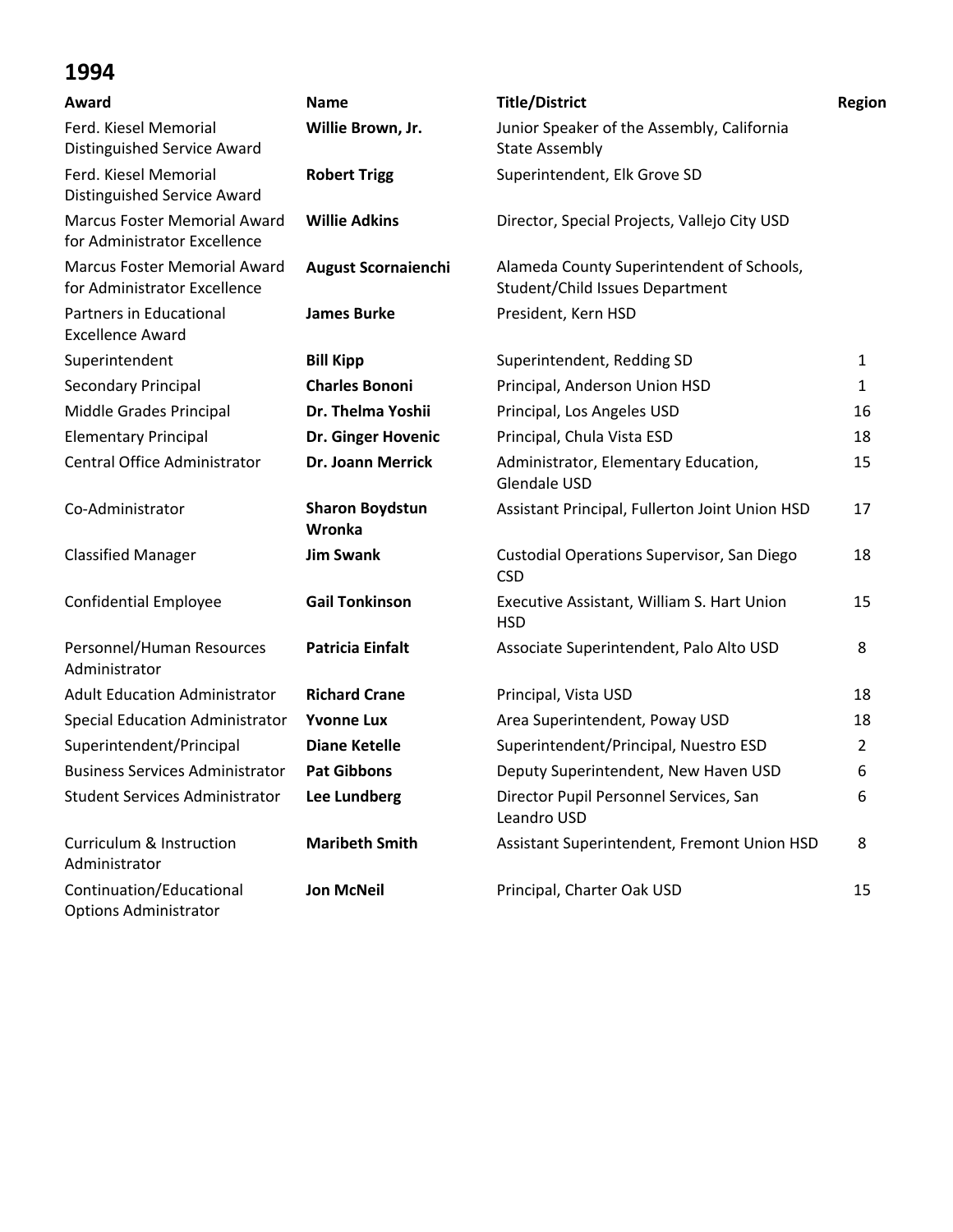| Award                                                        | <b>Name</b>                                     | <b>Title/District</b>                                                                   | Region |
|--------------------------------------------------------------|-------------------------------------------------|-----------------------------------------------------------------------------------------|--------|
| Ferd. Kiesel Memorial<br>Distinguished Service Award         | <b>Gordon Ray</b>                               | Director, Mission Trails ROP                                                            |        |
| Marcus Foster Memorial Award<br>for Administrator Excellence | <b>Charles Binderup</b>                         | Superintendent (Deceased), Tulelake Jt. Union<br><b>SD</b>                              |        |
| Partners in Educational<br><b>Excellence Award</b>           | <b>Disneyland Fine Arts Partnership Program</b> |                                                                                         |        |
| Superintendent                                               | <b>Margaret Gratiot</b>                         | Superintendent, Los Altos SD                                                            | 8      |
| <b>Secondary Principal</b>                                   | <b>Rupert Asuncion</b>                          | Secondary Principal, Stockton USD                                                       | 7      |
| Middle Grades Principal                                      | <b>Henry Castaniada</b>                         | Middle Grades Principal, Oak Grove SD                                                   | 8      |
| <b>Elementary Principal</b>                                  | <b>Sharon Millen</b>                            | Elementary Principal, Keppel Union SD                                                   | 15     |
| Central Office Administrator                                 | <b>Alice Milligan</b>                           | Central Office Administrator, Lompoc USD                                                | 13     |
| Co-Administrator                                             | <b>William McDermott</b>                        | Co-Administrator, Kern HSD                                                              | 11     |
| <b>Classified Manager</b>                                    | <b>Bonnie Polis</b>                             | Classified Manager, Riverside USD                                                       | 12     |
| <b>Confidential Employee</b>                                 | <b>Marsha Means</b>                             | Confidential Employee, Bakersfield CSD                                                  | 11     |
| Personnel/Human Resources<br>Administrator                   | <b>Cheryl Petermann</b>                         | Human Resources Administrator, San Jose<br><b>USD</b>                                   | 8      |
| <b>Adult Education Administrator</b>                         | Barbara Jan Hannigan                            | Adult Education Administrator, Fairfield-<br>Suisun USD                                 | 4      |
| <b>Vocational Education</b><br>Administrator                 | <b>Richard Collins</b>                          | Vocational Education Administrator, Riverside<br>COE                                    | 12     |
| <b>Special Education Administrator</b>                       | Aggie Idemoto                                   | Special Education Administrator, Oak Grove<br>SD                                        | 8      |
| Superintendent/Principal                                     | <b>Walter Hanline</b>                           | Superintendent/Principal, Kings River-<br><b>Hardwick Union SD</b>                      | 11     |
| <b>Business Services Administrator</b>                       | <b>John Nelson</b>                              | <b>Business Services Administrator, Orange</b><br><b>County Department of Education</b> | 17     |
| <b>Student Services Administrator</b>                        | <b>Sue Williams</b>                             | Pupil Personnel Administrator, Conejo Valley<br><b>USD</b>                              | 13     |
| <b>Curriculum &amp; Instruction</b><br>Administrator         | <b>Donald Kemp</b>                              | Curriculum & Instruction Administrator, San<br>Dieguito Union HSD                       | 18     |
| Continuation/Educational<br><b>Options Administrator</b>     | <b>Robert Denham</b>                            | Continuation Education/Education Options,<br><b>Redlands USD</b>                        | 12     |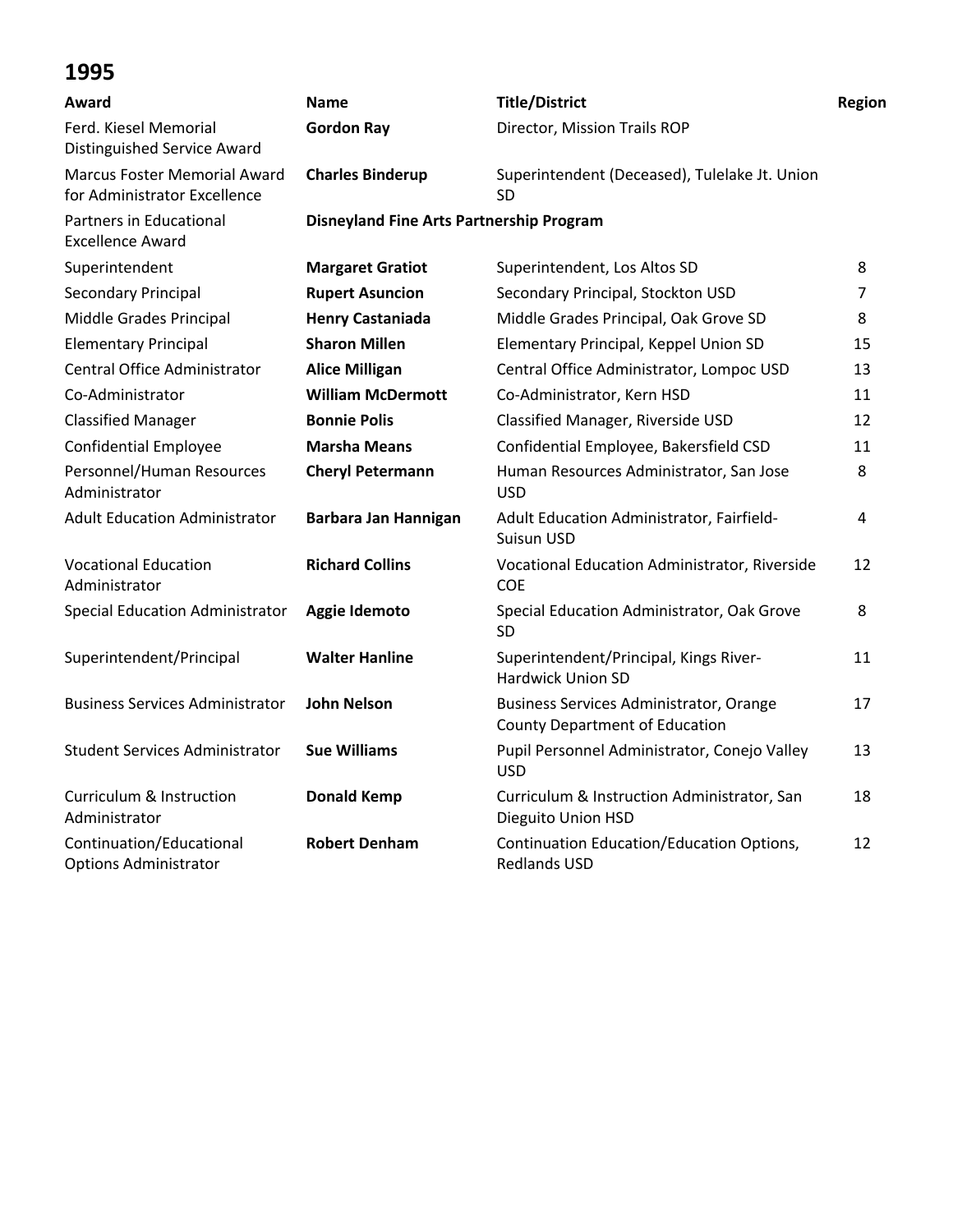| Award                                                    | <b>Name</b>                                   | <b>Title/District</b>                                                  | Region         |
|----------------------------------------------------------|-----------------------------------------------|------------------------------------------------------------------------|----------------|
| Ferd. Kiesel Memorial<br>Distinguished Service Award     | <b>Jack O'Connell</b>                         | California State Senator, 18th District                                |                |
| Partners in Educational<br><b>Excellence Award</b>       | <b>Berkeley Biotechnology Education, Inc.</b> |                                                                        |                |
| Superintendent                                           | <b>Sid Thompson</b>                           | Superintendent, Los Angeles USD                                        | 16             |
| Secondary Principal                                      | <b>Linda Frost</b>                            | Principal, Manteca USD                                                 | $\overline{7}$ |
| Middle Grades Principal                                  | <b>Marilyn Kemple</b>                         | Principal, Redlands USD                                                | 12             |
| <b>Elementary Principal</b>                              | <b>Karin Newlin</b>                           | Principal, Tracy ESD                                                   | $\overline{7}$ |
| Central Office Administrator                             | <b>Gayle Asuncion</b>                         | Health Services Administrator, Stockton USD                            | 7              |
| Co-Administrator                                         | <b>Roger Francis</b>                          | Assistant Principal, Sonora Union HSD                                  | $\overline{7}$ |
| <b>Classified Manager</b>                                | Jan St. Pierre                                | Public Information & Communications Officer,<br><b>Bakersfield CSD</b> | 11             |
| <b>Confidential Employee</b>                             | <b>Sheilah Goulart</b>                        | Administrative Secretary, Manteca USD                                  | $\overline{7}$ |
| Personnel/Human Resources<br>Administrator               | <b>Tom Burgei</b>                             | Assistant Superintendent, Oak Grove ESD                                | 8              |
| <b>Adult Education Administrator</b>                     | <b>Lupe Reyes</b>                             | Adult Education Director, Los Angeles USD                              | 16             |
| <b>Vocational Education</b><br>Administrator             | <b>Barbara Sousa</b>                          | Director, Kings ROP                                                    | 11             |
| <b>Special Education Administrator</b>                   | <b>Johnny Welton</b>                          | Director, Contra Costa SELPA                                           | 6              |
| Superintendent/Principal                                 | <b>Ellen Hancock</b>                          | Superintendent/Principal, Jefferson SD                                 | $\overline{7}$ |
| <b>Business Services Administrator</b>                   | <b>Hardy Childers</b>                         | Deputy Superintendent, Oak Grove SD                                    | 8              |
| <b>Student Services Administrator</b>                    | <b>Sharon Brenneise</b>                       | Director of Pupil Personnel Services, Lincoln<br><b>USD</b>            | 7              |
| <b>Curriculum &amp; Instruction</b><br>Administrator     | <b>Jon Byerrum</b>                            | Superintendent, Grass Valley SD                                        | 2              |
| Continuation/Educational<br><b>Options Administrator</b> | <b>Rodney Owen</b>                            | Principal, Modesto City Schools                                        | 7              |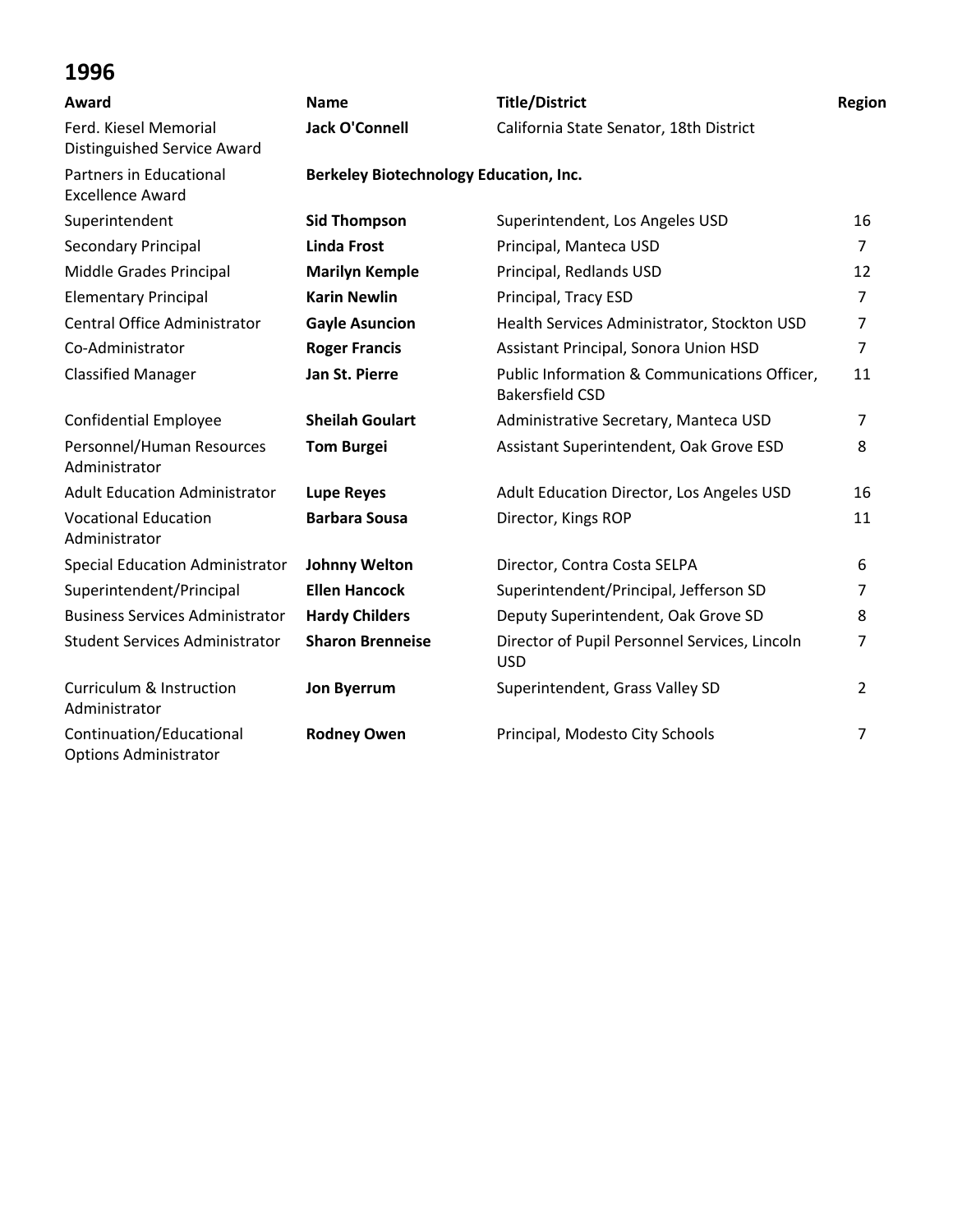| Award                                                               | <b>Name</b>              | <b>Title/District</b>                                               | Region         |
|---------------------------------------------------------------------|--------------------------|---------------------------------------------------------------------|----------------|
| Ferd. Kiesel Memorial<br>Distinguished Service Award                | <b>Peter Pinkerton</b>   |                                                                     |                |
| <b>Marcus Foster Memorial Award</b><br>for Administrator Excellence | <b>Michael Sibitz</b>    | Superintendent, Sylvan Union ESD                                    |                |
| Partners in Educational<br><b>Excellence Award</b>                  |                          | Santa Cruz County Educational Leadership Consortium Academy         |                |
| Superintendent                                                      | <b>Jane Gawronski</b>    | Superintendent, Escondido Union HSD                                 | 18             |
| Secondary Principal                                                 | <b>Michael Cawley</b>    | Principal, Lemoore HSD                                              | 11             |
| Middle Grades Principal                                             | <b>Elizabeth Bidwell</b> | Principal, La Habra CSD                                             | 17             |
| <b>Elementary Principal</b>                                         | <b>Parker Sutton</b>     | Principal, Bonita USD                                               | 15             |
| Central Office Administrator                                        | <b>Nancy Shelburne</b>   | Assistant Superintendent, San Diego USD                             | 18             |
| Co-Administrator                                                    | <b>Rhonda Hardy</b>      | Assistant Principal, Fremont Union HSD                              | 8              |
| <b>Classified Manager</b>                                           | <b>Toni Hyland</b>       | Director of Classified Personnel, Santa Cruz<br><b>City Schools</b> | 10             |
| <b>Confidential Employee</b>                                        | <b>Marilyn Lake</b>      | Administrative Assistant, Redlands USD                              | 12             |
| Personnel/Human Resources<br>Administrator                          | <b>Patrick Godwin</b>    | Assistant Superintendent, Roseville Joint<br><b>Union HSD</b>       | $\overline{2}$ |
| <b>Adult Education Administrator</b>                                | Saundra Bishop           | Principal, Compton USD                                              | 14             |
| <b>Vocational Education</b><br>Administrator                        | <b>Robert Atterbury</b>  | Director, San Diego USD                                             | 18             |
| Special Education Administrator                                     | <b>Judith Holsinger</b>  | Director, Sacramento COE                                            | $\overline{3}$ |
| Superintendent/Principal                                            | <b>Tom Michaelson</b>    | Superintendent/Principal, Rockford SD                               | 11             |
| <b>Business Services Administrator</b>                              | <b>Jerry Buchanan</b>    | Assistant Superintendent, Huntington Beach<br><b>CSD</b>            | 17             |
| <b>Student Services Administrator</b>                               | <b>Randall Ranes</b>     | Supervisory of Pupil Services, Bakersfield CSD                      | 11             |
| Curriculum & Instruction<br>Administrator                           | <b>Carolyn Perino</b>    | Assistant Superintendent, Contra Costa COE                          | 6              |
| Continuation/Educational<br><b>Options Administrator</b>            | <b>Stephen Levy</b>      | Principal, Ramona USD                                               | 18             |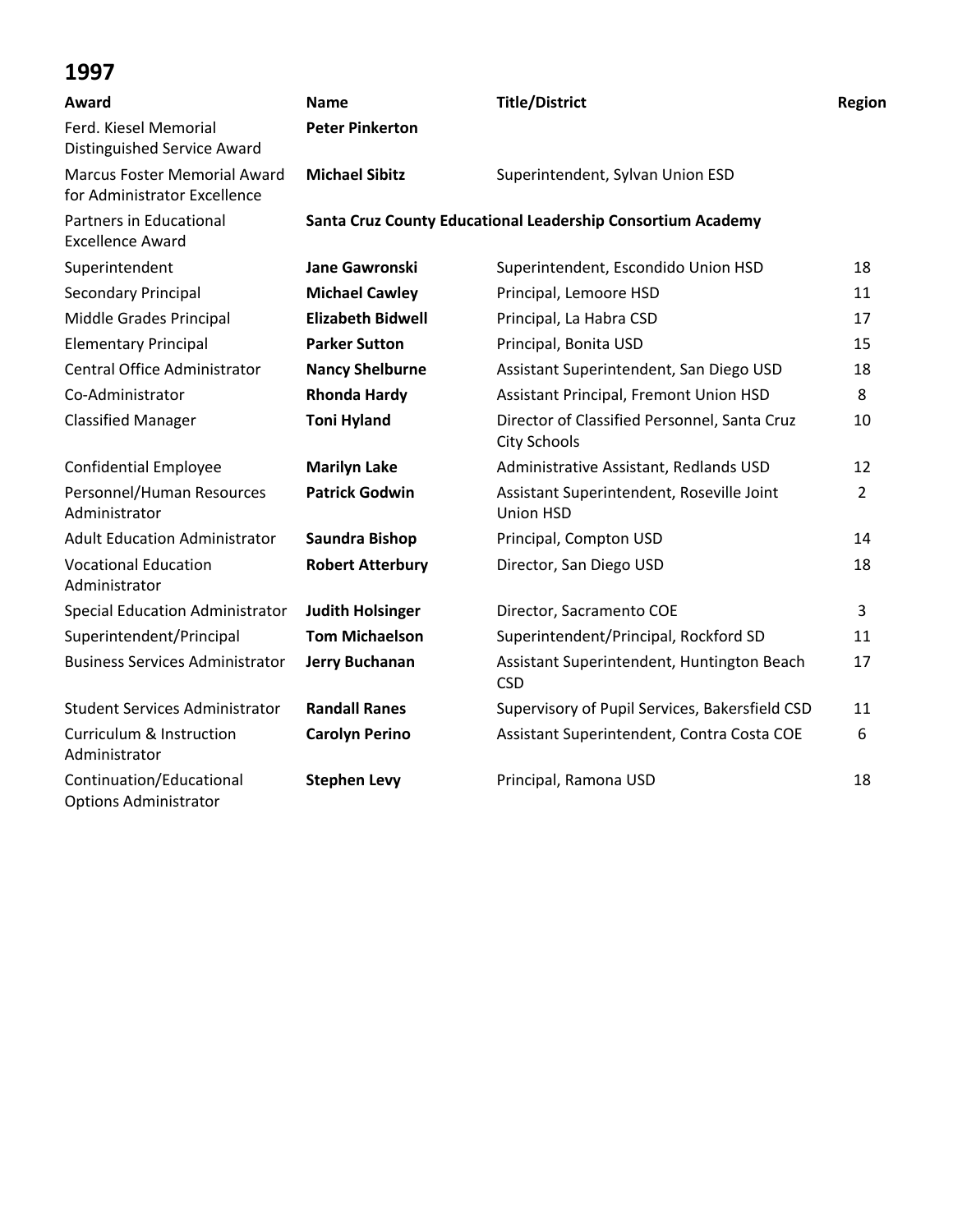| Award                                                               | <b>Name</b>                             | <b>Title/District</b>                                                 | Region         |
|---------------------------------------------------------------------|-----------------------------------------|-----------------------------------------------------------------------|----------------|
| Ferd. Kiesel Memorial<br><b>Distinguished Service Award</b>         | <b>Ray Tolleson</b>                     | Superintendent, San Juan USD                                          |                |
| <b>Marcus Foster Memorial Award</b><br>for Administrator Excellence | <b>Carl Cohn</b>                        | Superintendent, Long Beach USD                                        |                |
| Robert E. Kelly Award                                               | <b>Ken Henisey</b>                      |                                                                       | 15             |
| Partners in Educational<br><b>Excellence Award</b>                  | <b>Stanislaus Partners in Education</b> |                                                                       |                |
| Superintendent                                                      | <b>Waldemar Rojas</b>                   | Superintendent, San Francisco USD                                     | 5              |
| Secondary Principal                                                 | <b>Mary Stone</b>                       | Principal, Fremont Union HSD                                          | 8              |
| Middle Grades Principal                                             | <b>Marilou Ryder</b>                    | Principal, Torrance USD                                               | 14             |
| <b>Elementary Principal</b>                                         | <b>Mercedes Boles</b>                   | Principal, Evergreen SD                                               | 8              |
| Central Office Administrator                                        | <b>Linda Lee Kramer</b>                 | Assistant Superintendent, Pleasant Ridge<br>Union SD                  | $\overline{2}$ |
| Co-Administrator                                                    | <b>Bruce Quimby</b>                     | Assistant Principal, Lake Elsinore USD                                | 12             |
| <b>Classified Manager</b>                                           | <b>Barbara McCleskey</b>                | Administrative Assistant for Human<br>Resources, Patterson SD         | $\overline{7}$ |
| <b>Confidential Employee</b>                                        | <b>Kathy Musselman</b>                  | Accountant, Simi Valley USD                                           | 13             |
| Personnel/Human Resources<br>Administrator                          | <b>Frank Tyrrell</b>                    | Assistant Superintendent of Personnel,<br><b>Torrance USD</b>         | 14             |
| <b>Adult Education Administrator</b>                                | Kenneth L. Bryan                        | Director Adult/Alternative Education, Tulare<br>Joint Union HSD       | 11             |
| <b>Vocational Education</b><br>Administrator                        | <b>Judie Piscitello</b>                 | Director of Career Education, Stanislaus COE                          | $\overline{7}$ |
| <b>Special Education Administrator</b>                              | <b>Caryl Miller</b>                     | Regional Administrator, Riverside County<br><b>SELPA</b>              | 12             |
| Superintendent/Principal                                            | <b>Patrick Sinclair</b>                 | Superintendent/Principal, Antelope SD                                 | 1              |
| <b>Business Services Administrator</b>                              | <b>Paul Disario</b>                     | Associate Superintendent, San Juan USD                                | 3              |
| <b>Student Services Administrator</b>                               | <b>Susan Shorey</b>                     | Assistant Superintendent, Robla SD                                    | 3              |
| <b>Curriculum &amp; Instruction</b><br>Administrator                | <b>Alec Ostrom</b>                      | Assistant Superintendent of Instruction,<br>Roseville Joint Union HSD | $\overline{2}$ |
| Continuation/Educational<br><b>Options Administrator</b>            | <b>Richard Stuelke</b>                  | Principal, Garden Grove USD                                           | 17             |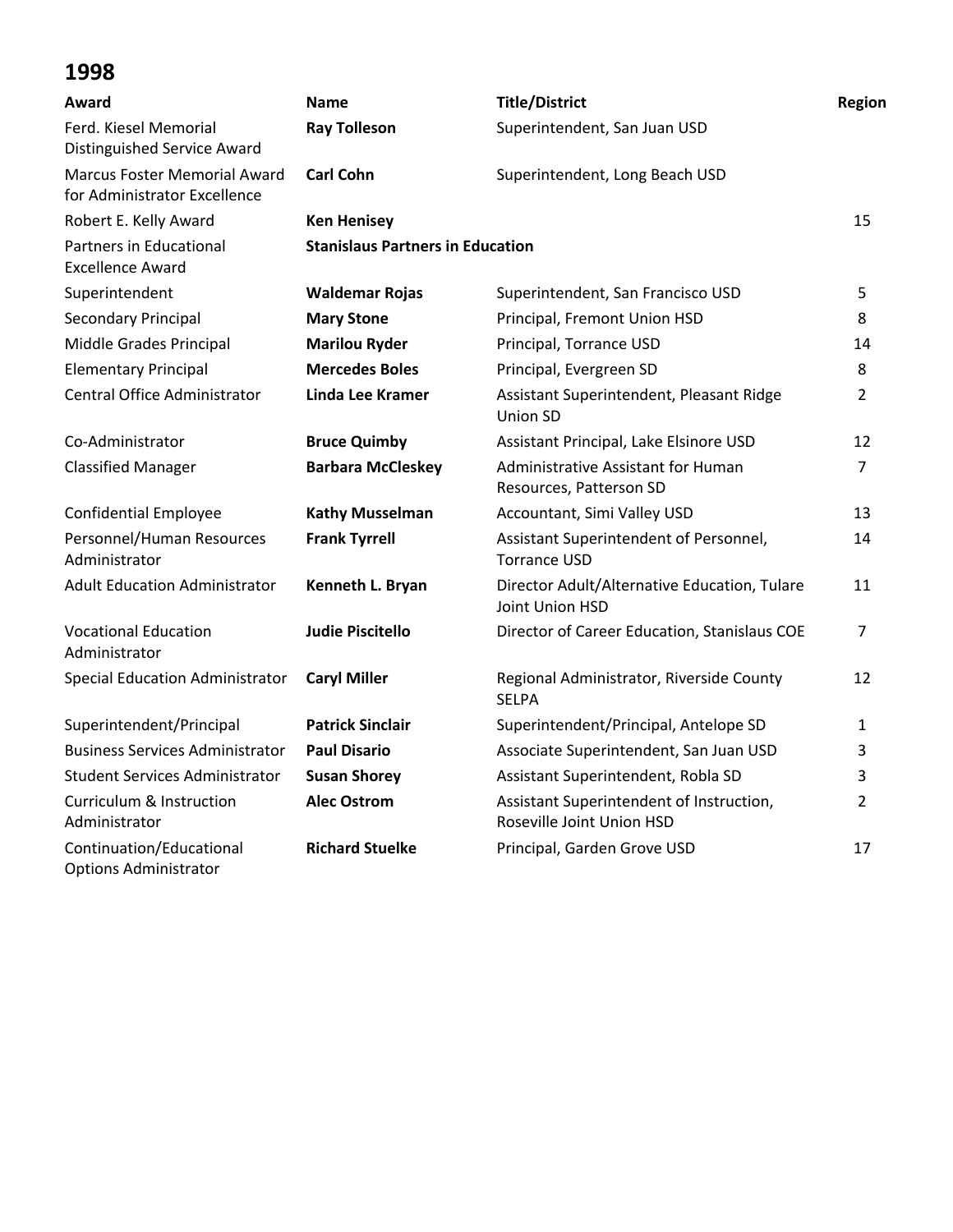| Award                                                               | <b>Name</b>                               | <b>Title/District</b>                                                    | Region         |
|---------------------------------------------------------------------|-------------------------------------------|--------------------------------------------------------------------------|----------------|
| Ferd. Kiesel Memorial<br>Distinguished Service Award                | <b>John Stallings</b>                     |                                                                          |                |
| <b>Marcus Foster Memorial Award</b><br>for Administrator Excellence | <b>Ronald Hockwalt</b>                    | Superintendent, Walnut Valley USD                                        |                |
| Robert E. Kelly Award                                               | <b>Tod Anton</b>                          |                                                                          | $\overline{7}$ |
| Partners in Educational<br><b>Excellence Award</b>                  | <b>TRW Educational/Community Outreach</b> |                                                                          |                |
| Superintendent                                                      | <b>Colleen Wilcox</b>                     | Superintendent, Santa Clara COE                                          | 8              |
| Secondary Principal                                                 | <b>Michele Marcus</b>                     | Principal, San Diego USD                                                 | 18             |
| Middle Grades Principal                                             | <b>Gary Mantey</b>                        | Principal, La Habra CSD                                                  | 17             |
| <b>Elementary Principal</b>                                         | Christina Zarzana                         | Principal, San Juan USD                                                  | 3              |
| Central Office Administrator                                        | <b>Jane Russo</b>                         | Area II Administrator, Santa Ana USD                                     | 17             |
| Co-Administrator                                                    | <b>Daniel Ocheltree</b>                   | Assistant Principal, Manteca USD                                         | 7              |
| <b>Classified Manager</b>                                           | Virginia Fahimi                           | Manager, Document Publications/Mail<br>Service, Palo Alto USD            | 8              |
| <b>Confidential Employee</b>                                        | <b>Lorraine King</b>                      | Senior Administrative Assistant, William S.<br>Hart Union HSD            | 15             |
| Personnel/Human Resources<br>Administrator                          | <b>Gladys Phillips-Evans</b>              | Deputy Superintendent, Culver City USD                                   | 14             |
| <b>Adult Education Administrator</b>                                | <b>George Bohn</b>                        | Principal, Adult School, San Bernardino City<br><b>USD</b>               | 12             |
| <b>Vocational Education</b><br>Administrator                        | <b>Don Borges</b>                         | Program Manager, Stanislaus COE                                          | $\overline{7}$ |
| <b>Special Education Administrator</b>                              | <b>Maureen O'Leary</b><br><b>Burness</b>  | Assistant Superintendent, Yolo County SELPA                              | 3              |
| Superintendent/Principal                                            | Leigh Mosconi                             | Superintendent/Principal, Liberty ESD                                    | 11             |
| <b>Business Services Administrator</b>                              | <b>Jack Boogaard</b>                      | Director of Business, Facilities, & Finances,<br><b>Central Union SD</b> | 11             |
| <b>Student Services Administrator</b>                               | <b>Thomas Black</b>                       | Supervisor, Child Welfare and Attendance,<br>Modesto City Schools        | 7              |
| Curriculum & Instruction<br>Administrator                           | <b>Elaine Hamada</b>                      | Director of Instruction and Special Projects,<br>Los Alamitos USD        | 17             |
| Continuation/Educational<br><b>Options Administrator</b>            | <b>Steve Olsen</b>                        | Director of Alternative Education, Ojai USD                              | 13             |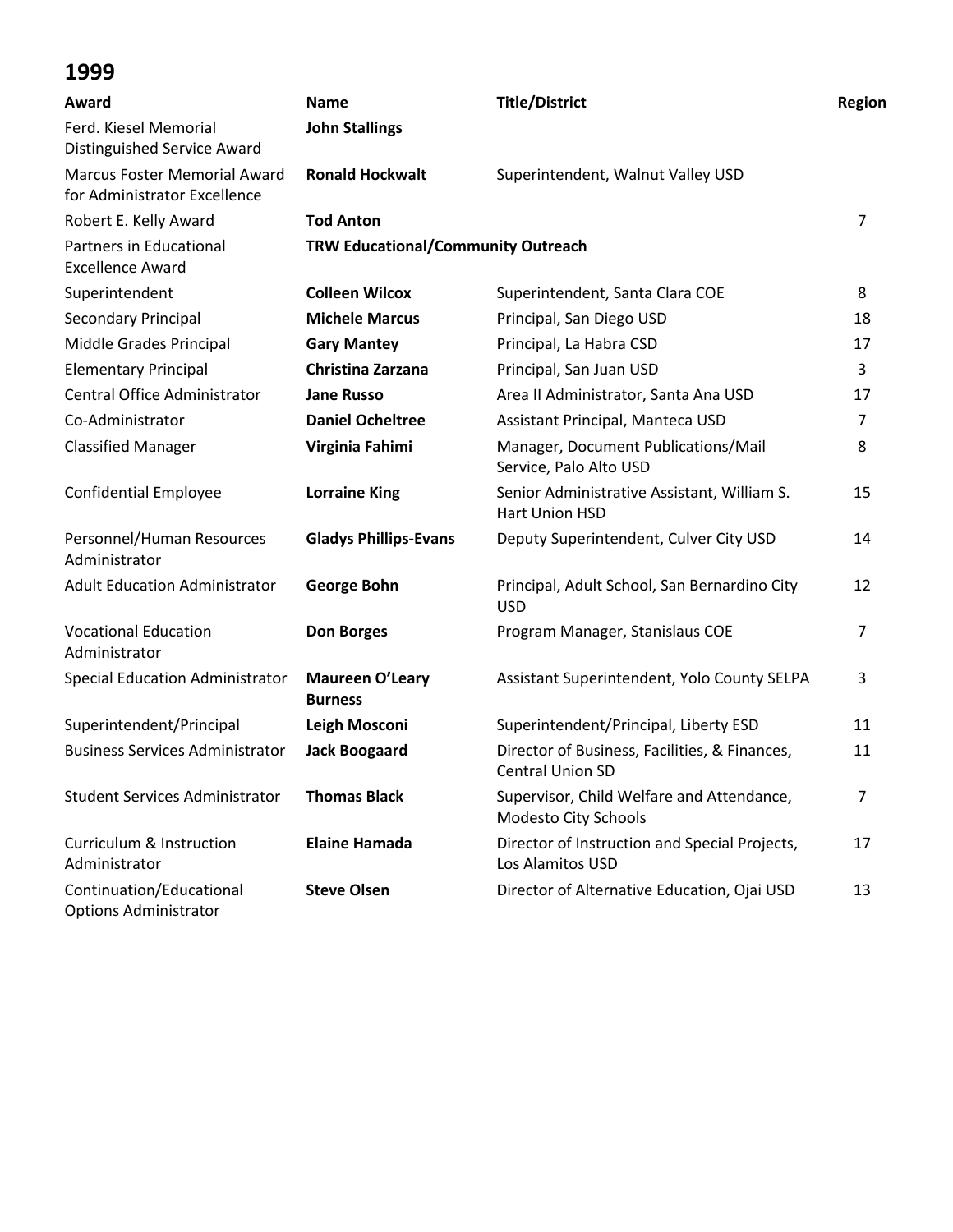| Award                                                               | <b>Name</b>                               | <b>Title/District</b>                                        | Region |
|---------------------------------------------------------------------|-------------------------------------------|--------------------------------------------------------------|--------|
| Ferd. Kiesel Memorial<br>Distinguished Service Award                | <b>Alex Winchester</b>                    | Retired Region 7 Consultant, ACSA                            |        |
| Ferd. Kiesel Memorial<br>Distinguished Service Award                | <b>Jack Garvin</b>                        | Retired Field Services Representative, ACSA                  |        |
| <b>Marcus Foster Memorial Award</b><br>for Administrator Excellence | <b>Sidney Morrison</b>                    | Principal, Torrance USD                                      |        |
| Robert E. Kelly Award                                               | <b>William Johnston</b>                   |                                                              | 16     |
| Partners in Educational<br><b>Excellence Award</b>                  | <b>Inland Center Mall/City of Readers</b> |                                                              |        |
| <b>Valuing Diversity Award</b>                                      | <b>Edwin Javius</b>                       | Accelerated Learning Academy Principal,<br>Clovis USD        | 9      |
| Superintendent                                                      | <b>Rebecca Turrentine</b>                 | Superintendent, Bellflower USD                               | 14     |
| Secondary Principal                                                 | <b>Jack Clement</b>                       | Principal, Saddleback Valley USD                             | 17     |
| Middle Grades Principal                                             | <b>Tony Garcia</b>                        | Principal, Oak Grove SD                                      | 8      |
| <b>Elementary Principal</b>                                         | <b>Kathryn Merrill</b>                    | Principal, West Covina USD                                   | 15     |
| Central Office Administrator                                        | <b>Buster McCurtain</b>                   | Deputy Superintendent, Business Services,<br>Pleasanton USD  | 6      |
| Co-Administrator                                                    | <b>Dean Shannon</b>                       | Assistant Principal, Modesto City Schools                    | 7      |
| <b>Classified Manager</b>                                           | <b>Nadine DaRoza</b>                      | Manager, School Development, Hollister SD                    | 10     |
| <b>Confidential Employee</b>                                        | <b>Sandi Trucco</b>                       | Personnel Analyst, Stockton USD                              | 7      |
| Personnel/Human Resources<br>Administrator                          | <b>Norman Towels</b>                      | Assistant Superintendent, Human Resources,<br>Val Verde USD  | 12     |
| <b>Adult Education Administrator</b>                                | <b>Rudy Kastelic</b>                      | Director of Adult Education, Sweetwater<br>Union HSD         | 18     |
| <b>Vocational Education</b><br>Administrator                        | <b>Ron Johnson</b>                        | Director of TCOVE, Tulare COE                                | 11     |
| <b>Special Education Administrator</b>                              | <b>Betty Ingell</b>                       | Director, Special Education, Manteca USD                     | 7      |
| Superintendent/Principal                                            | <b>Peggy Wozniak</b>                      | Superintendent/Principal, Mammoth USD                        | 9      |
| <b>Business Services Administrator</b>                              | <b>James Cerreta</b>                      | Business Manager, Shasta Union HSD                           | 1      |
| <b>Student Services Administrator</b>                               | <b>Patricia McGuire</b>                   | Coordinator, Pupil Services, Turlock SD                      | 7      |
| Curriculum & Instruction<br>Administrator                           | <b>Ron Andrade</b>                        | Associate Superintendent, Edcational<br>Services, Placer COE | 2      |
| Continuation/Educational<br><b>Options Administrator</b>            | <b>Cecilia Gutierrez</b>                  | Principal, El Puente Community School, Santa<br>Barbara COE  | 13     |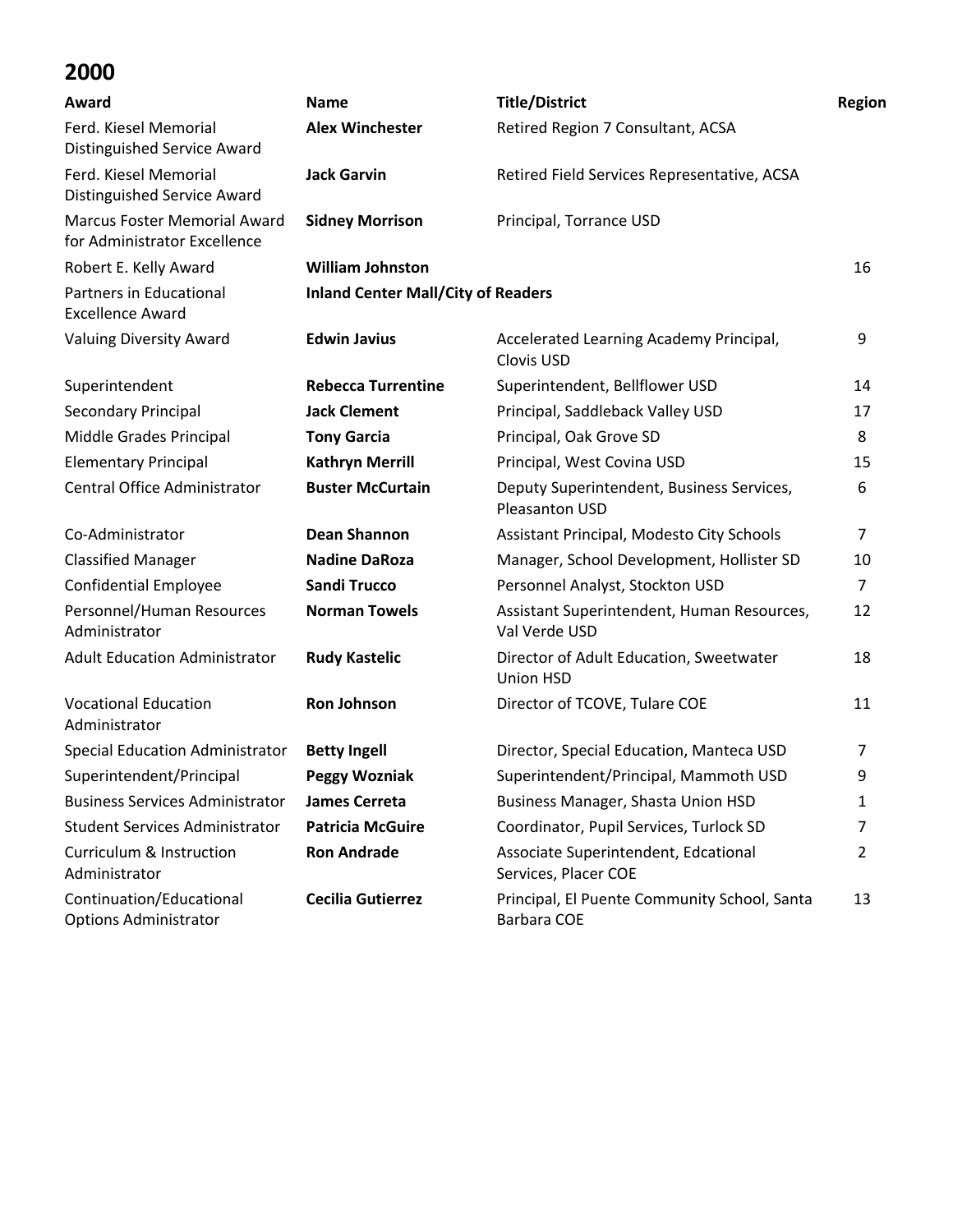| Award                                                               | <b>Name</b>                     | <b>Title/District</b>                                                                 | Region         |
|---------------------------------------------------------------------|---------------------------------|---------------------------------------------------------------------------------------|----------------|
| Ferd. Kiesel Memorial<br>Distinguished Service Award                | <b>Frederick Wentworth</b>      | County Supt. of Schools, San Joaquin County,                                          |                |
| <b>Marcus Foster Memorial Award</b><br>for Administrator Excellence | General Davie, Jr.              | Superintendent, San Juan USD                                                          |                |
| Robert E. Kelly Award                                               | <b>David Diaz Duran</b>         |                                                                                       | $\overline{7}$ |
| Partners in Educational<br><b>Excellence Award</b>                  | <b>Arrowhead Credit Union</b>   |                                                                                       |                |
| <b>Valuing Diversity Award</b>                                      | <b>Stephanie Graham</b>         | Consultant, Los Angeles COE                                                           | 14             |
| Superintendent                                                      | Dr. George Bloch                | Superintendent, Chino Valley USD                                                      | 12             |
| Secondary Principal                                                 | <b>Timothy Scully</b>           | Secondary Principal, North High School/Tustin<br><b>USD</b>                           | 14             |
| Middle Grades Principal                                             | <b>Bernice Smith</b>            | Principal, Maze Middle School, Hollister SD                                           | 10             |
| <b>Elementary Principal</b>                                         | <b>Judith Smith</b>             | Principal, J.H. McGaugh School, Los Alamitos<br><b>USD</b>                            | 17             |
| Central Office Administrator                                        | Dr. Virginia Dare Hardee<br>Rue | Assistant Superintendent, Napa Valley USD                                             | 4              |
| Secondary Co-Administrator                                          | <b>Morey Claydon</b>            | Assistant Principal, San Marcos High School,<br>Santa Barbara HSD                     | 13             |
| <b>Classified Manager</b>                                           | <b>James Jenkins</b>            | Director, Food Services, Muroc JUSD                                                   | 11             |
| <b>Confidential Employee</b>                                        | <b>Christine Andrada</b>        | Administrative Assistant, Central Union SD                                            | 11             |
| Personnel/Human Resources<br>Administrator                          | <b>Wynelle Chase</b>            | Assistant Superintendent, Santa Barbara COE                                           | 13             |
| <b>Adult Education Administrator</b>                                | Dr. Keith Edmonds               | Adminstrator of Adult Education, Robert T.<br>Elliot/Modesto City Schools             | 7              |
| <b>Career Technical Education</b><br>Administrator                  | Dr. Art Fisher                  | Director, Career & Youth Employment<br>Programs, Santa Barbara COE                    | 13             |
| <b>Special Education Administrator</b>                              | Victoria Estrada                | Director, Special Education, Torrance USD                                             | 14             |
| Superintendent/Principal                                            | <b>Cliff Lantz</b>              | Principal/Superintendent, Pioneer Union ESD                                           | $\overline{2}$ |
| <b>Business Services Administrator</b>                              | Dr. George West                 | Assistant Superintendent, Fullerton Joint<br><b>Union HSD</b>                         | 17             |
| <b>Student Services Administrator</b>                               | <b>Judy Demko</b>               | Director of Student Services, Oak Grove SD                                            | 8              |
| <b>Curriculum &amp; Instruction</b><br>Administrator                | Norma Kelly                     | Assistant Superintendent, Brawley<br><b>Elementary SD</b>                             | 18             |
| Continuation/Educational<br><b>Options Administrator</b>            | <b>Margaret Hill</b>            | Alternative High School Principal, San Andreas<br>High, San Bernardino City Schools   | 12             |
| Professor of Education                                              | Dr. Louise Adler                | Department Chair of Educational Leadership,<br>California State University, Fullerton | 17             |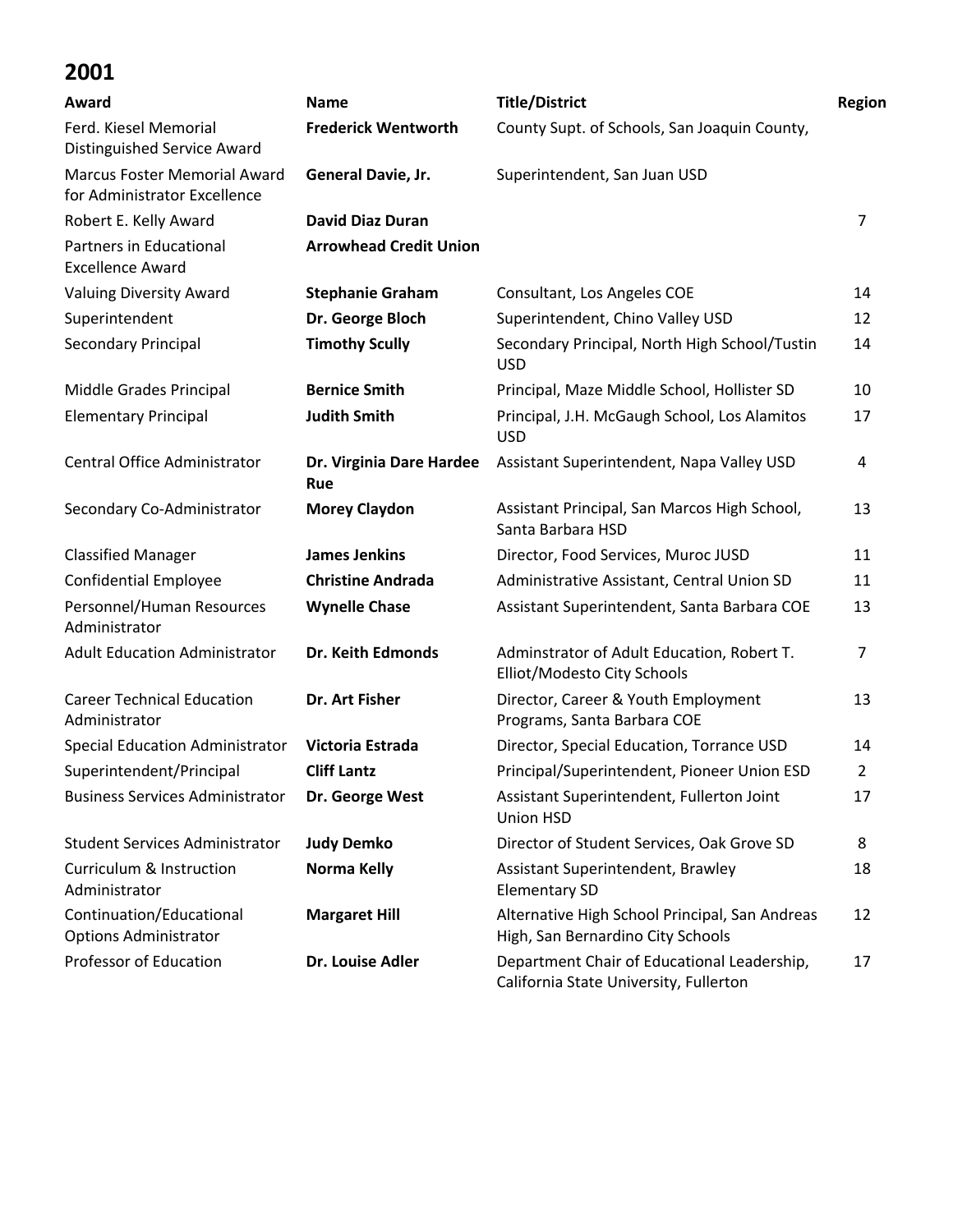| Award                                                               | <b>Name</b>                | <b>Title/District</b>                                                    | <b>Region</b>  |
|---------------------------------------------------------------------|----------------------------|--------------------------------------------------------------------------|----------------|
| Ferd. Kiesel Memorial<br>Distinguished Service Award                | <b>David Meaney</b>        | County Supt. of Schools, Sacramento COE,                                 |                |
| <b>Marcus Foster Memorial Award</b><br>for Administrator Excellence | John Sugiyama              | Superintendent, Dublin USD                                               |                |
| Robert E. Kelly Award                                               | <b>Martin Mathiesen</b>    |                                                                          | 8              |
| Partners in Educational<br><b>Excellence Award</b>                  | <b>Programs</b>            | Lemoore Naval Air Station - Navy Personal Excellence Partnership         |                |
| Valuing Diversity Award                                             | <b>Yvette Irving</b>       |                                                                          | 8              |
| Superintendent                                                      | <b>Ken Noonan</b>          | Superintendent, Oceanside USD                                            | 18             |
| Secondary Principal                                                 | <b>Paul Priesz</b>         | Principal, Valencia High School, William S.<br>Hart Union HSD            | 15             |
| Middle Grades Principal                                             | <b>Raye Clendening</b>     | Principal, Martin Luther King, Jr. Middle<br>School, Oceanside USD       | 18             |
| <b>Elementary Principal</b>                                         | <b>Carol Sharp</b>         | Principal, Susan B. Anthony School,<br>Sacramento City USD               | 3              |
| Central Office Administrator                                        | <b>James Negri</b>         | Deputy Superintendent, Pleasanton USD                                    | 6              |
| Secondary Co-Administrator                                          | <b>Ricci Ulrich</b>        | Senior Learning Director, Alta Sierra<br>Intermediate School, Clovis USD | 9              |
| Elementary Co-Administrator                                         | <b>Susan Curtiss</b>       | Assistant Principal, Ramona Elementary<br>School, Bellflower USD         | 14             |
| <b>Classified Manager</b>                                           | <b>Suzanne du Verrier</b>  | Director of Food Services and Purchasing,<br><b>Alisal Union SD</b>      | 10             |
| <b>Confidential Employee</b>                                        | <b>Connie Gundlach</b>     | Administrative Assistant to the<br>Superintendent,, Ceres USD            | $\overline{7}$ |
| Personnel/Human Resources<br>Administrator                          | <b>Jodie Mexas</b>         | Deputy Superintendent, North Sacramento SD                               | 3              |
| <b>Adult Education Administrator</b>                                | <b>Rhonda Harris Slota</b> | Principal, Napa Valley Adult School, Napa<br>Valley USD                  | 4              |
| <b>Career Technical Education</b><br>Administrator                  | <b>Candace Blue</b>        | Program Director, Partnership for Tomorrow,<br>San Joaquin COE           |                |
| Special Education Administrator                                     | <b>Aileen Manley</b>       | Administrator, Special Education,<br><b>Westminster SD</b>               | 17             |
| Superintendent/Principal                                            | <b>Patrick Sinclair</b>    | Superintendent/Principal, Antelope<br>Elementary School, Antelope ESD    | 1              |
| <b>Business Services Administrator</b>                              | <b>Michael Boyd</b>        | Assistant Superintendent, Business Services,<br>Val Verde USD            | 12             |
| <b>Student Services Administrator</b>                               | <b>Victor Thompson</b>     | Coordinator, Student Services, Paramount<br><b>USD</b>                   | 14             |
| <b>Curriculum &amp; Instruction</b><br>Administrator                | <b>Robert Giannini</b>     | Director of Curriculum and Instruction,<br>Lafayette SD                  | 6              |
| Continuation/Educational<br><b>Options Administrator</b>            | <b>Rosylin Bessard</b>     | District Coordinator, Alternative Education<br>Program, Fresno USD       | 9              |
| <b>Professor of Education</b>                                       | <b>Jeanne Adams</b>        | Professor, California State University,<br>Northridge                    | 13             |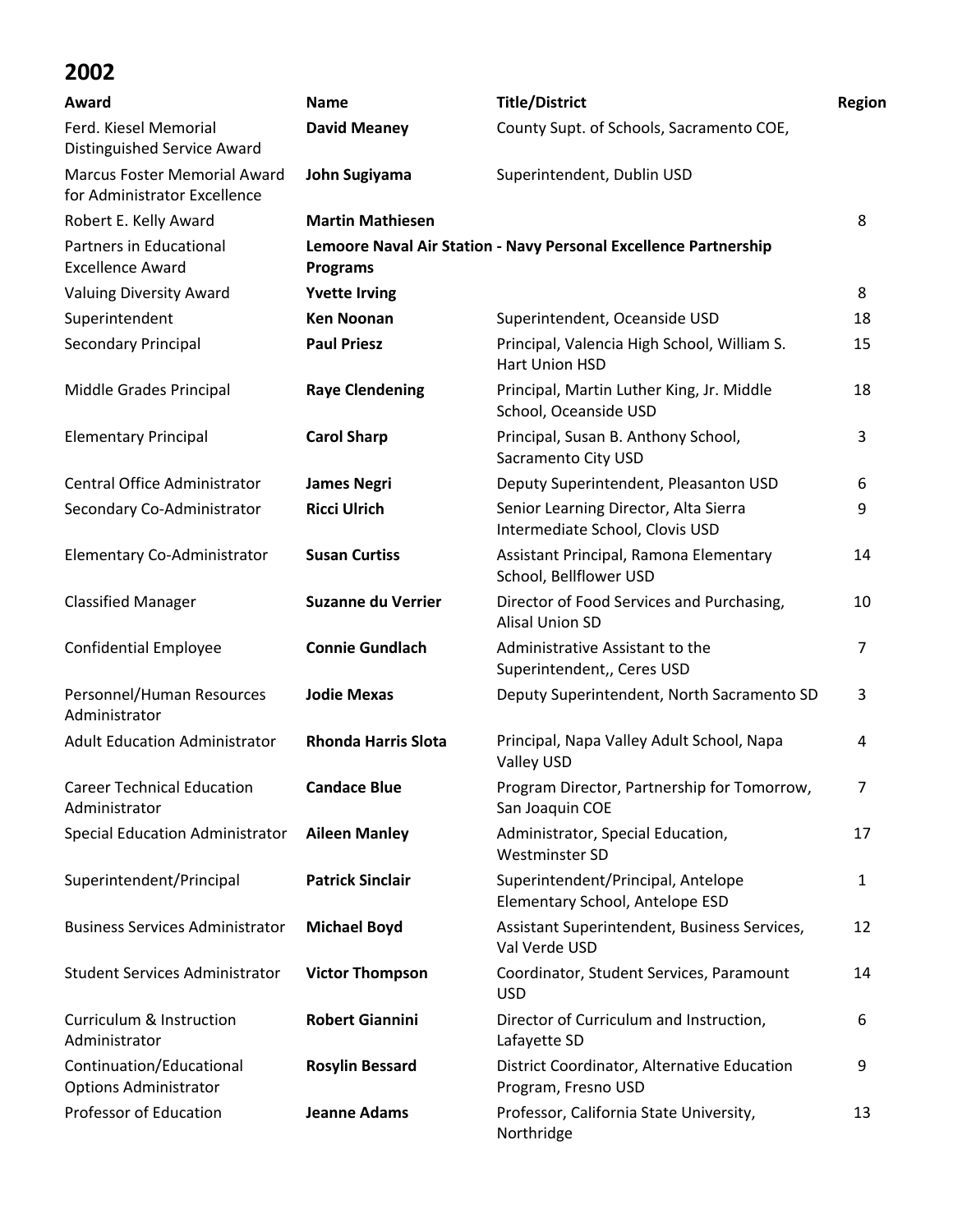| Award                                                               | <b>Name</b>                | <b>Title/District</b>                                                          | Region       |
|---------------------------------------------------------------------|----------------------------|--------------------------------------------------------------------------------|--------------|
| Ferd. Kiesel Memorial<br>Distinguished Service Award                | <b>Sandy Clifton-Bacon</b> | Asst. Supt., Redondo Beach USD,                                                |              |
| Ferd. Kiesel Memorial<br>Distinguished Service Award                | <b>Lillie Campbell</b>     | Administrator of Support Services,                                             |              |
| <b>Marcus Foster Memorial Award</b><br>for Administrator Excellence | <b>Dennis Tillett</b>      | Superintendent, North Sacramento USD                                           |              |
| Robert E. Kelly Award                                               | <b>Marilyn Koeller</b>     |                                                                                | 17           |
| Partners in Educational<br><b>Excellence Award</b>                  | <b>Caring Connections</b>  |                                                                                |              |
| <b>Valuing Diversity Award</b>                                      | <b>Sylvia Rico</b>         | Administrative Assistant, North Monterey<br><b>County USD</b>                  | 10           |
| Superintendent                                                      | <b>Joe Coto</b>            | Superintendent, East Side UHSD                                                 | 8            |
| Secondary Principal                                                 | <b>Leo Camalich</b>        | Principal, La Serna High School, Whittier<br><b>UHSD</b>                       | 15           |
| Middle Grades Principal                                             | <b>Diane Parrish</b>       | Principal, Baird MIddle School, Fresno USD                                     | 9            |
| <b>Elementary Principal</b>                                         | <b>Bob Capp</b>            | Principal, Sierra Elementary School, Rocklin<br><b>USD</b>                     | 2            |
| Central Office Administrator                                        | <b>Frank Infusino</b>      | Deputy Superintendent, Chino Valley USD                                        | 12           |
| Secondary Co-Administrator                                          | <b>Debbie Muro</b>         | Assistant Principal, Lemoore High School,<br>Lemoore UHSD                      | 11           |
| Elementary Co-Administrator                                         | <b>Tom Pellegrino</b>      | Assistant Principal, Sullivan Middle School                                    | 18           |
| <b>Classified Manager</b>                                           | <b>Ron Hein</b>            | Director of Maintenance, Operations and<br>Transportatiion, Red Bluff Jt. UHSD | $\mathbf{1}$ |
| <b>Confidential Employee</b>                                        | <b>Marian Hopwood</b>      | Executive Assistant to the Superintendent,<br>Vallejo City USD                 | 4            |
| Personnel/Human Resources<br>Administrator                          | <b>Cathleen McMullen</b>   | Assistant Superintendent, Human Resources,<br>Glendale USD                     | 15           |
| <b>Adult Education Administrator</b>                                | <b>Susan Lytle Gilmore</b> | Principal, A. Warren McClaskey Adult Center,<br>Sacramento City USD            | 3            |
| <b>Career Technical Education</b><br>Administrator                  | <b>Marie McClaskey</b>     | Director, Career Development Department /<br>ROP, Contra Costa COE             | 6            |
| <b>Special Education Administrator</b>                              | <b>Sandra Bridges</b>      | Director, Special Education, Rowland USD                                       | 15           |
| Superintendent/Principal                                            | <b>John Sousa</b>          | Superintendent / Principal, Kit Carson USD                                     | 11           |
| <b>Business Services Administrator</b>                              | <b>Sandra Lemmons</b>      | Assistant Superintendent, Business Services,<br>Pleasanton USD                 | 6            |
| <b>Student Services Administrator</b>                               | <b>Richard Pupione</b>     | Senior Director, Pupil Services, Pleasanton<br><b>USD</b>                      | 6            |
| <b>Curriculum &amp; Instruction</b><br>Administrator                | <b>Susan Maki</b>          | Assistant Superintendent, Instructional<br>Services, San Marcos USD            | 18           |
| Continuation/Educational<br><b>Options Administrator</b>            | <b>Glen Collard</b>        | Principal, El Camino Real High School,<br>Placentia - Yorba Linda USD          | 17           |
| Professor of Education                                              | John Borba                 | Professor of School Administration, California<br>State University, Stanislaus | 7            |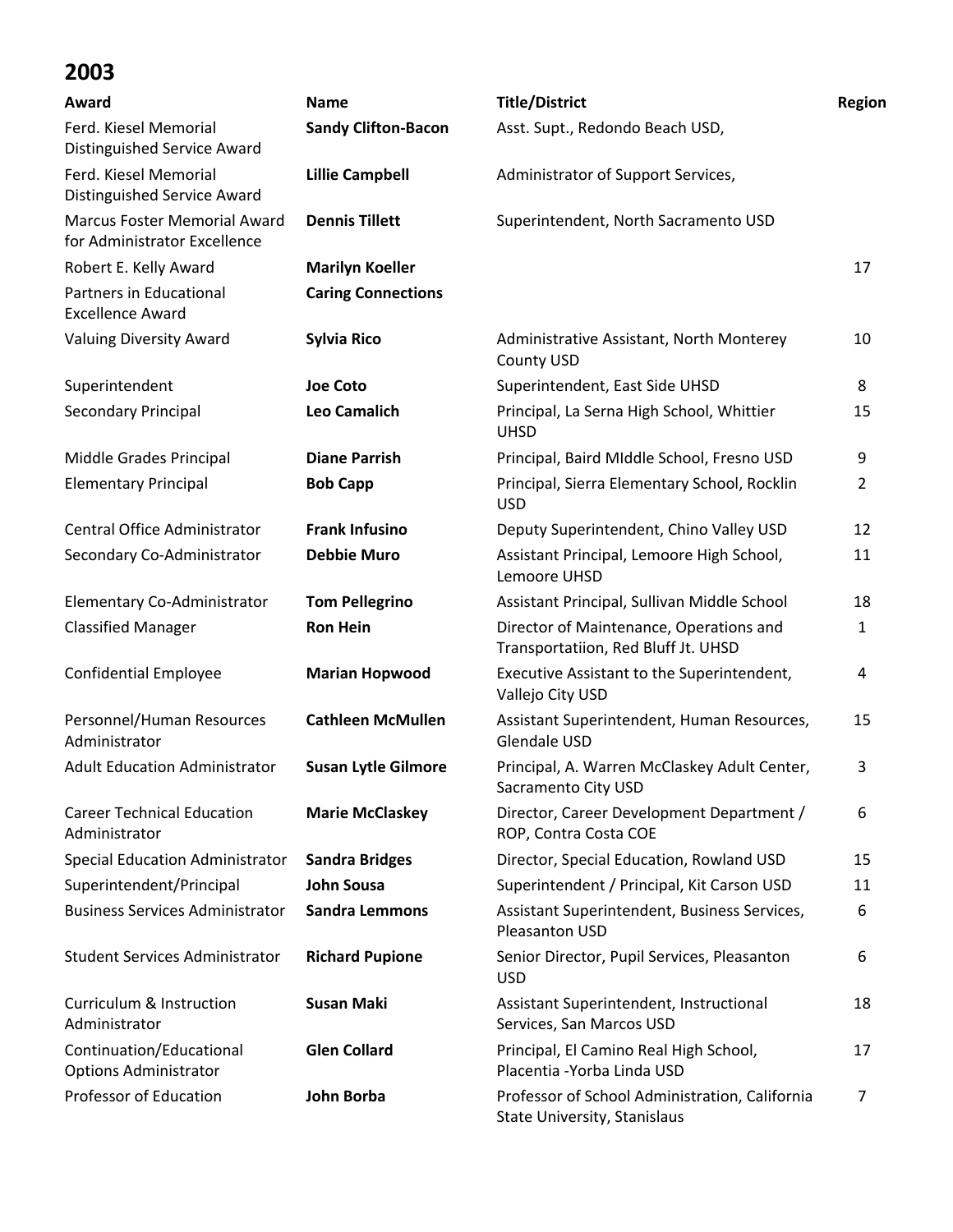| Award                                                               | <b>Name</b>                  | <b>Title/District</b>                                                      | Region         |
|---------------------------------------------------------------------|------------------------------|----------------------------------------------------------------------------|----------------|
| Ferd. Kiesel Memorial                                               | <b>Floyd Gonella</b>         | Superintendent, Ravenswood CSD                                             | 5              |
| <b>Distinguished Service Award</b>                                  |                              |                                                                            |                |
| <b>Marcus Foster Memorial Award</b><br>for Administrator Excellence | <b>James Brown</b>           | Superintendent, Glendale USD                                               | 15             |
| Robert E. Kelly Award                                               | <b>Patricia Einfalt</b>      |                                                                            | 8              |
| Partners in Educational<br><b>Excellence Award</b>                  |                              | Rita Ledesma, Del Roble Elementary School                                  |                |
| <b>Valuing Diversity Award</b>                                      | <b>Marcus Martel</b>         | English Language Develop./Bilingual Programs<br>Administrator, Alameda COE | 6              |
| Superintendent                                                      | <b>Larry Maw</b>             | Superintendent of Schools, San Marcos USD                                  | 18             |
| Secondary Principal                                                 | <b>Karen Janney</b>          | Principal, Sweetwater UHSD                                                 | 18             |
| Middle Grades Principal                                             | <b>Kenneth Magdaleno</b>     | Principal, Ventura USD                                                     | 13             |
| <b>Elementary Principal</b>                                         | <b>Scotia Sanchez</b>        | Principal, Pleasant Ridge USD                                              | $\overline{2}$ |
| Central Office Administrator                                        | <b>Carl Toliver</b>          | Deputy Superintendent, Stockton USD                                        | 7              |
| Secondary Co-Administrator                                          | <b>Tricia Poulos-Leonard</b> | Assistant Principal, Pleasanton USD                                        | 6              |
| Elementary Co-Administrator                                         | Lisa Azevedo                 | Assistant Principal, Bellflower USD                                        | 14             |
| <b>Classified Manager</b>                                           | <b>Sam Bozzo</b>             | Assistant Superintendent, Personnel,<br>Monterey COE                       | 10             |
| <b>Confidential Employee</b>                                        | Linda Quattlebaum            | Perris UHSD                                                                | 12             |
| Personnel/Human Resources<br>Administrator                          | <b>Rosemary Ingram</b>       | Coordinator of Human Resources, Fairfield-<br>Suisun USD                   | 4              |
| <b>Adult Education Administrator</b>                                | <b>Kim Kellenberg</b>        | Director of Adult Education, Eureka City USD                               | 1              |
| <b>Career Technical Education</b><br>Administrator                  | <b>Kirk Williams</b>         | Principal, Sacramento City USD                                             | 3              |
| <b>Special Education Administrator</b>                              | <b>Robert White</b>          | Director, Saddleback Valley USD/Laguna<br><b>Beach USD</b>                 | 17             |
| Superintendent/Principal                                            | <b>Marlene Jeung</b>         | Superintendent/Principal, Santa Maria Bonita<br><b>Elementary SD</b>       | 11             |
| <b>Business Services Administrator</b>                              | <b>James Lianides</b>        | Director of Administrative Services, Pacifica<br><b>SD</b>                 | 5              |
| <b>Student Services Administrator</b>                               | <b>Nancy Bradford</b>        | Director of Administrative Support Services,<br>Ventura USD                | 13             |
| <b>Curriculum &amp; Instruction</b><br>Administrator                | <b>Virgina Boris</b>         | Associate Superintendent, Curriculum &<br>Instruction, Clovis USD          | 9              |
| Continuation/Educational<br><b>Options Administrator</b>            | <b>Kathleen Abney</b>        | Principal, Santa Barbara HSD                                               | 13             |
| Professor of Education                                              | <b>Judith Kerrins</b>        | Professor, CSU Chico                                                       | $\overline{2}$ |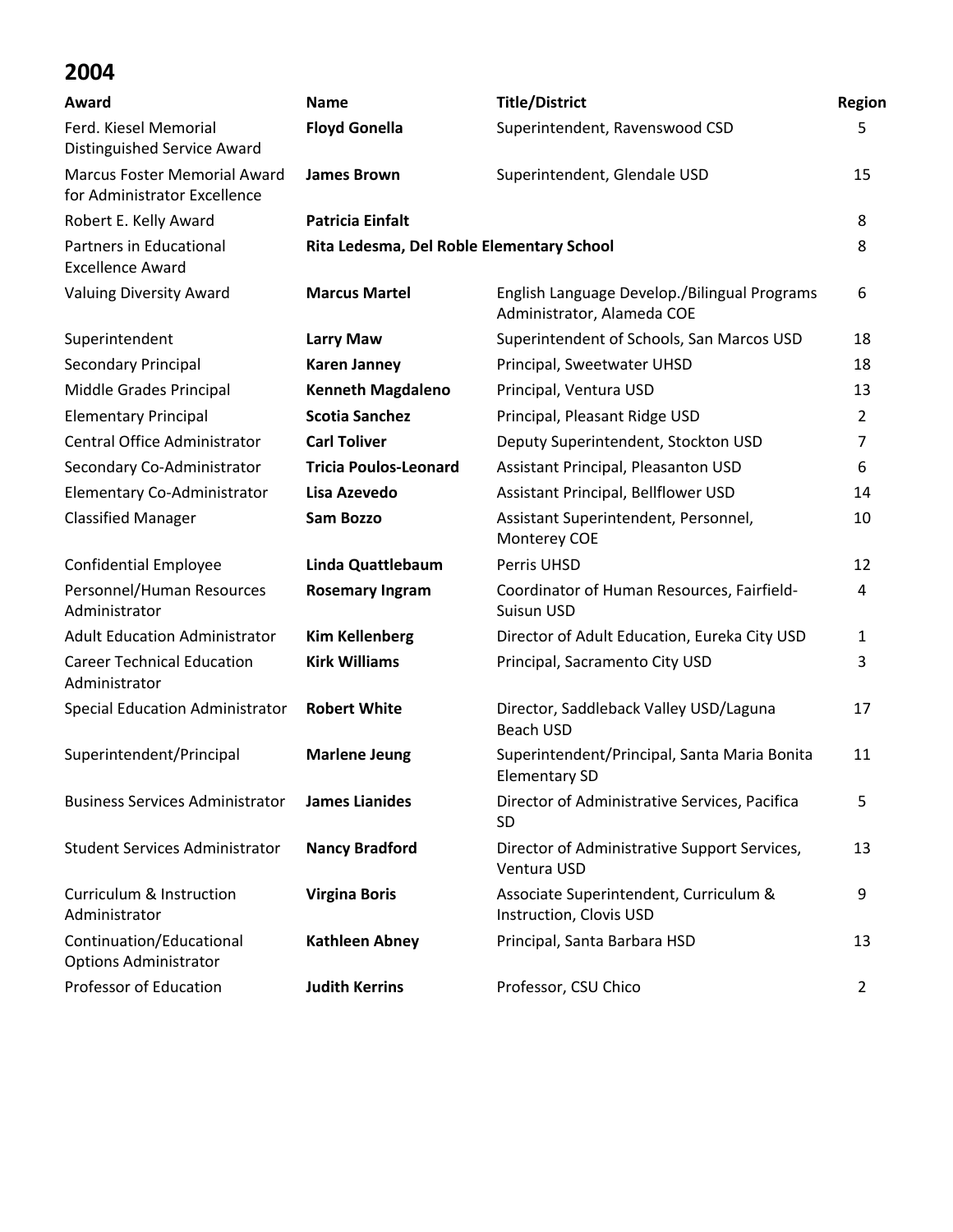| Award                                                               | <b>Name</b>                      | <b>Title/District</b>                                                                                       | Region         |
|---------------------------------------------------------------------|----------------------------------|-------------------------------------------------------------------------------------------------------------|----------------|
| Ferd. Kiesel Memorial<br>Distinguished Service Award                | <b>Alice Petrossian</b>          | Assistant Superintendent, Educational<br>Services, Glendale USD                                             | 15             |
| <b>Marcus Foster Memorial Award</b><br>for Administrator Excellence | <b>Larry Aceves</b>              | Superintendent, Franklin-McKinley SD                                                                        | 8              |
| Robert E. Kelly Award                                               | <b>Harriette Williams</b>        |                                                                                                             | 16             |
| Partners in Educational<br><b>Excellence Award</b>                  | <b>Give Every Child a Chance</b> |                                                                                                             | $\overline{7}$ |
| <b>Valuing Diversity Award</b>                                      | <b>Francisca Sanchez</b>         | Assistant Superintendent of Curriculum &<br>Instruction, San Bernardino County<br>Superintendent of Schools | 12             |
| Superintendent                                                      | Larry Buchanan                   | Superintendent, Grant Jt. UHSD & Del Paso<br><b>Heights SD</b>                                              | 3              |
| Secondary Principal                                                 | <b>Rich Boccia</b>               | Principal, Blair Magnet                                                                                     | 15             |
| Middle Grades Principal                                             | <b>Michael Madalinksi</b>        | Principal, Rancho Milpitas                                                                                  | 8              |
| <b>Elementary Principal</b>                                         | Penny Fraumeni                   | Principal, Fairgrove Academy                                                                                | 15             |
| <b>Central Office Administrator</b>                                 | <b>Peggy Anatol</b>              | Director of K-12 Assessment, Newport Mesa<br><b>USD</b>                                                     | 17             |
| Secondary Co-Administrator                                          | <b>Jeanne Cusack</b>             | Associate Principal, Orinda Intermediate<br>School                                                          | 6              |
| Elementary Co-Administrator                                         | <b>Maryalice Alberg</b>          | Assistant Principal, Julien School                                                                          | $\overline{7}$ |
| <b>Classified Manager</b>                                           | <b>Cathy Wilson</b>              | Classified Management, Tehama County<br>Department of Education                                             | 1              |
| <b>Confidential Employee</b>                                        | <b>Darlynn Billingsley</b>       | Administrative Assistant, Tulare COE                                                                        | 11             |
| Personnel/Human Resources<br>Administrator                          | <b>Cary Dritz</b>                | Deputy Superintendent, Personnel &<br>Educational Services, Simi Valley USD                                 | 13             |
| <b>Adult Education Administrator</b>                                | <b>Robert Beck</b>               | Principal, Pittsburg USD                                                                                    | 6              |
| <b>Career Technical Education</b><br>Administrator                  | <b>Sheilah Goulart</b>           | Program Manager, WorkStartYES, San Joaquin<br><b>COE</b>                                                    | $\overline{7}$ |
| Special Education Administrator P. Kent Halbmaier                   |                                  | Director, Special Education, Downey USD                                                                     | 14             |
| Superintendent/Principal                                            | <b>Chris McGriff</b>             | Superintendent/Principal, Happy Valley<br><b>Elementary School</b>                                          | 10             |
| <b>Business Services Administrator</b>                              | <b>Kimberly Dennis</b>           | Assistant Superintendent, Business Services,<br><b>Benicia USD</b>                                          | 4              |
| <b>Student Services Administrator</b>                               | <b>Robert Harris</b>             | Assistant Superintendent Student Support<br>Services, Fresno USD                                            | 9              |
| Curriculum & Instruction<br>Administrator                           | <b>Suzanne Delaware</b>          | Assistant Superintendent, Educational<br>Services, Atwater ESD                                              | 9              |
| Continuation/Educational<br><b>Options Administrator</b>            | <b>Nellie Neri</b>               | Director, Alternative Education, Kerman USD                                                                 | 9              |
| <b>Professor of Education</b>                                       | Louis Wildman                    | Professor/Program Coordinator, CSU<br>Bakersfield                                                           | 9              |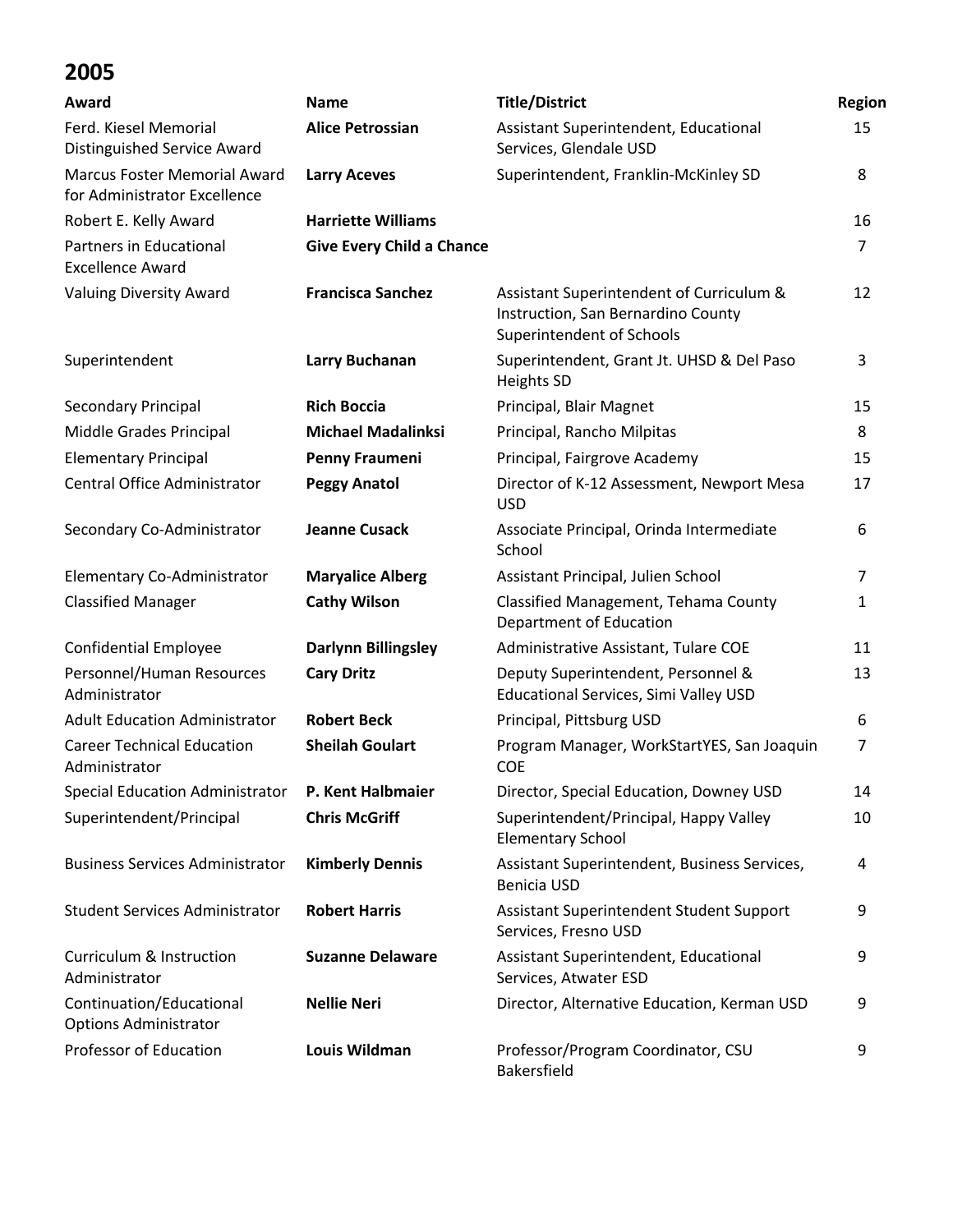| Award                                                               | <b>Name</b>                      | <b>Title/District</b>                                                                                        | Region         |
|---------------------------------------------------------------------|----------------------------------|--------------------------------------------------------------------------------------------------------------|----------------|
| Ferd. Kiesel Memorial<br>Distinguished Service Award                | <b>Martin Petersen</b>           | Stanislaus County Superintendent of Schools,<br><b>Stanislaus COE</b>                                        | 7              |
| <b>Marcus Foster Memorial Award</b><br>for Administrator Excellence | <b>Dennis Murray</b>             | Superintendent, Perris Union HSD                                                                             | 19             |
| Robert E. Kelly Award                                               | <b>Charles Ballinger</b>         |                                                                                                              | 18             |
| Partners in Educational<br><b>Excellence Award</b>                  | <b>RBC Dain Rauscher Company</b> |                                                                                                              | 9              |
| Valuing Diversity Award                                             | <b>Christine Lim</b>             | Superintendent, San Leandro USD                                                                              | 6              |
| Superintendent                                                      | <b>Paul Mercier</b>              | Superintendent, Magnolia SD                                                                                  | 17             |
| Secondary Principal                                                 | Dale Kinnear                     | Principal, John W. North High School                                                                         | 19             |
| Middle Grades Principal                                             | <b>James Dierke</b>              | Principal, Visitacion Valley Middle School                                                                   | 5              |
| <b>Elementary Principal</b>                                         | <b>Rebecca Lindquist</b>         | Principal, Sun Empire Elementary School                                                                      | 9              |
| Central Office Administrator                                        | <b>Brenda Chapman</b>            | Assistant Superintendent of Curriculum &<br>Instruction, Tuolumne County Superintendent<br>of Schools Office | 7              |
| Secondary Co-Administrator                                          | <b>Anne Roundy-Harter</b>        | Assistant Principal, Instructional Services,<br>Ventura USD                                                  | 13             |
| Elementary Co-Administrator                                         | Lisa Carrera                     | Assistant Principal, Fairgrove Academy                                                                       | 15             |
| <b>Classified Manager</b>                                           | <b>Nola Lionberger</b>           | Executive Assistant/Information Officer,<br>Solano COE                                                       | 4              |
| <b>Confidential Employee</b>                                        | <b>Marguerite Riggins</b>        | Confidential Secretary, Gilroy USD                                                                           | 8              |
| Personnel/Human Resources<br>Administrator                          | <b>Steve Betando</b>             | Assistant Superintendent, Stanislaus USD                                                                     | 7              |
| <b>Adult Education Administrator</b>                                | <b>Gregg Ramseth</b>             | Principal, Placer School for Adults                                                                          | 2              |
| <b>Career Technical Education</b><br>Administrator                  | <b>Robert Johnson</b>            | Career and Technical Education Coordinator,<br>Shasta USD                                                    | 1              |
| <b>Special Education Administrator</b>                              | <b>Alex Hayes</b>                | Principal, Special Education, Shasta COE                                                                     | 1              |
| Superintendent/Principal                                            | <b>Jess Modesto</b>              | Superintendent/Principal, Princeton JUSD                                                                     | $\overline{2}$ |
| <b>Business Services Administrator</b>                              | <b>Robert Bronzan</b>            | Deputy Superintendent, Livermore Valley USD                                                                  | 6              |
| <b>Student Services Administrator</b>                               | <b>Randall Ranes</b>             | Administrator II, Student Services, Bakersfield<br><b>CSD</b>                                                | 11             |
| Curriculum & Instruction<br>Administrator                           | <b>Ron Carruth</b>               | Assistant Superintendent, Educational<br>Services, Whittier UHSD                                             | 15             |
| Continuation/Educational<br><b>Options Administrator</b>            | <b>Michelle Nunley</b>           | Principal, Tulare JUSD                                                                                       | 11             |
| <b>Professor of Education</b>                                       | <b>Milton Woolsey</b>            | Director of Multiple Subjects Program, CSU<br>Bakersfield                                                    | 11             |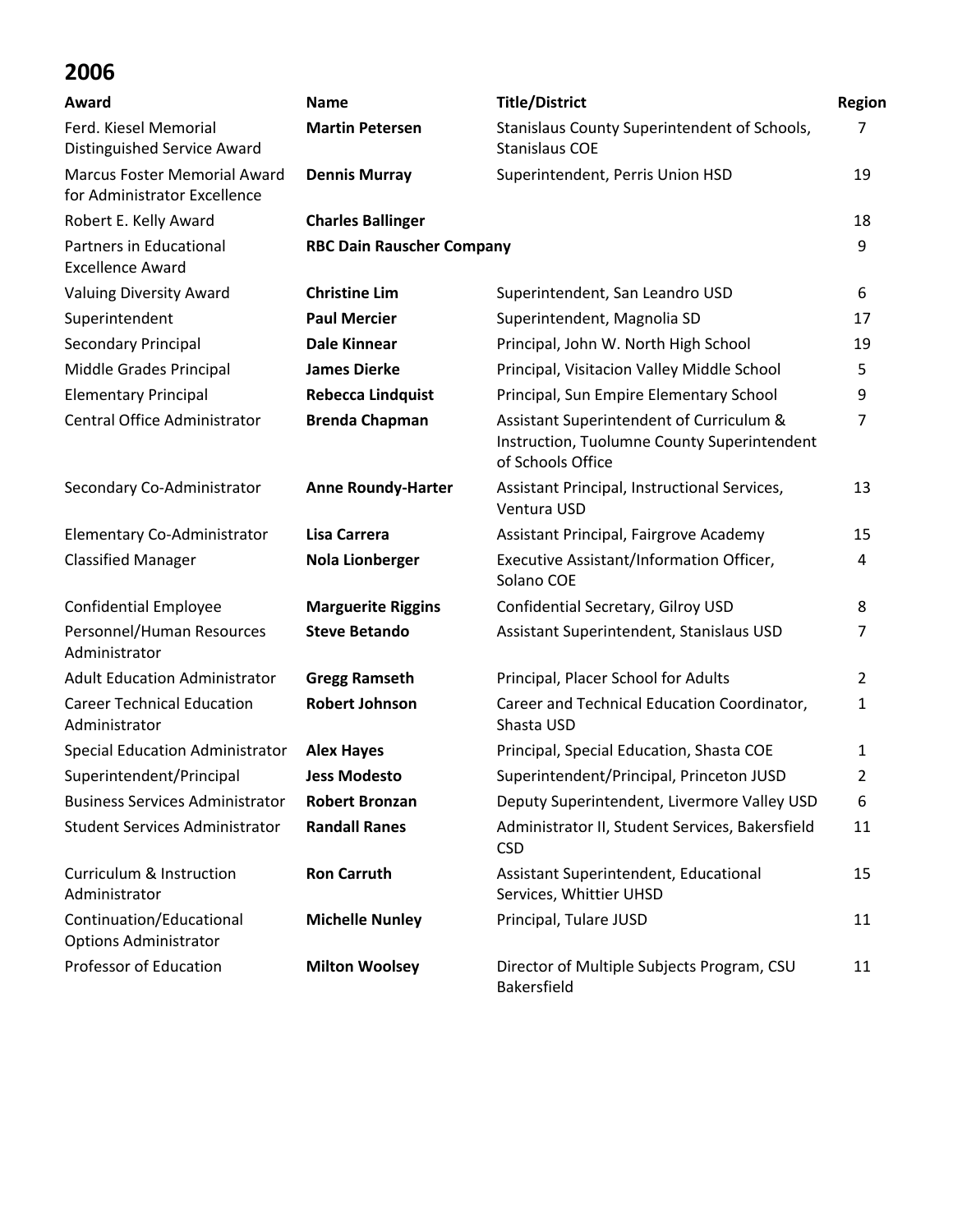| Award                                                               | <b>Name</b>             | <b>Title/District</b>                                                 | Region         |  |
|---------------------------------------------------------------------|-------------------------|-----------------------------------------------------------------------|----------------|--|
| Ferd. Kiesel Memorial<br>Distinguished Service Award                | <b>Maxine Frost</b>     | Board Member, Riverside USD                                           | 19             |  |
| <b>Marcus Foster Memorial Award</b><br>for Administrator Excellence | <b>Jay Hoffman</b>      | Superintendent, Nuview Union SD                                       | 19             |  |
| Robert E. Kelly Award                                               | <b>Mae Johnson</b>      |                                                                       | 10             |  |
| Partners in Educational<br><b>Excellence Award</b>                  |                         | Kaiser Permanente Community Benefit Program                           | 4              |  |
| Partners in Educational<br><b>Excellence Award</b>                  |                         | Kiwinis Club of Redlands (aka Redlands Noon Kiwanis)                  |                |  |
| <b>Valuing Diversity Award</b>                                      | <b>Sergio Robles</b>    | Senior Director, Educational Projects,<br>Hueneme SD                  | 13             |  |
| Superintendent                                                      | Dr. Walt Hanline        | Superintendent, Ceres USD                                             | $\overline{7}$ |  |
| Secondary Principal                                                 | <b>Louise Phipps</b>    | Principal, Mar Vista High School                                      | 18             |  |
| Middle Grades Principal                                             | <b>Glenn Vander Zee</b> | Principal, Lee Mathson Middle School                                  | 8              |  |
| <b>Elementary Principal</b>                                         | <b>James Trimble</b>    | Principal, Rocklin Elementary School                                  | 2              |  |
| Central Office Administrator                                        | Dan Munday              | Director, Student Performance and Program<br>Evaluation, Ventura USD  | 13             |  |
| Secondary Co-Administrator                                          | <b>Manuel Rodriguez</b> | Assistant Principal/Athletic Director, Whitney<br>High School         | $\overline{2}$ |  |
| Elementary Co-Administrator                                         | <b>Linda Crocker</b>    | Associate Principal, Sonora ESD                                       | $\overline{7}$ |  |
| <b>Classified Manager</b>                                           | <b>Kathryn Bell</b>     | Chief Business Official, Moraga SD                                    | 6              |  |
| <b>Confidential Employee</b>                                        | <b>Anne Smith</b>       | Administrative Assistant, Instructional<br>Services, Shasta Union HSD | 1              |  |
| Personnel/Human Resources<br>Administrator                          | <b>Shelly James</b>     | Director of Human Resources, Sunnyvale SD                             | 8              |  |
| <b>Adult Education Administrator</b>                                | Carolyn Kehrli          | Assistant Superintendent, Cutler Orosi Joint<br><b>USD</b>            | 11             |  |
| <b>Career Technical Education</b><br>Administrator                  | <b>Rebecca Seher</b>    | Coordinator-in-Charge, Los Angeles County<br><b>ROP</b>               | 14             |  |
| <b>Special Education Administrator</b>                              | <b>Susan Balt</b>       | Director, Special Education, Val Verde USD                            | 19             |  |
| Superintendent/Principal                                            | Dr. Emily Houck         | Superintendent/Principal, Antelope ESD                                | 1              |  |
| <b>Business Services Administrator</b>                              | <b>Mike Berg</b>        | Chief Operating Officer, Central USD                                  | 9              |  |
| <b>Student Services Administrator</b>                               | <b>Sharon Stanton</b>   | Administrative Director of Pupil Services,<br>Corona-Norco USD        | 19             |  |
| Curriculum & Instruction<br>Administrator                           | <b>Randy Brix</b>       | Associate Superintendent, Instructional<br>Services, Shasta Union HSD | 1              |  |
| Continuation/Educational<br><b>Options Administrator</b>            | <b>Robin Geissler</b>   | Principal, Bowman Continuation School                                 | 15             |  |
| Professor of Education                                              | <b>Judith Menoher</b>   | Assistant Professor, National University,<br><b>Redding Center</b>    | 1              |  |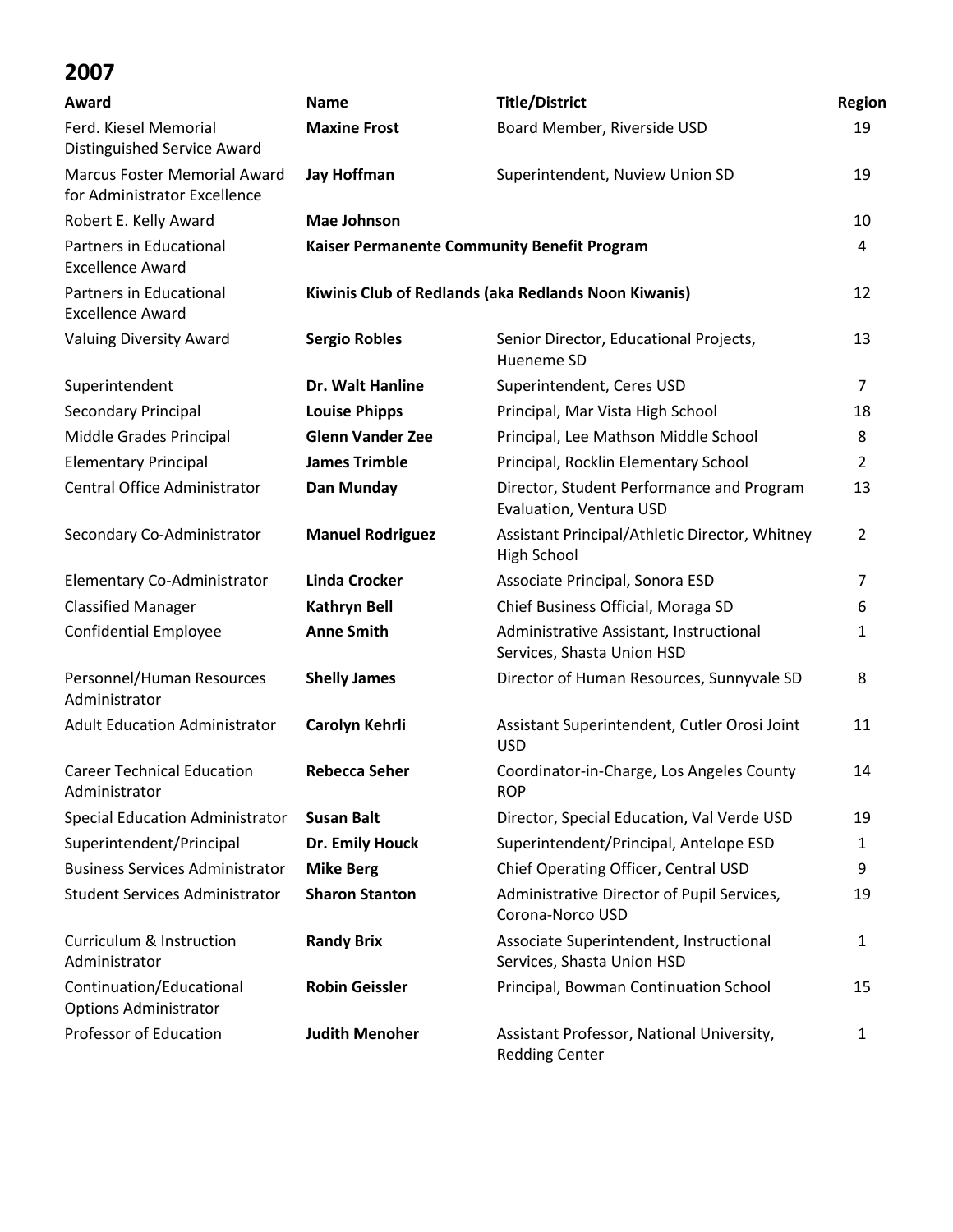| Award                                                               | <b>Name</b>                                          | <b>Title/District</b>                                                                                                     | Region         |
|---------------------------------------------------------------------|------------------------------------------------------|---------------------------------------------------------------------------------------------------------------------------|----------------|
| Ferd. Kiesel Memorial<br>Distinguished Service Award                | <b>Dr. Robert Price</b>                              | District Superintendent, Empire Union SD                                                                                  | 7              |
| <b>Marcus Foster Memorial Award</b><br>for Administrator Excellence | <b>Robert Kessler</b>                                | Superintendent, San Ramon Valley USD                                                                                      | 6              |
| Robert E. Kelly Award                                               | Dr. Walt Buster                                      |                                                                                                                           | 9              |
| Partners in Educational<br><b>Excellence Award</b>                  | <b>Santa Cruz/Silicon Valley New Teacher Project</b> |                                                                                                                           | 10             |
| Partners in Educational<br><b>Excellence Award</b>                  | <b>Tiger Woods Learning Center</b>                   |                                                                                                                           | 17             |
| <b>Valuing Diversity Award</b>                                      | Dr. Eliseo Dávalos                                   | Director of Pupil Services, Corona-Norco USD                                                                              | 19             |
| Superintendent                                                      | <b>Kathleen Wheeler</b>                              | Superintendent, Red Bluff Joint Union HSD                                                                                 | 1              |
| Secondary Principal                                                 | <b>Don Davis</b>                                     | Principal, Waterford High School                                                                                          | 7              |
| Middle Grades Principal                                             | <b>Tess Thomas</b>                                   | Principal, Eleanor Murray Fallon Middle<br>School                                                                         | 6              |
| <b>Elementary Principal</b>                                         | <b>Michele Pecina</b>                                | Principal, Millview Elementary School                                                                                     | 9              |
| <b>Central Office Administrator</b>                                 | <b>Robert Phillips</b>                               | Assistant Superintendent, Educational<br>Services, Solano COE                                                             | 4              |
| Secondary Co-Administrator                                          | <b>Ammar Saheli</b>                                  | Assistant Principal, San Leandro High School                                                                              | 6              |
| Elementary Co-Administrator                                         | <b>Maria Villegas</b>                                | Vice Principal, James Madison School                                                                                      | 17             |
| <b>Classified Manager</b>                                           | <b>Susan Bedi</b>                                    | Community Relations Officer, Fresno USD                                                                                   | 9              |
| <b>Confidential Employee</b>                                        | <b>Sylvia Garcia-Santos</b>                          | Administrative Assistant to the<br>Superintendent, Cutler-Orosi Joint USD                                                 | 11             |
| Personnel/Human Resources<br>Administrator                          | <b>Gabe Soumakian</b>                                | Assistant Superintendent, Human Resources<br>Services, Burbank USD                                                        | 15             |
| <b>Adult Education Administrator</b>                                | <b>Corinne Price</b>                                 | Director/Principal, Salinas Adult School                                                                                  | 10             |
| <b>Career Technical Education</b><br>Administrator                  | Alyssa Lynch                                         | Director, Santa Clara County ROP - North                                                                                  | 8              |
| <b>Special Education Administrator</b>                              | <b>Annette Cleveland</b>                             | Administrator, Special Education, Magnolia SD                                                                             | 17             |
| Superintendent/Principal                                            | <b>Henry Bietz</b>                                   | Superintendent/Principal, Westwood USD                                                                                    | 1              |
| <b>Business Services Administrator</b>                              | <b>Benjamin Picard</b>                               | Deputy Superintendent for Administrative<br>Services, Sunnyvale SD                                                        | 8              |
| <b>Student Services Administrator</b>                               | <b>Craig Borba</b>                                   | Assistant Superintendent, Pupil Personnel<br>Services, Palm Springs USD                                                   | 19             |
| <b>Curriculum &amp; Instruction</b><br>Administrator                | Dr. Mary Jones                                       | Assistant Superintendent, Education Services,<br>Ceres USD                                                                | $\overline{7}$ |
| Continuation/Educational<br><b>Options Administrator</b>            | <b>Patrick Dixon</b>                                 | Principal, Educational Options Program,<br><b>Bellflower USD</b>                                                          | 14             |
| Professor of Education                                              | Dr. Gary Kinsey                                      | Interim Associate Dean, College of Education<br>& Integrative Studies, California State<br>Polytechnic University, Pomona | 12             |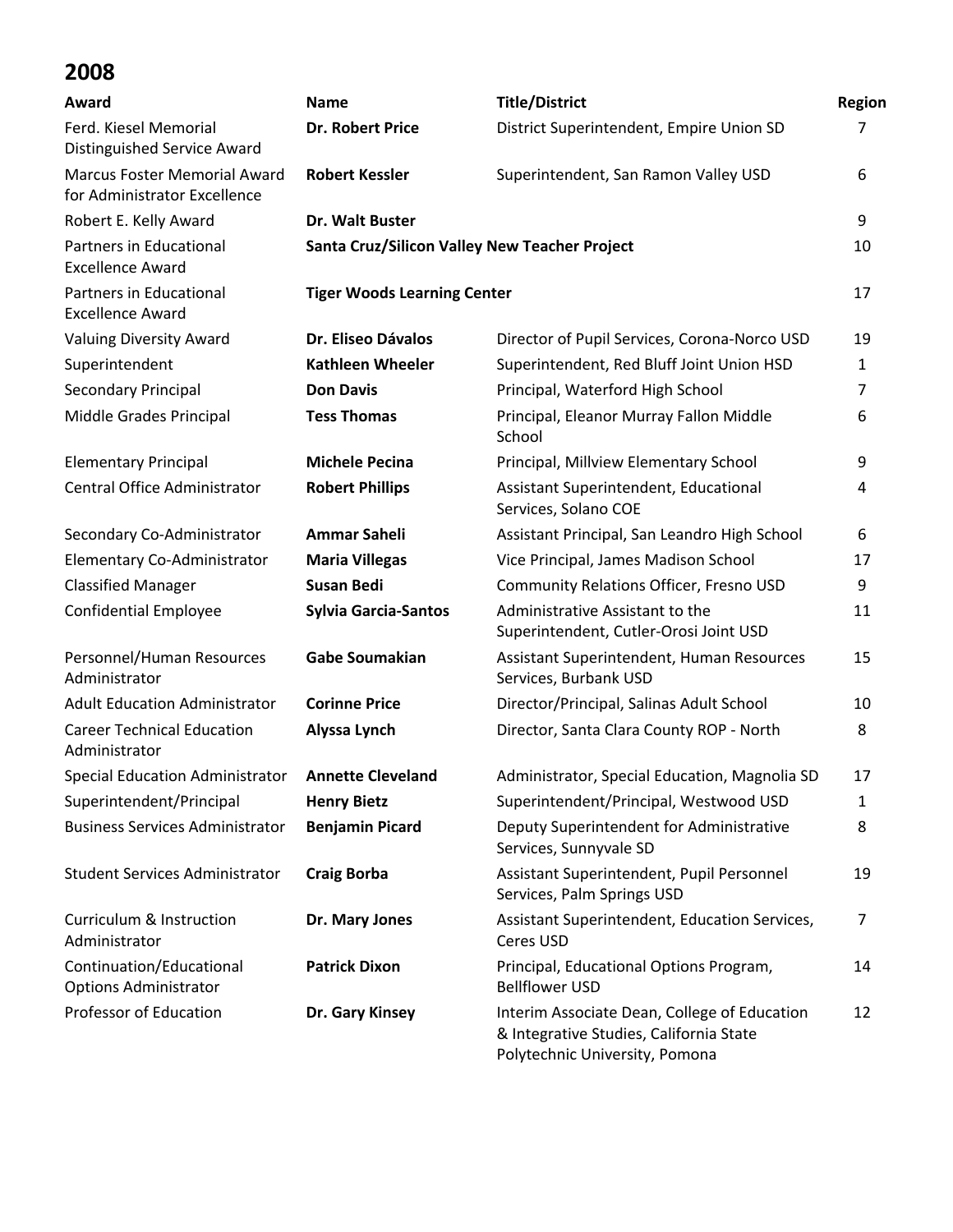| Award                                                               | <b>Name</b>               | <b>Title/District</b>                                                         | Region         |
|---------------------------------------------------------------------|---------------------------|-------------------------------------------------------------------------------|----------------|
| Ferd. Kiesel Memorial<br>Distinguished Service Award                | <b>Herbert Fischer</b>    | Superintendent (Retired), San Bernardino<br>County Supt. of Schools           | 12             |
| <b>Marcus Foster Memorial Award</b><br>for Administrator Excellence | <b>Renée Whitson</b>      | Superintendent, Exeter Public Schools                                         | 11             |
| Robert E. Kelly Award                                               | <b>Delaine Richards</b>   |                                                                               | 17             |
| Partners in Educational<br><b>Excellence Award</b>                  |                           | <b>GOALS - Growth Opportunities through Athletics, Learning and Service</b>   | 17             |
| <b>Valuing Diversity Award</b>                                      | <b>Janet Amani Scott</b>  | <b>Elementary Principal, Peres Elementary</b><br>School                       | 6              |
| Superintendent                                                      | <b>Gary Smuts</b>         | Superintendent, ABC USD                                                       | 14             |
| Secondary Principal                                                 | <b>Carol Kitchens</b>     | Principal, Campolindo High School                                             | 6              |
| Middle Grades Principal                                             | <b>Kelly Richers</b>      | Principal, Thomas Jefferson Middle School                                     | 11             |
| <b>Elementary Principal</b>                                         | Norma Rodriguez           | Principal, Dorsa Elementary School                                            | 8              |
| Central Office Administrator                                        | <b>Dr. Eric Andrew</b>    | Assistant Superintendent of Educational<br>Services, Glendora USD             | 15             |
| Secondary Co-Administrator                                          | <b>Bonnie Kaufman</b>     | Assistant Principal, James Monroe Middle<br>School                            | 11             |
| Elementary Co-Administrator                                         | <b>Suzanne McMasters</b>  | Vice Principal, Benito Juarez Elementary                                      | 17             |
| <b>Classified Manager</b>                                           | <b>Debby Wulff</b>        | Director, Classified Personnel, Carlsbad USD                                  | 18             |
| <b>Confidential Employee</b>                                        | <b>Claudia Vicino</b>     | Administrative Assistant to the Superintedent,<br><b>Empire Union SD</b>      | $\overline{7}$ |
| Personnel/Human Resources<br>Administrator                          | <b>Eva Chavez</b>         | Assistant Superintendent, Human Resources,<br>Merced COE                      | 9              |
| <b>Adult Education Administrator</b>                                | <b>Vickie Good</b>        | Principal, Fairfield-Suisun Adult School                                      | 4              |
| <b>Career Technical Education</b><br>Administrator                  | Janet Layrac Haun         | Principal, Student Programs/ROP, Contra<br>Costa COE                          | 6              |
| <b>Special Education Administrator</b>                              | <b>Beth Nishida</b>       | Director, Special Education, Hacienda La<br>Puente USD                        | 15             |
| Superintendent/Principal                                            | <b>Kathleen Daugherty</b> | Superintendent/Principal, Newcastle ESD                                       | 2              |
| <b>Business Services Administrator</b>                              | <b>Scott Siegel</b>       | Deputy Superintendent, Ceres USD                                              | 7              |
| <b>Student Services Administrator</b>                               | <b>Pamela Hosmer</b>      | Program Manager, SED/LCI, Homeless Foster<br>Youth Liaison, San Diego USD     | 18             |
| <b>Curriculum &amp; Instruction</b><br>Administrator                | Linda Kaminski            | Assistant Superintendent, Educational<br>Services, Upland USD                 | 12             |
| Continuation/Educational<br><b>Options Administrator</b>            | <b>Anne Kalisek</b>       | Principal of Alternative Education, Palm<br><b>Springs USD</b>                | 19             |
| <b>Professor of Education</b>                                       | Dr. Ken Magdaleno         | Assistant Professor, School of Education and<br>Human Development, CSU Fresno | 9              |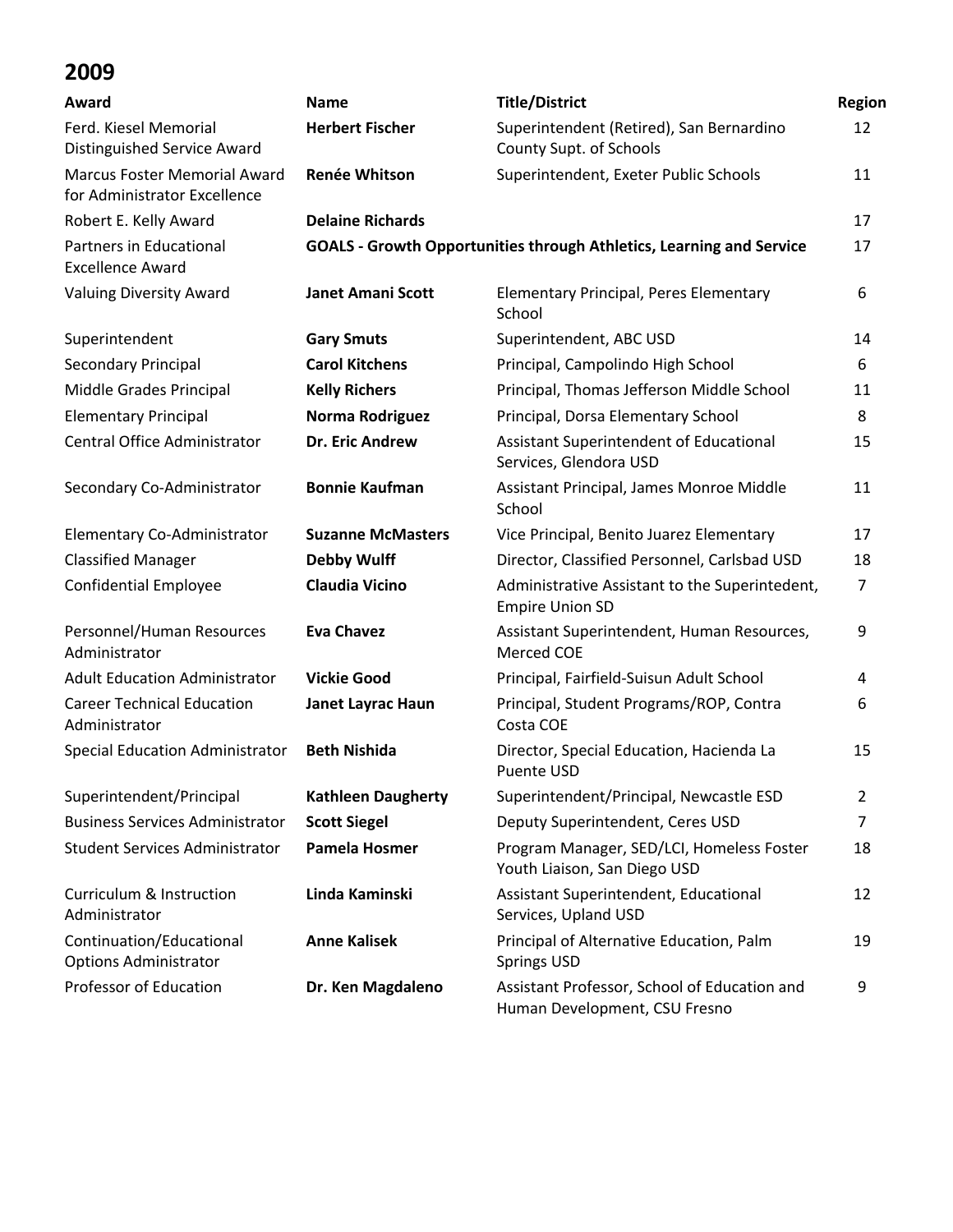| Award                                                        | <b>Name</b>                         | <b>Title/District</b>                                                                             | <b>Region</b>  |
|--------------------------------------------------------------|-------------------------------------|---------------------------------------------------------------------------------------------------|----------------|
| Ferd. Kiesel Memorial<br><b>Distinguished Service Award</b>  | <b>Carlos Garcia</b>                | Superintendent of Schools, San Francisco USD                                                      | 5              |
| Marcus Foster Memorial Award<br>for Administrator Excellence | Don Iglesias                        | Superintendent of Schools, San Jose USD                                                           | 8              |
| Robert E. Kelly Award                                        | <b>Xilinx Educational Ecosystem</b> |                                                                                                   | 8              |
| Partners in Educational<br><b>Excellence Award</b>           | <b>Elva Rodriguez</b>               |                                                                                                   | 9              |
| <b>Valuing Diversity Award</b>                               | Nia Rashidchi                       | Assistant Superintendent, Educational<br>Services, West Contra Costa USD                          | 6              |
| Superintendent                                               | <b>Jim Vidak</b>                    | Superintendent of Schools, Tulare COE                                                             | 11             |
| Secondary Principal                                          | Dr. Randall Delling                 | Principal, North Hollywood High                                                                   | 16             |
| Middle Grades Principal                                      | <b>Cindy Freeman</b>                | Principal, Mira Loma Middle School                                                                | 19             |
| <b>Elementary Principal</b>                                  | <b>Marty Lux</b>                    | Principal, Guadalupe Elementary School                                                            | 8              |
| Central Office Administrator                                 | <b>Beth Higbee</b>                  | Assistant Superintendent, Education Support<br>Services, San Bernardino County Supt of<br>Schools | 12             |
| Secondary Co-Administrator                                   | <b>Mary Anne Knox</b>               | Assistant Principal, Rocklin High School                                                          | $\overline{2}$ |
| Elementary Co-Administrator                                  | <b>Greg Smet</b>                    | Vice Principal, Abraham Lincoln Elementary                                                        | 17             |
| <b>Classified Manager</b>                                    | <b>Teresa Kapellas</b>              | Manager, Business Administration/Charter<br>Schools, Alameda COE                                  | 6              |
| <b>Confidential Employee</b>                                 | <b>Christina Marshall</b>           | Administrative Assistant, Sacramento City<br><b>USD</b>                                           | 3              |
| Personnel/Human Resources<br>Administrator                   | <b>Melissa Moore</b>                | Assistant Superintendent, Human Resources,<br>Yucaipla-Calimesa Joint USD                         | 12             |
| <b>Adult Education Administrator</b>                         | <b>Joyce Lude</b>                   | Director, Adult Education, Roseville Adult<br>School                                              | 2              |
| <b>Career Technical Education</b><br>Administrator           | <b>James Hall</b>                   | Director of Career Preparation, El Dorado<br>Union HSD                                            | $\overline{2}$ |
| <b>Special Education Administrator</b>                       | <b>Jan Kearns</b>                   | Executive Director, Tuolumne County SELPA,<br><b>Tulumne County Supt of Schools</b>               |                |
| Superintendent/Principal                                     | Mary von Rotz Sakuma                | Superintendent/Principal, Junction ESD                                                            | 1              |
| <b>Business Services Administrator</b>                       | John Niederkorn                     | Assistant Superintendent, Administrative &<br><b>Business Services, Vacaville USD</b>             | 4              |
| <b>Student Services Administrator</b>                        | <b>Gayle Rogers</b>                 | Director of Student and Family Services,<br>Hacienda La Puente USD                                | 15             |
| <b>Curriculum &amp; Instruction</b><br>Administrator         | <b>Maureen Latham</b>               | Assistant Superintendent of Instructional<br>Support Services, Beaumont USD                       | 19             |
| Continuation/Educational<br><b>Options Administrator</b>     | <b>Paul Mills</b>                   | Director, Alternative and Adult Education,<br>Irvine USD                                          | 17             |
| Professor of Education                                       | Dr. Christopher Thomas              | Assistant Professor/Department Chair,<br>University of San Francisco                              | 5              |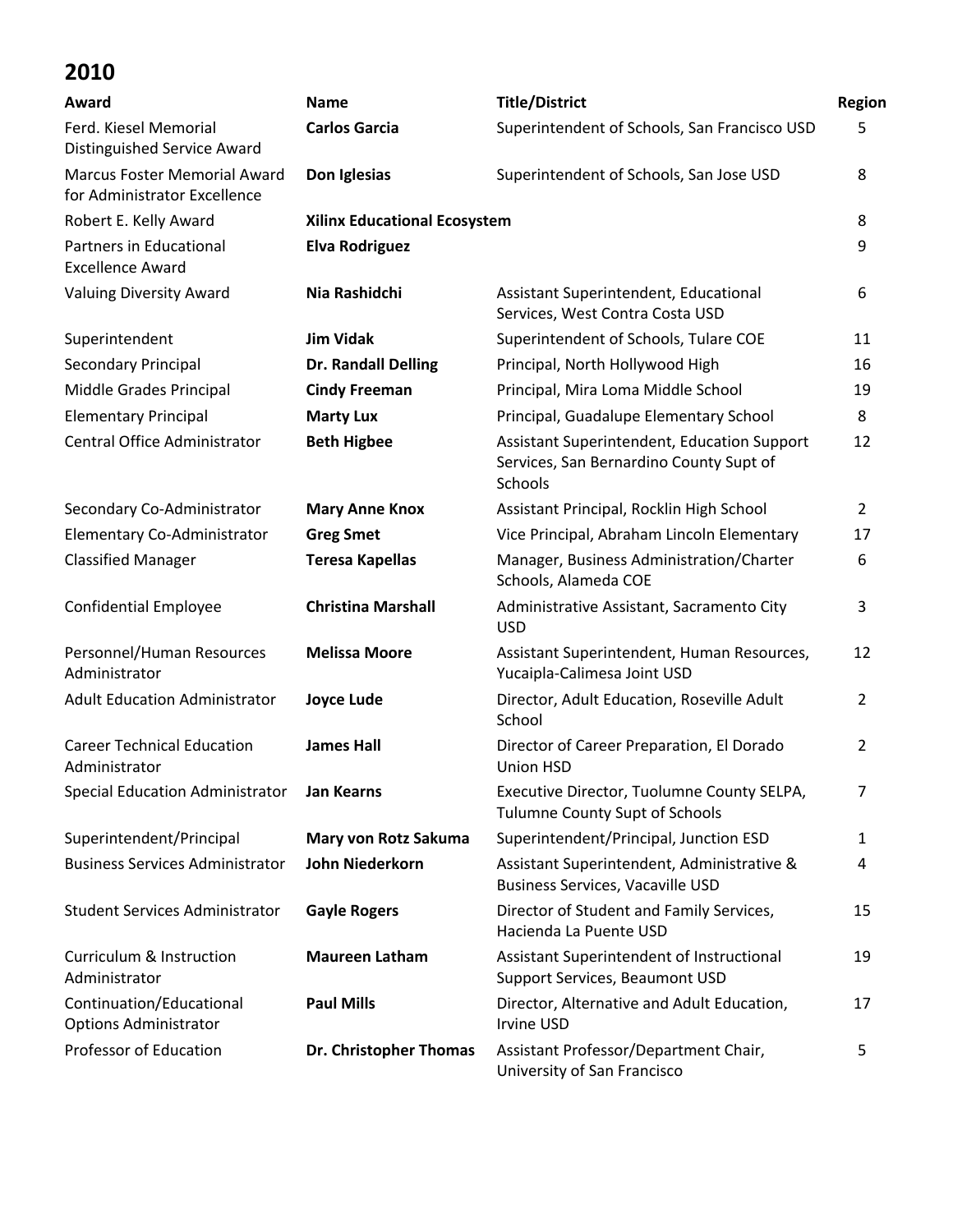| Award                                                               | <b>Name</b>                           | <b>Title/District</b>                                                                 | Region         |
|---------------------------------------------------------------------|---------------------------------------|---------------------------------------------------------------------------------------|----------------|
| Ferd. Kiesel Memorial                                               | <b>Vicki Barber</b>                   | County Superintendent, El Dorado COE                                                  | 2              |
| Distinguished Service Award                                         |                                       |                                                                                       |                |
| <b>Marcus Foster Memorial Award</b><br>for Administrator Excellence | Dr. Marilyn Shepherd                  | Superintendent, Monterey Peninsula USD                                                | 10             |
| Robert E. Kelly Award                                               | <b>Robert Tomasini</b>                |                                                                                       | $\overline{2}$ |
| Partners in Educational<br><b>Excellence Award</b>                  | Program                               | David and Lucille Packard Foundation Children, Families & Communities                 | 8              |
| Valuing Diversity Award                                             | Dr. Mary Sieu                         | Deputy Superintendent, ABC USD                                                        | 14             |
| Superintendent                                                      | Lou Obermeyer                         | Superintendent, Valley Center-Pauma USD                                               | 18             |
| Secondary Principal                                                 | Dr. Jon Hurst                         | Principal, Elsinore High School                                                       | 19             |
| Middle Grades Principal                                             | <b>Charles "Derrick"</b><br>Lawson    | Principal, Col. Mitchell Paige Middle School                                          | 19             |
| <b>Elementary Principal</b>                                         | Jacqueline O'Sullivan                 | Principal, Birney Elementary                                                          | 14             |
| Central Office Administrator                                        | <b>Cary Dritz</b>                     | Deputy Superintendent, Santa Clara COE                                                | 8              |
| Secondary Co-Administrator                                          | <b>Mark Anderson</b>                  | Learning Director, Nogales High School                                                | 15             |
| Elementary Co-Administrator                                         | <b>Peter Richardson</b>               | Assistant Principal, Fremont Eleemntary                                               | 17             |
| <b>Classified Manager</b>                                           | <b>Lisa Marie Ketchum</b>             | Volunteer Coordinator/Staff Developer, Santa<br>Clara COE                             | 8              |
| Confidential Employee                                               | <b>Cheryl Dollar</b>                  | Administrative Assistant, Division of Student<br>Programs and Services, Riverside COE | 19             |
| Personnel/Human Resources<br>Administrator                          | <b>Carol Hansen</b>                   | Assistant Superintendent, Human Resources,<br>ABC USD                                 | 14             |
| <b>Adult Education Administrator</b>                                | <b>Dawn Buboltz</b>                   | Principal, Chaffey Joint Union HSD                                                    | 12             |
| <b>Career Technical Education</b><br>Administrator                  | <b>Russell Weikle</b>                 | Perkins Administrator, California Department<br>of Education                          | 3              |
| Special Education Administrator                                     | Dr. Mildred Browne                    | Assistant Superintendent, Pupil Services &<br>Special Education, Mt. Diablo USD       | 6              |
| Superintendent/Principal                                            | James D. Brown                        | Superintendent/Principal, College SD                                                  | 13             |
| <b>Business Services Administrator</b>                              | <b>Vicky Myers</b>                    | Assistant Superintendent, Business Services,<br><b>Sulphur Springs SD</b>             | 15             |
| <b>Student Services Administrator</b>                               | <b>Diane Graziani-Orton</b>           | Deputy Superintendent/Director of Personnel,<br><b>Exeter Public Schools</b>          | 11             |
| <b>Curriculum &amp; Instruction</b><br>Administrator                | Lisette Estrella-<br><b>Henderson</b> | Assistant Superintendent, Educational<br>Services, Solano COE                         | 4              |
| Continuation/Educational<br><b>Options Administrator</b>            | <b>Chuck Whitecotton</b>              | Principal, Albert Powell High School                                                  | 2              |
| Professor of Education                                              | <b>Philip Mirci</b>                   | Assistant Professor, School of Education,<br>University of Redlands                   | 12             |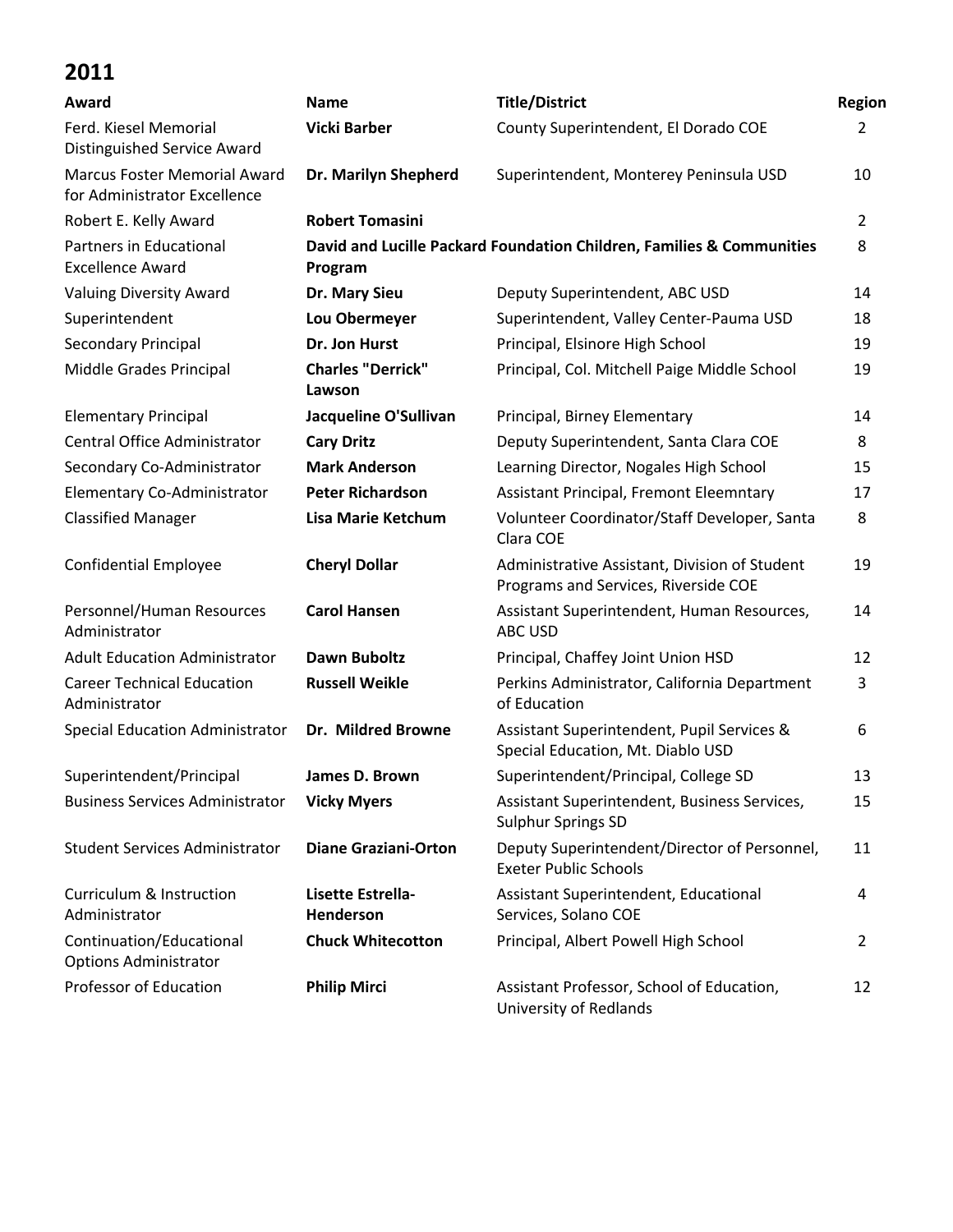| Award                                                               | <b>Name</b>                | <b>Title/District</b>                                                                              | <b>Region</b>  |
|---------------------------------------------------------------------|----------------------------|----------------------------------------------------------------------------------------------------|----------------|
| Ferd. Kiesel Memorial<br><b>Distinguished Service Award</b>         | <b>Joseph Silva</b>        | Superintendent, Tuolumne County<br>Superintendent of Schools                                       | 7              |
| <b>Marcus Foster Memorial Award</b><br>for Administrator Excellence | <b>Charles Weis</b>        | Superintendent of Schools, Santa Clara COE                                                         | 8              |
| Robert E. Kelly Award                                               | <b>Stephanie Paggi</b>     |                                                                                                    | 17             |
| Partners in Educational<br><b>Excellence Award</b>                  | <b>Orfalea Foundation</b>  |                                                                                                    | 13             |
| <b>Valuing Diversity Award</b>                                      | <b>Adele Casso Heuer</b>   | Principal, Arnold O. Beckman High School                                                           | 17             |
| Superintendent                                                      | <b>Kent Bechler</b>        | Superintendent, Corona-Norco USD                                                                   | 19             |
| Secondary Principal                                                 | <b>Cheryl Domenichelli</b> | Principal, Kimball High School                                                                     | 7              |
| Middle Grades Principal                                             | <b>Erik Burmeister</b>     | Principal, Union Middle School                                                                     | 8              |
| <b>Elementary Principal</b>                                         | <b>Denny Rush</b>          | Principal, Parker Whitney Elementary School                                                        | 2              |
| Central Office Administrator                                        | <b>Mary McNeil</b>         | Assistant Superintendent of Instructional<br>Services, Los Nietos SD                               | 15             |
| Secondary Co-Administrator                                          | <b>Rebecca Roberts</b>     | Assistant Principal, Curriculum and Guidance,<br>Villa Park High School                            | 17             |
| Elementary Co-Administrator                                         | <b>Michele Derus</b>       | Assistant Principal, Eastvale Elementary                                                           | 19             |
| <b>Classified Manager</b>                                           | <b>Kathy Beglau</b>        | Webmaster, Riverside COE                                                                           | 19             |
| <b>Confidential Employee</b>                                        | <b>Jennifer Sabroe</b>     | Executive Assistant, Lafayette SD                                                                  | 6              |
| Personnel/Human Resources<br>Administrator                          | <b>Robert Martinez</b>     | Director, Human Resources, Fairfield-Suisun<br><b>USD</b>                                          | 4              |
| <b>Adult Education Administrator</b>                                | <b>Lawrence Teshara</b>    | Director/Principal, San Mateo Adult School                                                         | 5              |
| <b>Career Technical Education</b><br>Administrator                  | <b>Randy Page</b>          | Director, Tri-County ROP, Sutter County<br>Superintendent of Schools                               | $\overline{2}$ |
| <b>Special Education Administrator</b>                              | <b>Susan Coston</b>        | Assistant Superintendent, Special Education,<br><b>Merced COE</b>                                  | 9              |
| Superintendent/Principal                                            | <b>Erin Stuart</b>         | Superintendent/Principal, University<br><b>Preparatory School</b>                                  | 1              |
| <b>Business Services Administrator</b>                              | <b>Theodore Alejandre</b>  | Assistant Superintendent, Business Services,<br>San Bernardino County Superintendent of<br>Schools | 12             |
| <b>Student Services Administrator</b>                               | Maria Hwang de Bravo       | Project Director III, Child Welfare and<br>Attendance, Los Angeles COE                             | 14             |
| <b>Curriculum &amp; Instruction</b><br>Administrator                | <b>Sue Kaiser</b>          | Director of Curriculum, Instruction &<br>Assessment, Hacienda La Puente USD                        | 15             |
| Continuation/Educational<br><b>Options Administrator</b>            | <b>Elsbeth Prigmore</b>    | Principal, Pioneer, Shasta Plus, Enterprise<br>Plus, Foothill Plus Continuation High Schools       | 1              |
| Professor of Education                                              | Duneen De Bruhl            | Professor of Education, Brandman University                                                        | 12             |
| <b>Retired Administrator</b>                                        | <b>Jack Garvin</b>         | President of the Board of Education, Santa<br>Maria Joint Union HSD                                | 13             |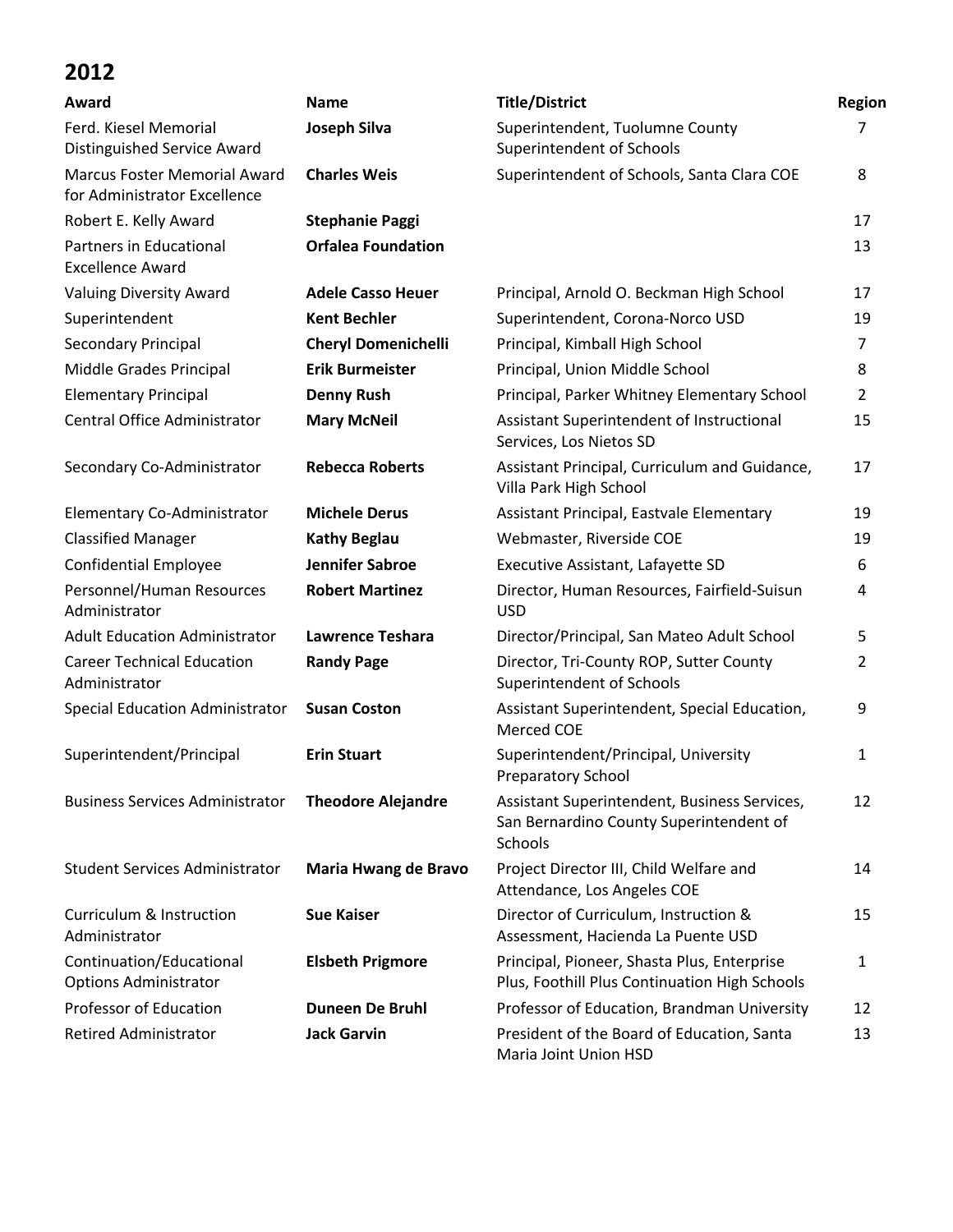| Award                                                               | <b>Name</b>                   | <b>Title/District</b>                                                         | Region         |
|---------------------------------------------------------------------|-------------------------------|-------------------------------------------------------------------------------|----------------|
| Ferd. Kiesel Memorial<br>Distinguished Service Award                | <b>William Cirone</b>         | Superintendent, Santa Barbara County<br><b>Education Office</b>               | 13             |
| <b>Marcus Foster Memorial Award</b><br>for Administrator Excellence | <b>Trudy Tuttle Arriaga</b>   | Superintendent, Ventura USD                                                   | 13             |
| Robert E. Kelly Award                                               | <b>Ronald Feist</b>           |                                                                               | $\overline{2}$ |
| Partners in Educational<br><b>Excellence Award</b>                  | <b>City of Rancho Cordova</b> |                                                                               | 3              |
| <b>Valuing Diversity Award</b>                                      | <b>Lisa Andrew</b>            | Director I, District and School Support<br>Services, Santa Clara COE          | 8              |
| Superintendent                                                      | <b>Roger Gallizzi</b>         | Superintendent, Palmdale SD                                                   | 15             |
| Secondary Principal                                                 | <b>Barbara Franco</b>         | Principal, Napa High School                                                   | 4              |
| Middle Grades Principal                                             | <b>Aileen Harbeck</b>         | Principal, R.H. Dana Middle School                                            | 14             |
| <b>Elementary Principal</b>                                         | <b>Gerhard Grotke</b>         | Principal, James Madison Elementary School                                    | 6              |
| Central Office Administrator                                        | <b>Anne Truex</b>             | Executive Director, Elementary Education,<br>Orange USD                       | 17             |
| Secondary Co-Administrator                                          | Cynthia Rapaido               | Assistant Principal, San Mateo High School                                    | 5              |
| Elementary Co-Administrator                                         | <b>Jennifer McCully</b>       | Assistant Principal, Grandview College<br>Preparatory                         | 15             |
| <b>Classified Manager</b>                                           | <b>Robert Herman</b>          | Public Information Officer, Tulare COE                                        | 11             |
| <b>Confidential Employee</b>                                        | <b>Ethel Harnden</b>          | Superintendent's Secretary, Pollock Pines ESD                                 | $\overline{2}$ |
| Personnel/Human Resources<br>Administrator                          | <b>Nancy Kelly</b>            | Assistant Superintendent, Human Resources,<br>Redondo Beach USD               | 14             |
| <b>Adult Education Administrator</b>                                | <b>Brenda Harris</b>          | Assistant Director, Adult Education, Mtn.<br>View-Los Altos UHSD Adult School | 8              |
| <b>Career Technical Education</b><br>Administrator                  | <b>Peggy Velarde</b>          | Director of Career Technical Education,<br>Ventura COE                        | 13             |
| <b>Special Education Administrator</b>                              | <b>Steve Collins</b>          | SELPA Director, West Contra Costa SELPA                                       | 6              |
| Superintendent/Principal                                            | <b>Mindy DeSantis</b>         | Superintendent/Principal, Millville ESD                                       | 1              |
| <b>Business Services Administrator</b>                              | <b>Song Chin-Bendib</b>       | Assistant Superintendent, Business Services,<br>San Leandro USD               | 6              |
| <b>Student Services Administrator</b>                               | <b>Richard Husband</b>        | Director, Student Support Services, Hemet<br><b>USD</b>                       | 19             |
| <b>Curriculum &amp; Instruction</b><br>Administrator                | <b>Mary Gorsuch</b>           | Assistant Superintendent of Education<br>Services, Valley Center-Pauma USD    | 18             |
| Continuation/Educational<br><b>Options Administrator</b>            | <b>Dan Gribbon</b>            | Continuation High School Principal, Covina-<br>Valley USD                     | 15             |
| Professor of Education                                              | Linda Jungwirth               | Adjunct Professor, Pepperdine University                                      | 12             |
| <b>Retired Administrator</b>                                        | Roberta "Bert" Heter          |                                                                               | 13             |
| Technology Administrator                                            | <b>William Carr II</b>        | Director, Educational Technology and<br>Information Systems, Palm Springs USD | 19             |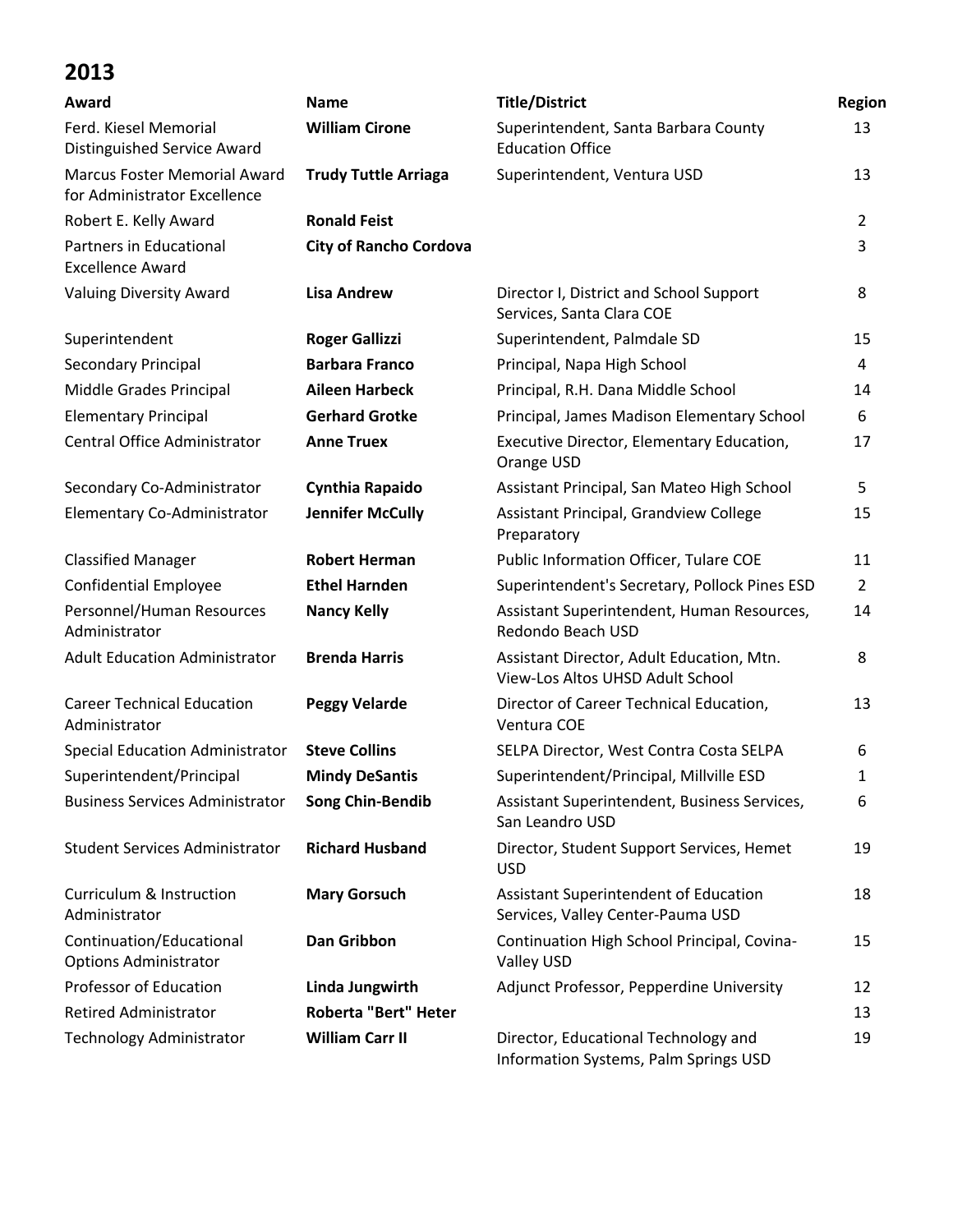| Award                                                               | <b>Name</b>                                             | <b>Title/District</b>                                                                                   | Region         |
|---------------------------------------------------------------------|---------------------------------------------------------|---------------------------------------------------------------------------------------------------------|----------------|
| Ferd. Kiesel Memorial<br>Distinguished Service Award                | Julian D. Crocker                                       | County Superintendent of Schools, San Luis<br>Obispo County Office of Education                         | 13             |
| <b>Marcus Foster Memorial Award</b><br>for Administrator Excellence | <b>Alice Petrossian</b>                                 | <b>Educational Consultant,</b>                                                                          | 15             |
| Robert E. Kelly Award                                               | <b>Benita Chaum</b>                                     |                                                                                                         | 16             |
| Partners in Educational<br>Excellence                               | <b>UC Berkeley's Destination College Advising Corps</b> |                                                                                                         | 12             |
| <b>Valuing Diversity Award</b>                                      | <b>Ed Cora</b>                                          | Superintendent, Guadalupe Union SD                                                                      | 13             |
| Superintendent                                                      | Gregory A. Franklin,<br>Ed.D.                           | Superintendent, Tustin USD                                                                              | 17             |
| Secondary Principal                                                 | <b>Lisa Simon</b>                                       | Principal, Norco High School, Corona Norco<br><b>USD</b>                                                | 19             |
| Middle Grades Principal                                             | John Jackson                                            | Principal, Manhattan Beach Middle School,<br>Manhattan Beach USD                                        | 14             |
| <b>Elementary Principal</b>                                         | Olympia Kyriakidis,<br>Ed.D.                            | Principal, Riverview Elementary School,<br>Lakeside Union SD                                            | 18             |
| Central Office Administrator                                        | Gunn Marie Hansen,<br>Ph.D.                             | Assistant Superintendent, Educational<br>Services, Orange USD                                           | 17             |
| Secondary Co-Administrator                                          | <b>Sean Healy</b>                                       | Assistant Principal, Olumpus Junion High<br>School, Eureka Union SD                                     | $\overline{2}$ |
| Elementary Co-Administrator                                         | <b>Callie Beitler</b>                                   | Assistant Principal, Three Rings Ranch and<br>Tournament Hills Schools, Beaumont USD                    | 19             |
| <b>Classified Leader</b>                                            | <b>Teresa Plascencia</b>                                | <b>Executive Director, Constituent Services</b><br>Office, Fresno USD                                   | 9              |
| <b>Confidential Employee</b>                                        | Juanita Gutierrez<br><b>Nichols</b>                     | Executive Assistant to the Superintendent,<br><b>Guadalupe Union SD</b>                                 | 13             |
| Personnel/Human Resources<br>Administrator                          | <b>Dominic DiGrazia</b>                                 | Assistant Superintendent of Personnel,<br>Glendora USD                                                  | 15             |
| <b>Adult Education Administrator</b>                                | <b>Robert Harper</b>                                    | Director, Campbell Adult and Community<br><b>Education, Campbell UHSD</b>                               | 8              |
| <b>Career Technical Education</b><br>Administrator                  | <b>Julian Rodriguez</b>                                 | Dean of Instruction, Diamond Bar High School,<br><b>Walnut Valley USD</b>                               | 15             |
| <b>Special Education Administrator</b>                              | <b>Shelton B. Yip</b>                                   | SELPA Director, Napa County SELPA                                                                       | 4              |
| Superintendent/Principal                                            | <b>Sherry Martin</b>                                    | Superintendent/Principal, Kings River Union<br><b>ESD</b>                                               | 11             |
| <b>Business Services Administrator</b>                              | <b>Jon McNeil</b>                                       | Assistant Superintendent, Business Services,<br>Whittier City SD                                        | 15             |
| <b>Student Services Administrator</b>                               | <b>Vicente Bravo</b>                                    | Consultant II, Child Welfare and Attendance,<br>Los Angeles County Office of Education                  | 14             |
| <b>Curriculum &amp; Instruction</b><br>Administrator                | <b>Michael Swize</b>                                    | Assistant Superintendent of Educational<br>Services, Palm Springs USD                                   | 19             |
| Continuation/Educational<br><b>Options Administrator</b>            | <b>Debra Sacks</b>                                      | Administrator II, Division of Student Programs<br>and Services, Riverside County Office of<br>Education | 19             |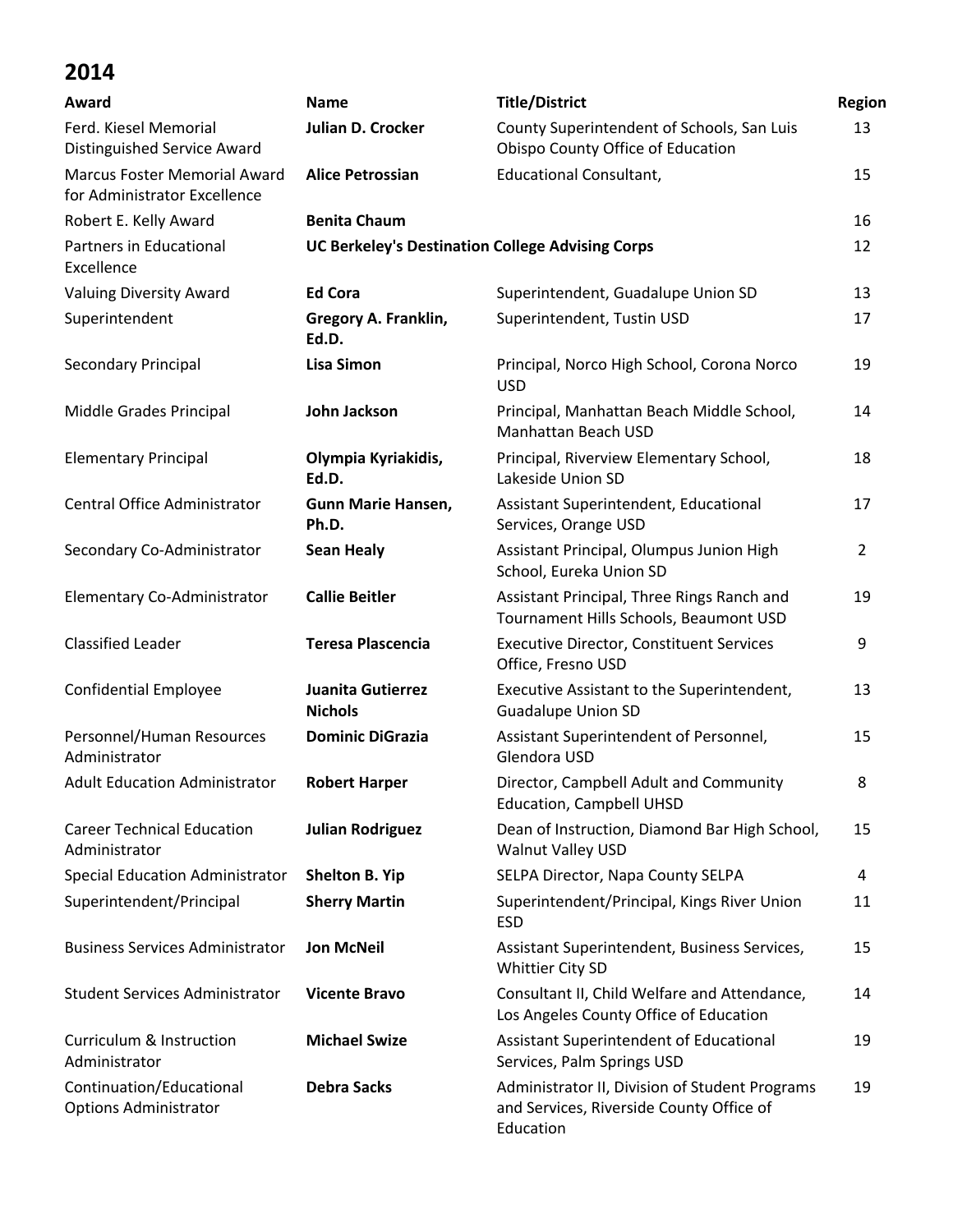| Professor of Education          | <b>Kit Alvarez</b>  | Designated Subjects Credential Coordinator<br>and Instructor, University of California,<br><b>Riverside Extension</b> | 12 |
|---------------------------------|---------------------|-----------------------------------------------------------------------------------------------------------------------|----|
| Retired Administrator           | <b>Robert Noyes</b> |                                                                                                                       | 2  |
| <b>Technology Administrator</b> | <b>Dennis Lingo</b> | Coordinator, Network Development, Madera<br>County Office of Education                                                | -9 |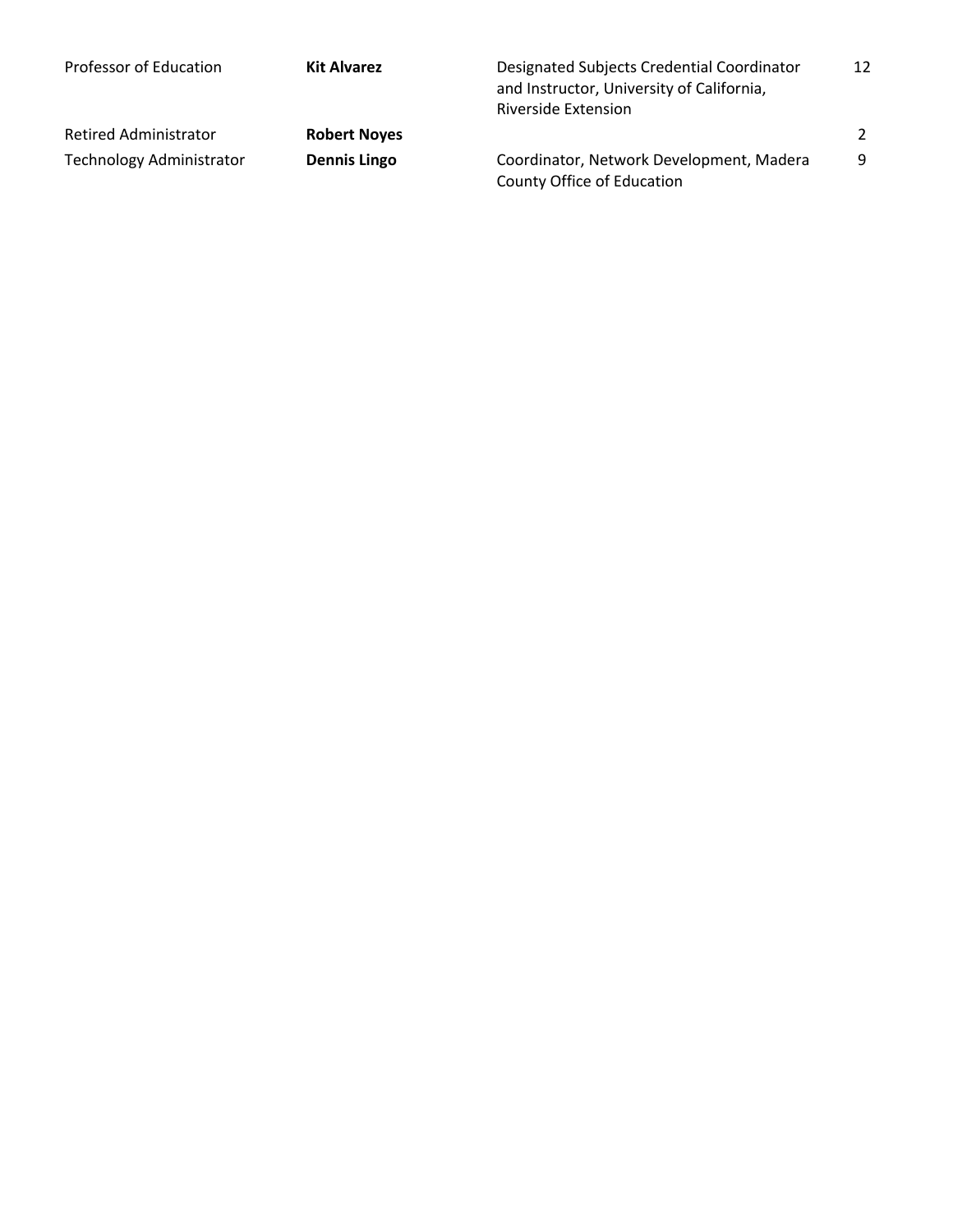| Award                                                               | <b>Name</b>                                   | <b>Title/District</b>                                                                   | Region         |
|---------------------------------------------------------------------|-----------------------------------------------|-----------------------------------------------------------------------------------------|----------------|
| Ferd. Kiesel Memorial<br>Distinguished Service Award                | <b>Marc Winger</b>                            | Superintendent, Newhall SD                                                              | 15             |
| <b>Marcus Foster Memorial Award</b><br>for Administrator Excellence | <b>Ron Carruth</b>                            | Superintendent, Whittier City SD                                                        | 15             |
| Robert E. Kelly Award                                               | <b>Emmanuel Barbara</b>                       |                                                                                         | 8              |
| Partners in Educational<br><b>Excellence Award</b>                  | Kaiser Permanente Community Benefits Program  |                                                                                         | 4              |
| <b>Valuing Diversity Award</b>                                      | <b>Phillip Alvarado</b>                       | Superintendent of Schools, Santa Maria-<br><b>Bonita SD</b>                             | 13             |
| Superintendent                                                      | Devin Vodicka                                 | Superintendent, Vista USD                                                               | 18             |
| Secondary Principal                                                 | <b>Linda Stubbs</b>                           | Principal, Ceres High School                                                            | $\overline{7}$ |
| Middle Grades Principal                                             | <b>Crechena Wise</b>                          | Principal, ABC USD                                                                      | 14             |
| <b>Elementary Principal</b>                                         | <b>Mary-Louise Newling</b>                    | Principal, Meadow Homes Elementary                                                      | 6              |
| Central Office Administrator                                        | <b>Jerry Friedman</b>                         | Director of Special Projects/Holder School<br>Principal, Savanna SD                     | 17             |
| Secondary Co-Administrator                                          | <b>Helen Gladden</b>                          | Vice Principal, Livermore High School                                                   | 6              |
| Elementary Co-Administrator                                         | <b>Karen Goss</b>                             | Assistant Principal, Butterfield Ranch<br><b>Elementary School</b>                      | 12             |
| <b>Classified Leader</b>                                            | <b>Ambra Dorsey</b>                           | Executive Director, Department of Prevention<br>& Intervention, Fresno USD              | 9              |
| <b>Confidential Employee</b>                                        | <b>Kathleen Green-Martins</b>                 | Project Coordinator, Tulare County Office of<br>Education                               | 11             |
| Personnel/Human Resources<br>Administrator                          | <b>Andrew Pulver</b>                          | Assistant Superintendent, Human Resources,<br>Los Alamitos USD                          | 17             |
| <b>Adult Education Administrator</b>                                | <b>John Werner</b>                            | Assistant Principal, Curriculum and<br>Instruction, Visalia USD                         | 11             |
| <b>Career Technical Education</b><br>Administrator                  | <b>Jay Simmonds</b>                           | Assistant Superintendent, Student Support<br>Services, Ceres USD                        | $\overline{7}$ |
| <b>Special Education Administrator</b>                              | <b>Lisa Beeman Kistler</b>                    | Principal, Special Education, Riverside County<br>Office of Education                   | 19             |
| Superintendent/Principal                                            | Scott W. Lay                                  | Superintendent/Principal, Clear Creek ESD                                               | 2              |
| <b>Business Services Administrator</b>                              | <b>Mays Kakish</b>                            | Chief Business Official, Moreno Valley USD                                              | 19             |
| <b>Student Services Administrator</b>                               | <b>Jessica Houpt</b>                          | Supervisor, Child Welfare and Attendance,<br>Covina Valley USD                          | 15             |
| <b>Curriculum &amp; Instruction</b><br>Administrator                | <b>Brian Markarian</b>                        | Assistant Superintendent, Educational<br>Services, Hawthorne SD                         | 14             |
| Continuation/Educational<br><b>Options Administrator</b>            | Dave Lohman                                   | Principal, Montecito High School                                                        | 18             |
| Professor of Education                                              | <b>Heather Williams</b>                       | Director of Human Resources, San Bernardino<br><b>County Supterintendent Of Schools</b> | 12             |
| <b>Retired Administrator</b>                                        | <b>Maureen O'Leary</b><br><b>Burness</b>      |                                                                                         | 3              |
| <b>Technology Administrator</b>                                     | <b>Elizabeth Calhoon-</b><br><b>Brumbaugh</b> | Manager, Education Technology Services,<br>Santa Clara County Office of Education       | 8              |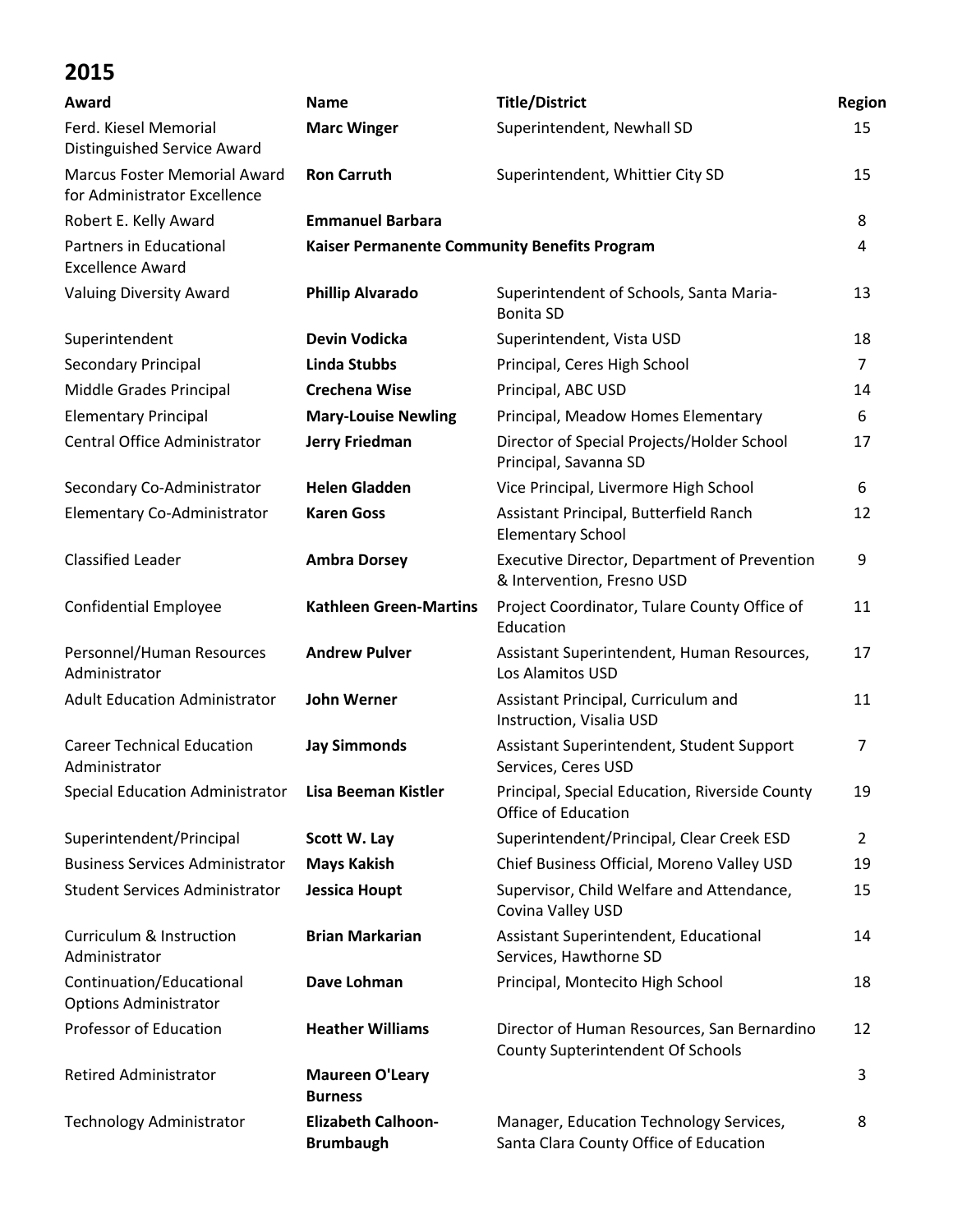| Award                                                               | <b>Name</b>                                       | <b>Title/District</b>                                                                         | Region |
|---------------------------------------------------------------------|---------------------------------------------------|-----------------------------------------------------------------------------------------------|--------|
| Ferd. Kiesel Memorial<br><b>Distinguished Service Award</b>         | <b>Thomas DeLapp</b>                              | President, Communication Resources for<br>Schools                                             | 2      |
| <b>Marcus Foster Memorial Award</b><br>for Administrator Excellence | <b>Sandra Thorstenson</b>                         | Superintendent, Whittier UHSD                                                                 | 15     |
| Robert E. Kelly Award                                               | Glen Ishiwata                                     |                                                                                               | 8      |
| Partners in Educational<br><b>Excellence Award</b>                  | <b>Napa County Digital Early Learning Program</b> |                                                                                               | 4      |
| <b>Valuing Diversity Award</b>                                      | <b>Shelley Holt</b>                               | Deputy Chief of Student Services, Fontana<br><b>USD</b>                                       | 12     |
| Superintendent                                                      | <b>Deborah Flores</b>                             | Superintendent, Gilroy USD                                                                    | 8      |
| Secondary Principal                                                 | <b>Gina Zietlow</b>                               | Principal, Gahr High School, ABC USD                                                          | 14     |
| Middle Grades Principal                                             | <b>Jay Adams</b>                                  | Principal, Masuda Middle School, Fountain<br>Valley SD                                        | 17     |
| <b>Elementary Principal</b>                                         | Liz Herbstreith                                   | Principal, Ralph Dunlap Elementary School,<br><b>Orcutt Union SD</b>                          | 13     |
| Central Office Administrator                                        | <b>Gigi Patrick</b>                               | Chief Human Resources Officer, Vallejo City<br><b>USD</b>                                     | 4      |
| Secondary Co-Administrator                                          | <b>Carrie Schwartz</b>                            | Assistant Principal, North Hollywood High<br>School, Los Angeles USD                          | 16     |
| Elementary Co-Administrator                                         | <b>Theodore Cribari</b>                           | Assistant Principal, Capri Elementary School,<br>Campbell Union SD                            | 8      |
| <b>Classified Manager</b>                                           | <b>Judy Miller</b>                                | Director, Risk Management and<br>Environmental Safety, Perris UHSD                            | 19     |
| <b>Confidential Employee</b>                                        | <b>Traci Fullerton</b>                            | Superintendent's Secretary, Central Union SD                                                  | 11     |
| Personnel/Human Resources<br>Administrator                          | <b>Shawn Tennenbaum</b>                           | Human Resources Director, San Benito HSD                                                      | 10     |
| <b>Adult Education Administrator</b>                                | <b>Carol Waxman</b>                               | Principal, Petaluma Adult School, Petaluma<br><b>City Schools</b>                             | 4      |
| <b>Career Technical Education</b><br>Administrator                  | <b>Bill Edminster</b>                             | Director of Tulare Adult School and Principal,<br>TJUHSD Farm, Tulare Joint UHSD              | 11     |
| Special Education Administrator                                     | <b>Heather DiFede</b>                             | Senior Director, East County SELPA, San Diego<br>County Office of Education                   | 18     |
| Superintendent/Principal                                            | <b>Don Clark</b>                                  | Superintendent/Principal, Eastern Sierra USD                                                  | 11     |
| <b>Business Services Administrator</b>                              | <b>Vincent Christakos</b>                         | Assistant Superintendent, Business Services,<br><b>Hemet USD</b>                              | 19     |
| <b>Student Services Administrator</b>                               | <b>Jane Mills</b>                                 | Director, Student Services, Palm Springs USD                                                  | 19     |
| <b>Curriculum &amp; Instruction</b><br>Administrator                | <b>Stephanie Pierce</b>                           | Assistant Superintendent of Educational<br>Services, Santee SD                                | 18     |
| Continuation/Educational<br><b>Options Administrator</b>            | <b>Jan Gordon</b>                                 | Principal, Argus Continuation High<br>School/Endeavor Alternative Center, Ceres<br><b>USD</b> | 7      |
| <b>Retired Administrator</b>                                        | <b>Rick Light</b>                                 |                                                                                               | 2      |
| <b>Technology Administrator</b>                                     | Diana Nardi                                       | Coordinator, Testing and Assessment,<br>Palmdale ESD                                          | 15     |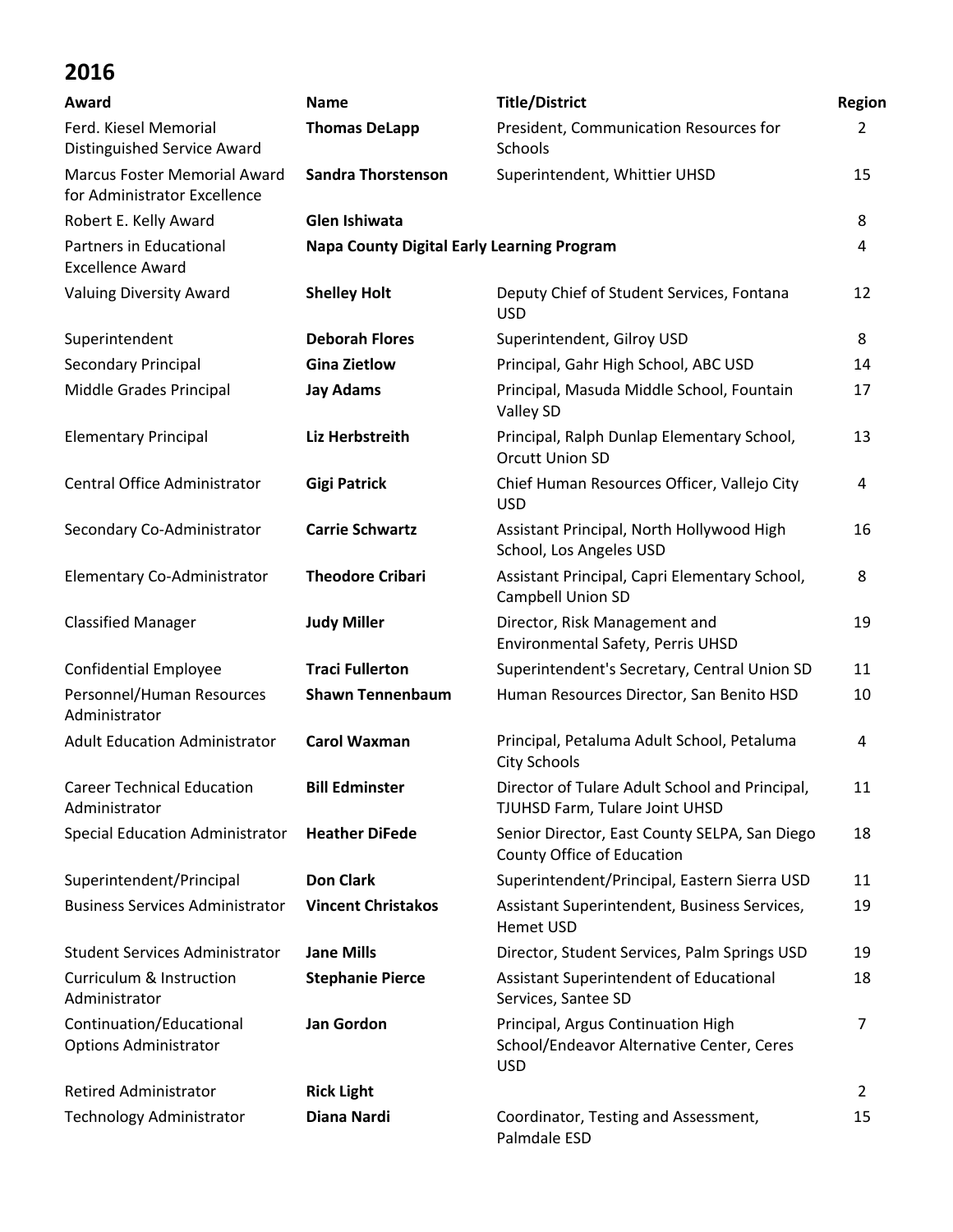| Award                                                               | <b>Name</b>                                       | <b>Title/District</b>                                                                | Region         |
|---------------------------------------------------------------------|---------------------------------------------------|--------------------------------------------------------------------------------------|----------------|
| Ferd. Kiesel Memorial<br>Distinguished Service Award                | <b>Sherry Skelly Griffith</b>                     | Executive Director, California State PTA                                             | 3              |
| <b>Marcus Foster Memorial Award</b><br>for Administrator Excellence | <b>Terri Rufert</b>                               | Superintendent, Sundale Union ESD                                                    | 11             |
| Robert E. Kelly Award                                               | <b>Marianne Hamor</b>                             |                                                                                      | 15             |
| Partners in Educational<br><b>Excellence Award</b>                  | <b>Bay Area Women's Sports Initiative (BAWSI)</b> |                                                                                      | 8              |
| <b>Valuing Diversity Award</b>                                      | Pamela Wilson                                     | Assistant Superintendent, Educational<br>Services, Murrieta Valley USD               | 19             |
| Superintendent                                                      | <b>Mary Sieu</b>                                  | Superintendent, ABC USD                                                              | 14             |
| Secondary Principal                                                 | <b>Deborah Rowe</b>                               | Director II, Educational Options Division,<br>Stanislaus County Office of Education  | 7              |
| Middle Grades Principal                                             | <b>Ann Allen</b>                                  | Principal, McAuliffe Middle School, Los<br><b>Alamitos USD</b>                       | 17             |
| <b>Elementary Principal</b>                                         | <b>Margaret Lynch</b>                             | Principal, Juan Cabrillo Elementary School,<br>Wiseburn USD                          | 14             |
| Central Office Administrator                                        | <b>Judy Flores</b>                                | Assistant Superintendent of Instructional<br>Services, Shasta COE                    | 1              |
| Secondary Co-Administrator                                          | <b>Mistee Hightower-</b><br>Guzman                | Vice Principal, East Avenue Middle School,<br>Livermore Valley Joint USD             | 6              |
| Elementary Co-Administrator                                         | <b>Trent Duffey</b>                               | Assistant Principal, Lyman Gilmore Middle<br>School, Grass Valley SD                 | $\overline{2}$ |
| <b>Classified Manager</b>                                           | <b>Ted Rozzi</b>                                  | Assistant Superintendent, Facilities, Corona-<br>Norco USD                           | 19             |
| <b>Confidential Employee</b>                                        | Laryn Bishop                                      | Chief Assistant to the County Superintendent,<br>Solano COE                          | 4              |
| Personnel/Human Resources<br>Administrator                          | <b>Sabine Robertson-</b><br><b>Phillips</b>       | Assistant Superintendent, Human Resources,<br><b>Redlands USD</b>                    | 12             |
| <b>Adult Education Administrator</b>                                | <b>Gary Sutherland</b>                            | Principal, Adult Education Programs, El<br>Dorado COE                                | 2              |
| <b>Career Technical Education</b><br>Administrator                  | <b>Kathleen Porter</b>                            | Executive Director - Career Technical, Adult<br>and Alternative Education, Poway USD | 18             |
| <b>Special Education Administrator</b>                              | <b>Ginny Maiwald</b>                              | Director of Student Services, Menlo Park CSD                                         | 5              |
| Superintendent/Principal                                            | <b>Jeremy Powell</b>                              | Superintendent/Principal, Sequoia Union SD                                           | 11             |
| <b>Business Services Administrator</b>                              | Michael "Sid" Albaugh                             | Assistant Superintendent of Business Services,<br><b>Rescue Union SD</b>             | 2              |
| <b>Student Services Administrator</b>                               | <b>Josie Paredes</b>                              | Director, Student Services, Covina-Valley USD                                        | 15             |
| <b>Curriculum &amp; Instruction</b><br>Administrator                | <b>Julianne Hoefer</b>                            | Director of Educational Services, Fountain<br>Valley SD                              | 17             |
| Continuation/Educational<br><b>Options Administrator</b>            | <b>Elsie Briseno</b><br>Simonovski                | Principal, Richland Continuation High School,<br>Orange USD                          | 17             |
| <b>Professor of Education</b>                                       | <b>Trudy Tuttle Arriaga</b>                       | Distinguished Educator in Residence,<br>California Lutheran University               | 13             |
| <b>Retired Administrator</b>                                        | <b>Gary Bray</b>                                  | Management Consultant, Kern County<br>Superintendent of Schools                      | 11             |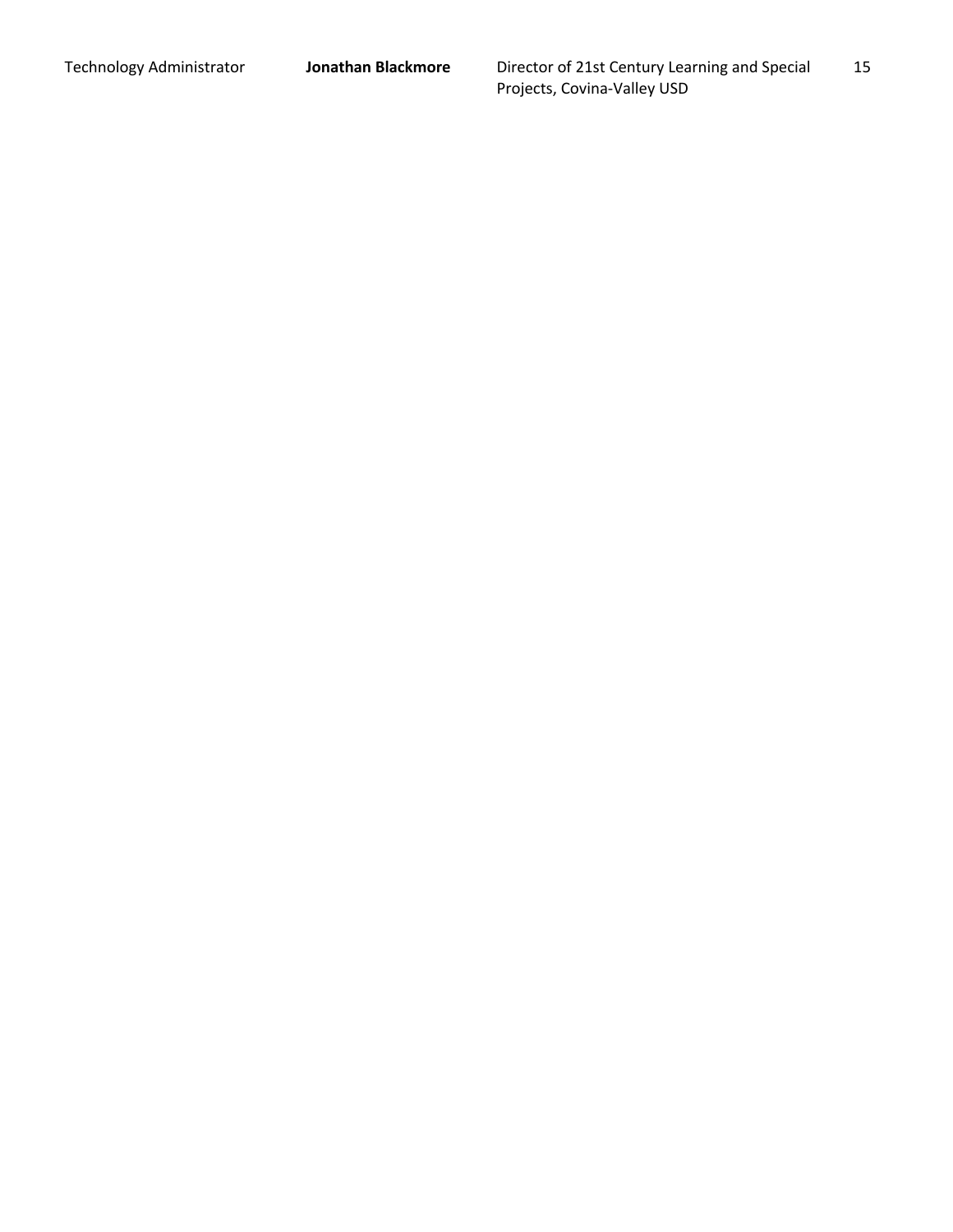| Award                                                               | <b>Name</b>                                      | <b>Title/District</b>                                                                                                  | Region |
|---------------------------------------------------------------------|--------------------------------------------------|------------------------------------------------------------------------------------------------------------------------|--------|
| Ferd. Kiesel Memorial<br>Distinguished Service Award                | <b>Elliott Duchon</b>                            | Superintendent, Jurupa USD                                                                                             | 19     |
| <b>Marcus Foster Memorial Award</b><br>for Administrator Excellence | <b>Stacy Bryant</b>                              | Deputy Superintendent, Palmdale SD                                                                                     | 15     |
| Robert E. Kelly Award                                               | <b>Laurel Olsen</b>                              |                                                                                                                        | 8      |
| Partners in Educational<br><b>Excellence Award</b>                  | <b>Footsteps2Brilliance Literacy Partnership</b> |                                                                                                                        | 12     |
| <b>Valuing Diversity Award</b>                                      | <b>Manuel Colón</b>                              | Chief Academic Officer, Educational Services,<br>Anaheim UHSD                                                          | 17     |
| Superintendent                                                      | <b>Mary McNeil</b>                               | Superintendent, Needles USD                                                                                            | 12     |
| Secondary Principal                                                 | <b>Mark Anderson</b>                             | Secondary Principal, Marshal Fundamental,<br>Pasadena USD                                                              | 15     |
| Middle Grades Principal                                             | <b>Manny Nunez</b>                               | Principal, Seaside Middle School, Monterey<br>Peninsula USD                                                            | 10     |
| <b>Elementary Principal</b>                                         | <b>Beverly Hayes</b>                             | Principal, Olivewood Elementary, National SD                                                                           | 18     |
| <b>Central Office Administrator</b>                                 | <b>Jennifer Williams</b>                         | Executive Director Administrative Services,<br><b>Fullerton Joint UHSD</b>                                             | 17     |
| Secondary Co-Administrator                                          | <b>Katie Salo</b>                                | Assistant Principal, Mt. Carmel High School,<br>Poway USD                                                              | 18     |
| Elementary Co-Administrator                                         | <b>Shane Hulin</b>                               | Assistant Principal, Sinclear Elementary<br>School, Ceres USD                                                          | 7      |
| <b>Classified Manager</b>                                           | <b>Tamara Neely</b>                              | Director, Classified Professional Learning,<br>Fresno USD                                                              | 9      |
| <b>Confidential Employee</b>                                        | <b>Marlene Moreno</b>                            | Administrative Assistant to the County<br>Superintendent, Tulare County Office of<br>Education                         | 11     |
| Personnel/Human Resources<br>Administrator                          | <b>Steven Hovey</b>                              | Chief Personnel Officer/Associate<br>Superintendent, Riverside County Office of<br>Education                           | 19     |
| <b>Adult Education Administrator</b>                                | <b>Rocky Bettar</b>                              | Director of Adult Education/Career<br>Preparation, Rowland Adult and Community<br>Education (RACE) Center, Rowland USD | 15     |
| <b>Career Technical Education</b><br>Administrator                  | <b>Rhonda Buss</b>                               | Director of Secondary Schools, ABC USD                                                                                 | 14     |
| <b>Special Education Administrator</b>                              | <b>Charity Plaxton-</b><br><b>Hennings</b>       | Director of Mental Health and Psychological<br>Services, Secondary Special Education,<br>Riverside USD                 | 19     |
| Superintendent/Principal                                            | <b>Natalie Miller</b>                            | Superintendent/Principal, Latrobe Union ESD                                                                            | 2      |
| <b>Business Services Administrator</b>                              | <b>Sheldon Smith</b>                             | Assistant Superintendent, San Luis Obispo<br>County Office of Education                                                | 13     |
| <b>Student Services Administrator</b>                               | <b>Cynthia Guerrero</b>                          | Director, Child, Welfare, and Attendance,<br>Huntington Beach City SD                                                  | 17     |
| <b>Curriculum &amp; Instruction</b><br>Administrator                | <b>David Bowling</b>                             | Assistant Superintendent, Curriculum and<br>Instruction, Wasco Union ESD                                               | 11     |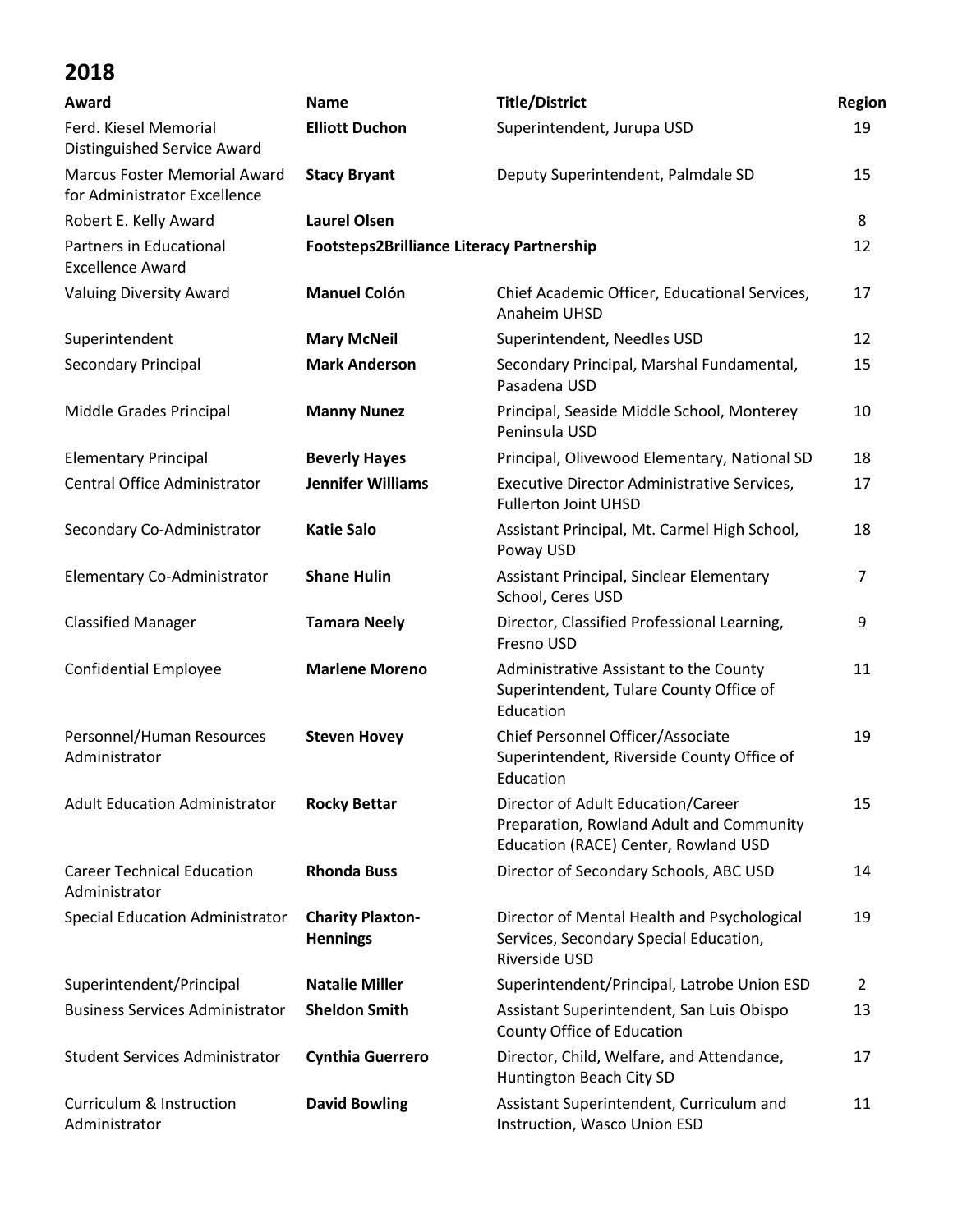| Continuation/Educational<br><b>Options Administrator</b> | <b>Amos Nugent III</b> | Principal, Community Collaborative Charter<br>School (CCCS) North Sacramento, Gateway<br><b>Community Charters</b> | 3  |
|----------------------------------------------------------|------------------------|--------------------------------------------------------------------------------------------------------------------|----|
| Professor of Education                                   | <b>Keith Larick</b>    | Doctoral Program Chair, Brandman University                                                                        | 3  |
| <b>Retired Administrator</b>                             | <b>Steve Bailey</b>    |                                                                                                                    | 13 |
| <b>Technology Administrator</b>                          | <b>Phil Benfield</b>   | Director, Information Systems Center, Santa<br>Clara County Office of Education                                    | 8  |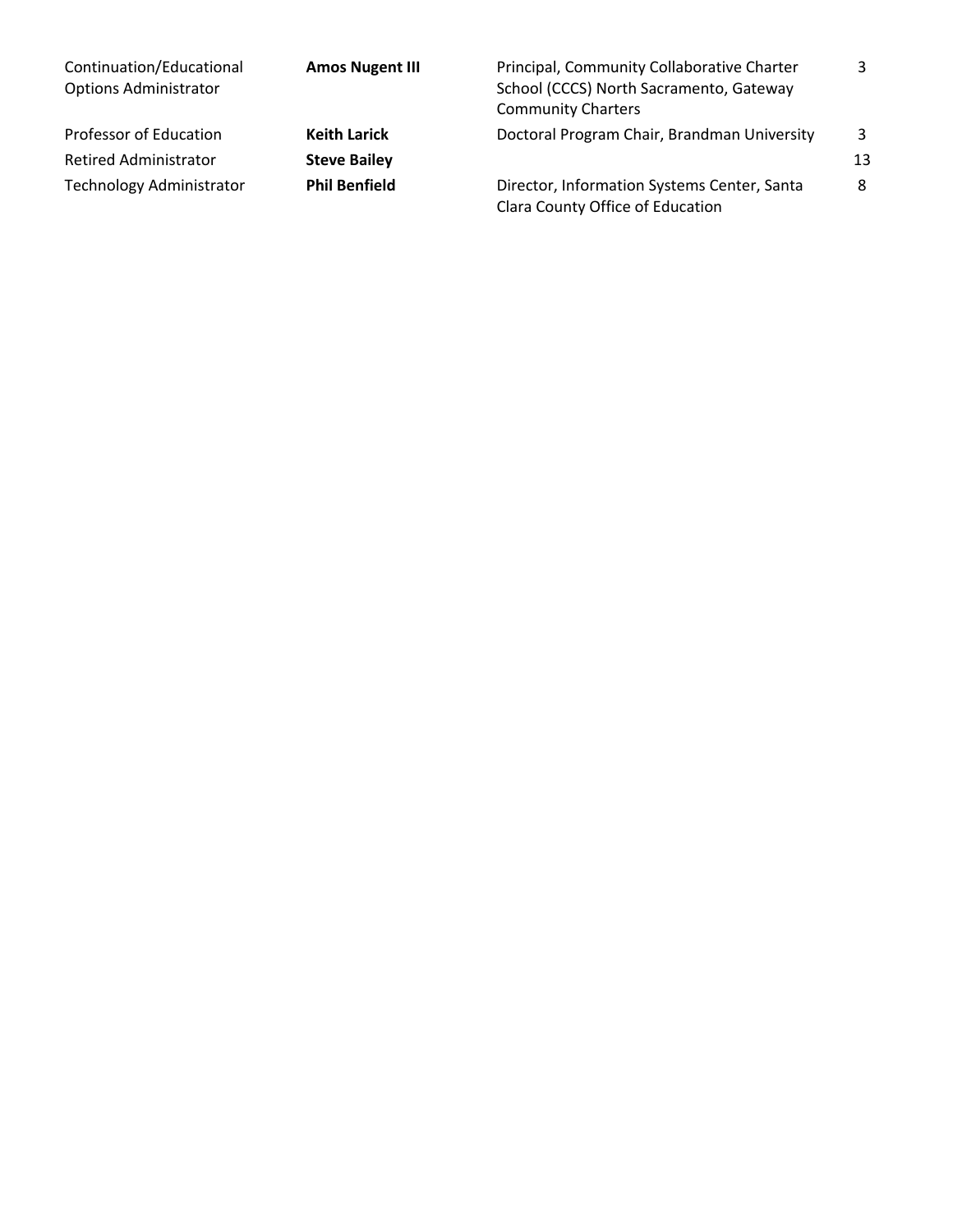| Award                                                               | <b>Name</b>                          | <b>Title/District</b>                                                             | Region |
|---------------------------------------------------------------------|--------------------------------------|-----------------------------------------------------------------------------------|--------|
| Ferd. Kiesel Memorial<br>Distinguished Service Award                | <b>Suzan Solomon</b>                 | Newhall SD Governing Board Member,<br><b>Newhall SD</b>                           | 15     |
| <b>Marcus Foster Memorial Award</b><br>for Administrator Excellence | <b>Julie Mitchell</b>                | Superintendent, Rowland USD                                                       | 15     |
| Robert E. Kelly Award                                               | <b>Sheila McGann-Tiedt</b>           |                                                                                   | 8      |
| Partners in Educational<br><b>Excellence Award</b>                  | <b>Torrance Education Foundation</b> |                                                                                   | 14     |
| <b>Valuing Diversity Award</b>                                      | <b>Michele Bowers</b>                | Superintendent, Lancaster SD                                                      | 15     |
| Superintendent                                                      | <b>David Hansen</b>                  | Superintendent, Riverside USD                                                     | 19     |
| Secondary Principal                                                 | Andrew Ishibashi                     | Principal, San Francisco USD                                                      | 5      |
| Middle Grades Principal                                             | <b>Shana Henry</b>                   | Principal, Twin Rivers USD                                                        | 3      |
| <b>Elementary Principal</b>                                         | <b>Barbara LaCorte</b>               | Principal, Hope SD                                                                | 13     |
| Central Office Administrator                                        | Kathryn Allaman                      | Assistant Superintendent, Secondary<br>Education, Folsom Cordova USD              | 3      |
| Secondary Co-Administrator                                          | <b>Jason Ross</b>                    | Assistant Principal, Huntington Beach UHSD                                        | 17     |
| Elementary Co-Administrator                                         | <b>Sherry Villaneda</b>              | Vice Principal, Salinas City ESD                                                  | 10     |
| <b>Classified Manager</b>                                           | <b>Karla Rhay</b>                    | Chief Executive Officer, California Schools JPA                                   | 12     |
| <b>Confidential Employee</b>                                        | <b>Gale Hill</b>                     | Executive Assistant to the Superintendent &<br>Board of Trustees, San Jacinto USD | 19     |
| Personnel/Human Resources<br>Administrator                          | <b>Felix Avila</b>                   | Assistant Superintendent, Human Resources,<br>Ocean View SD                       | 17     |
| <b>Adult Education Administrator</b>                                | <b>Dana Carter</b>                   | Principal, Yucaipa-Calimesa Joint USD                                             | 12     |
| <b>Career Technical Education</b><br>Administrator                  | <b>Grant Litfin</b>                  | Assistant Superintendent, Administrative<br>Services, Tustin USD                  | 17     |
| <b>Special Education Administrator</b>                              | <b>Alana Hughes-Hunter</b>           | Executive Director, Ontario- Montclair SD                                         | 12     |
| Superintendent/Principal                                            | <b>Don Aust</b>                      | Superintendent/Principal, Black Butte Union<br><b>ESD</b>                         | 1      |
| <b>Business Services Administrator</b>                              | <b>Donna Caperton</b>                | Assistant Superintendent of Business Services,<br>Vista USD                       | 18     |
| <b>Student Services Administrator</b>                               | <b>John Porter</b>                   | Assistant Superintendent, Palmdale SD                                             | 15     |
| <b>Curriculum &amp; Instruction</b><br>Administrator                | David Scroggins, Jr.                 | Assistant Superintendent Curriculum &<br>Instruction, Rescue Union SD             | 2      |
| Continuation/Educational<br><b>Options Administrator</b>            | <b>Andres Luna II</b>                | Principal, Rialto Unified School Ditrict                                          | 12     |
| <b>Professor of Education</b>                                       | <b>Scott Siegel</b>                  | Superintendent/Adjunct Professor, Ceres USD                                       | 7      |
| <b>Retired Administrator</b>                                        | <b>Patricia Crowder</b>              |                                                                                   | 18     |
| <b>Technology Administrator</b>                                     | <b>Kelly May-Vollmar</b>             | Chief Innovation and Information Officer,<br><b>Desert Sands USD</b>              | 19     |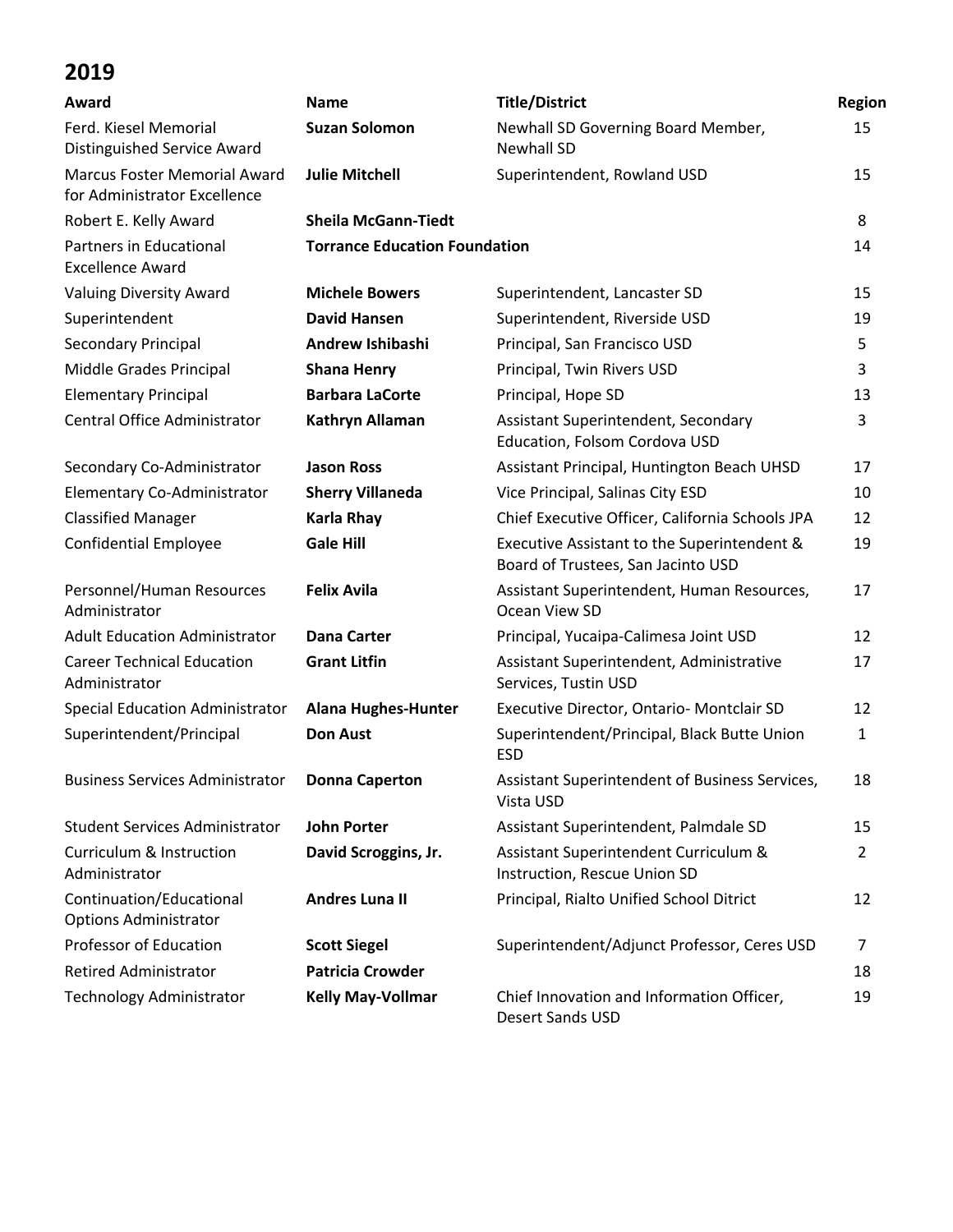| Award                                                               | <b>Name</b>                              | <b>Title/District</b>                                                                           | Region         |
|---------------------------------------------------------------------|------------------------------------------|-------------------------------------------------------------------------------------------------|----------------|
| Ferd. Kiesel Memorial<br><b>Distinguished Service Award</b>         | Diann Kitamura                           | Superintendent, Santa Rosa City Schools                                                         | 4              |
| <b>Marcus Foster Memorial Award</b><br>for Administrator Excellence | <b>Catherine Kawaguchi</b>               | Superintendent, Sulphur Springs Union SD                                                        | 15             |
| Robert E. Kelly Award                                               | <b>Nancy Smith</b>                       |                                                                                                 | 15             |
| Partners in Educational<br><b>Excellence Award</b>                  | <b>UCLA Health Sound Body Sound MInd</b> |                                                                                                 | 16             |
| <b>Valuing Diversity Award</b>                                      | Amy McNamara                             | Associate Superintendent, Administrative<br>Services, Acalanes UHSD                             | 6              |
| Superintendent                                                      | <b>Craig Helmstedter</b>                 | Superintendent, Ocean View SD                                                                   | 13             |
| Secondary Principal                                                 | <b>Matt Bell</b>                         | Principal, Pacific Grove High School, Pacific<br>Grove USD                                      | 10             |
| Middle Grades Principal                                             | <b>Margaret Nichols</b>                  | Principal, Kerman Middle School, Kerman USD                                                     | 9              |
| <b>Elementary Principal</b>                                         | <b>Chris Christensen</b>                 | Elementary Principal, Courreges Elementary<br>School, Fountain Valley SD                        | 17             |
| Central Office Administrator                                        | <b>Gerrie Kincaid</b>                    | Assistant Superintendent of Educational<br>Services, Panama-Buena Vista Union SD                | 11             |
| Secondary Co-Administrator                                          | <b>Alexander Senar</b>                   | Assistant Principal, Royal Oak Middle School,<br>Charter Oak USD                                | 15             |
| Elementary Co-Administrator                                         | <b>Erika Rivera</b>                      | Assistant Principal, Sundance Elementary<br>School, Beaumont USD                                | 19             |
| <b>Classified Manager</b>                                           | <b>Hector Gonzalez</b>                   | Director of Facilities, Perris UHSD                                                             | 19             |
| <b>Confidential Employee</b>                                        | <b>Roberta Cheney</b>                    | Administrative Assistant to Supt, Turlock USD                                                   | $\overline{7}$ |
| Personnel/Human Resources<br>Administrator                          | <b>Michael Shepherd</b>                  | Director, Human Resources, Folsom Cordova<br><b>USD</b>                                         | 3              |
| <b>Adult Education Administrator</b>                                | <b>Blanca Rochin</b>                     | Principal, Downey Adult School, Downey USD                                                      | 14             |
| <b>Career Technical Education</b><br>Administrator                  | <b>Susan Labrecque</b>                   | Director, Resource Development and<br>Transition Services, Solano County Office of<br>Education | 4              |
| <b>Special Education Administrator</b>                              | <b>Anthony Ortiz</b>                     | Director of Special Education, Ontario-<br>Montclair SD                                         | 12             |
| Superintendent/Principal                                            | <b>Annette Lane</b>                      | Superintendent/Principal, Pioneer Union SD                                                      | $\overline{2}$ |
| <b>Business Services Administrator</b>                              | <b>Nick Taylor</b>                       | Chief Business Officer, Kingsburg Elementary<br>Charter SD                                      | 9              |
| <b>Student Services Administrator</b>                               | <b>D. Chris Calabrese</b>                | Director of Student Services, Brentwood                                                         | 6              |
| Curriculum & Instruction<br>Administrator                           | <b>Tandy Taylor</b>                      | Director, Instructional Services, Cypress SD                                                    | 17             |
| Continuation/Educational<br><b>Options Administrator</b>            | <b>Jose Sanchez</b>                      | Principal, Del Puerto, Patterson USD                                                            | 7              |
| Professor of Education                                              | <b>Andrea Somoza-Norton</b>              | Assistant Professor/Coordinator, California<br>Polytechnic State University                     | 13             |
| <b>Retired Administrator</b>                                        | <b>Judith Rossi</b>                      |                                                                                                 | 2              |
| <b>Technology Administrator</b>                                     | <b>Jennifer Burks</b>                    | Associate Superintendent of Technology and<br>Innovation, Poway USD                             | 18             |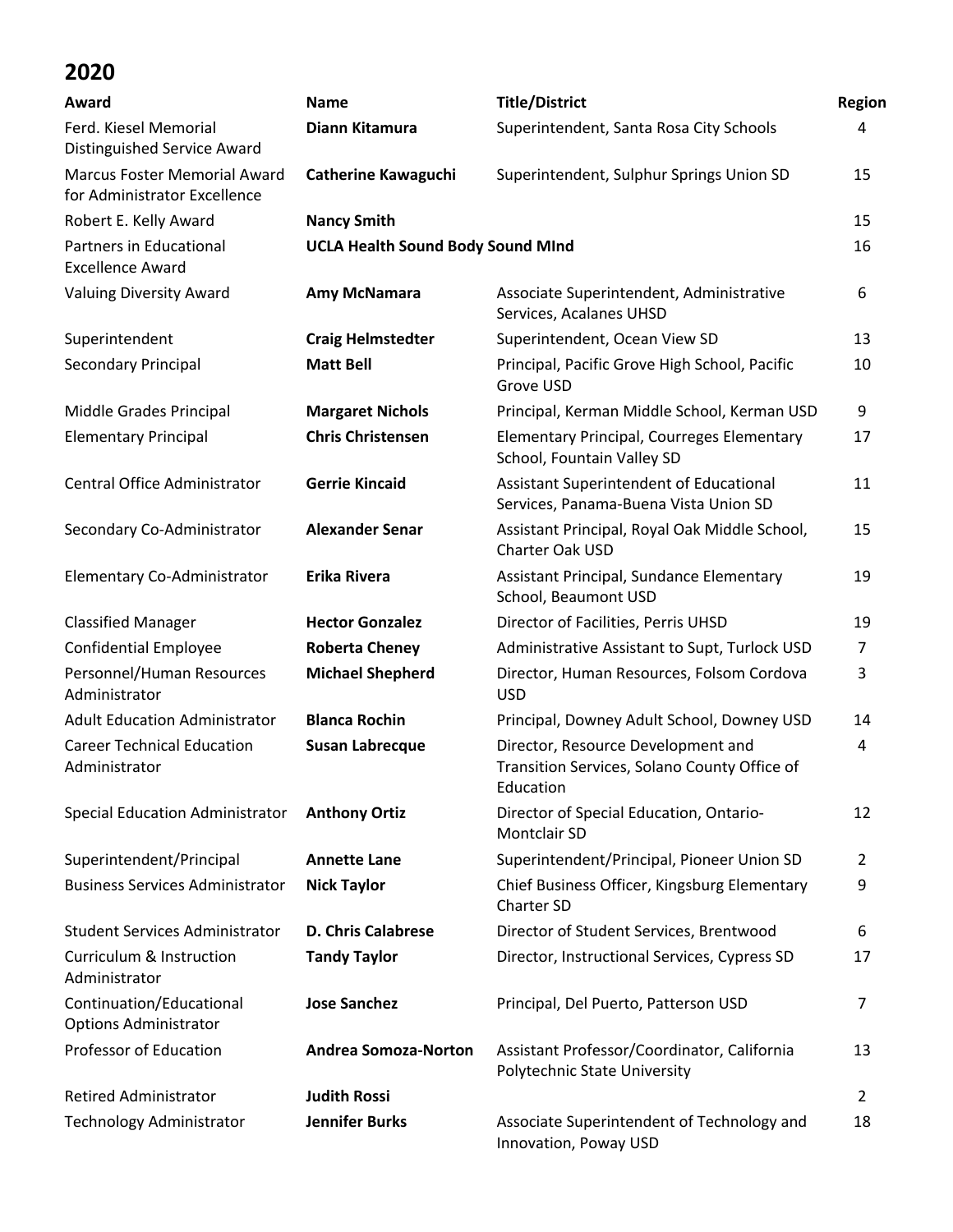| Award                                                               | <b>Name</b>                 | <b>Title/District</b>                                                                         | Region |
|---------------------------------------------------------------------|-----------------------------|-----------------------------------------------------------------------------------------------|--------|
| Ferd. Kiesel Memorial<br><b>Distinguished Service Award</b>         | <b>Anthony Knight</b>       | Superintendent, Oak Park USD                                                                  | 13     |
| <b>Marcus Foster Memorial Award</b><br>for Administrator Excellence | <b>Raul Maldonado</b>       | Superintendent of Schools, Palmdale SD                                                        | 15     |
| Robert E. Kelly Award                                               | <b>Will Ector</b>           |                                                                                               | 8      |
| Partners in Educational<br><b>Excellence Award</b>                  | <b>Latino Health Access</b> |                                                                                               | 17     |
| <b>Valuing Diversity Award</b>                                      | <b>Carol Osborne</b>        | Associate Superintendent of Learning Support<br>Services, Poway USD                           | 18     |
| Superintendent                                                      | Sarah Koligian              | Superintendent, Folsom Cordova USD                                                            | 3      |
| Secondary Principal                                                 | <b>John Briquelet</b>       | Principal, Gretchen Whitney High School, ABC<br><b>USD</b>                                    | 14     |
| Middle Grades Principal                                             | <b>Lorianne Ventura</b>     | Principal, Cottonwood Creek School, Dublin<br><b>USD</b>                                      | 6      |
| <b>Elementary Principal</b>                                         | <b>Peter Van Court</b>      | Principal, Clarendon Elementary, SFUSD                                                        | 5      |
| Central Office Administrator                                        | Amy Peterman                | Assistant Superintendent of Educational<br>Services, Ceres USD                                | 7      |
| Secondary Co-Administrator                                          | <b>Felicia Limbrick</b>     | Assistant Principal, Monrovia High School,<br>Monrovia USD                                    | 15     |
| Elementary Co-Administrator                                         | <b>Kristyn Andrews</b>      | Assistant Principal, Cambridge & Foxboro<br>Elementary, Travis USD                            | 4      |
| <b>Classified Leader</b>                                            | <b>Barbara Alejandre</b>    | Chief Intergovernmental Relations Officer, San<br>Bernardino County Superintendent of Schools | 12     |
| <b>Confidential Employee</b>                                        | <b>Leslie Baker</b>         | Human Resources, Certificated, El Dorado<br><b>UHSD</b>                                       | 2      |
| Personnel/Human Resources<br>Administrator                          | <b>David Marshall</b>       | Resolution Officer, Riverside USD                                                             | 19     |
| <b>Adult Education Administrator</b>                                | <b>Ivan Ayro</b>            | Director of Adult Education and Career<br><b>Technical Education, Charter Oak USD</b>         | 15     |
| <b>Career Technical Education</b><br>Administrator                  | <b>Alecia Myers-Kelly</b>   | Director of Programs and Student Support<br>Services, Metropolitan Education District         | 8      |
| <b>Special Education</b><br>Administrator                           | <b>Bill Sachau</b>          | Director, Special Services, San Benito County<br>Office of Education                          | 10     |
| Superintendent/Principal                                            | <b>Scott Borba</b>          | Superintendent/Principal, Le Grand Elementary<br>School, Le Grand Union ESD                   | 9      |
| <b>Business Services Administrator</b>                              | <b>Frances Ufondu</b>       | Chief Business Officer, Palmdale SD                                                           | 15     |
| <b>Student Services Administrator</b>                               | <b>Lynne Sheffield</b>      | Director of Student Services, Moreno Valley<br><b>USD</b>                                     | 19     |
| Curriculum & Instruction<br>Administrator                           | <b>Kimberly MacKinney</b>   | Assistant Superintendent, Educational Services,<br>Oro Grande SD                              | 12     |
| Continuation/Educational<br><b>Options Administrator</b>            | <b>Erick Fineberg</b>       | Principal, Tustin Connect, Tustin USD                                                         | 17     |
| Professor of Education                                              | <b>Denise Wickham</b>       | Adjunct Professor of Education, CSU, Stanislaus                                               | 7      |
| <b>Retired Administrator</b>                                        | Dave Urquhart               |                                                                                               | 7      |
| <b>Technology Administrator</b>                                     | <b>Thomas Tan</b>           | Director of Network and Computer Services,<br>Hacienda La Puente SD                           | 15     |